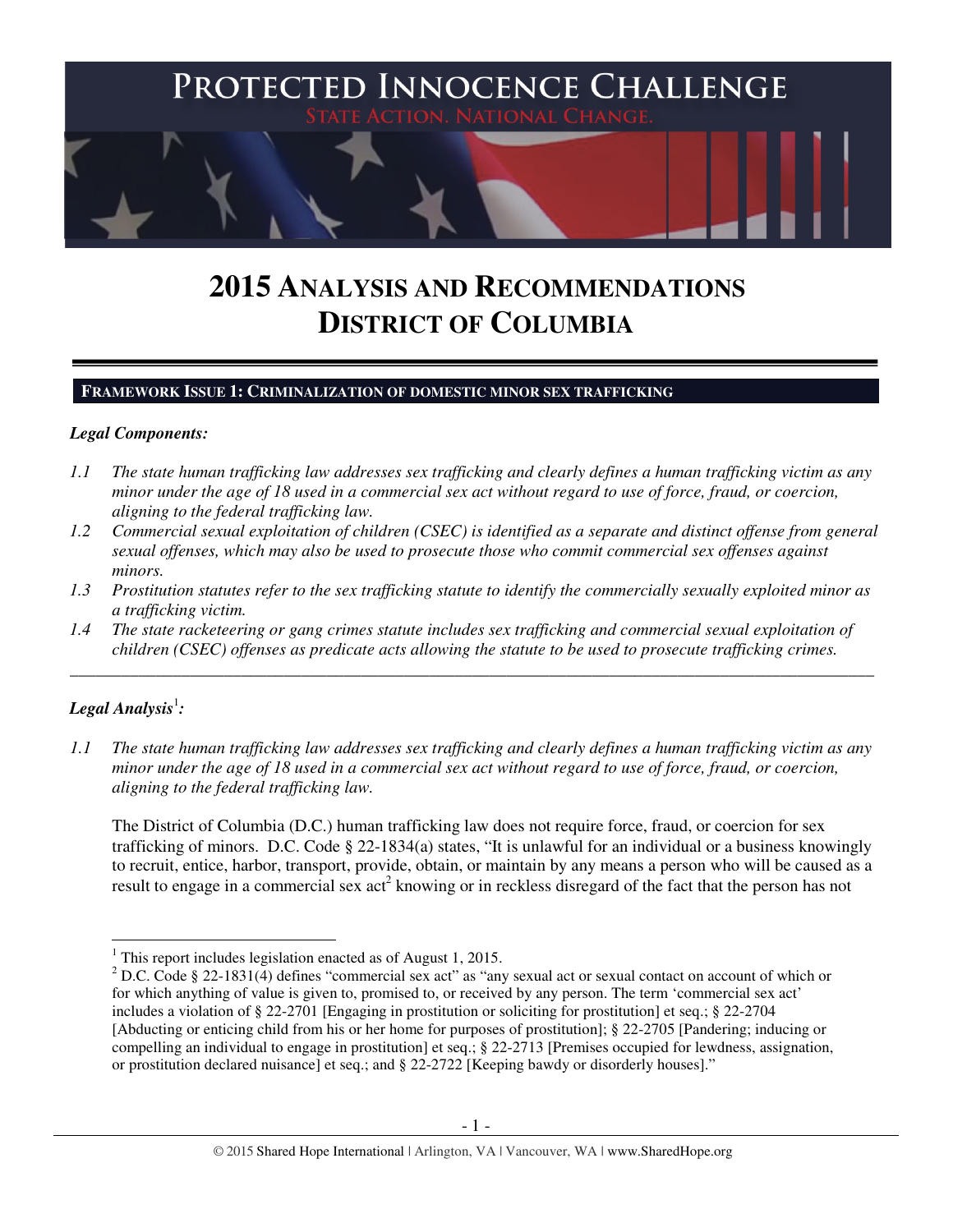attained the age of 18 years." If a court finds a person guilty of this crime, the person can be imprisoned up to 20 years, fined up to \$50,000, or both. D.C. Code §§ 22-1837(a)(1), 22-3571.01(b)(9).

*1.2 Commercial sexual exploitation of children (CSEC) is identified as a separate and distinct offense from general sexual offenses, which may also be used to prosecute those who commit commercial sex offenses against minors.*

The following laws criminalize CSEC in D.C.:

- 1. D.C. Code § 22-2704(a) (Abducting or enticing child from his or her home for purposes of prostitution; harboring such child) makes it a crime "for any person, for purposes of prostitution, to: (1) Persuade, entice, or forcibly abduct a child under 18 years of age from his or her home or usual abode, or from the custody and control of the child's parents or guardian; or (2) Secrete or harbor any child so persuaded, enticed, or abducted from his or her home or usual abode, or from the custody and control of the child's parents or guardian." This is a felony punishable by imprisonment up to 20 years, a fine not to exceed \$50,000, or both. D.C. Code §§ 22-2704(b), 22-3571.01(b)(9).
- 2. D.C. Code § 22-2705(a) (Pandering; inducing or compelling an individual to engage in prostitution) makes it illegal to do the following:

(1) Place or cause, induce, entice, procure, or compel the placing of any individual in the charge or custody of any other person, or in a house of prostitution, with intent that such individual shall engage in prostitution;

(2) Cause, compel, induce, entice, or procure or attempt to cause, compel, induce, entice, or procure any individual:

- (A) To reside with any other person for the purpose of prostitution;
- (B) To reside or continue to reside in a house of prostitution; or
- (C) To engage in prostitution; or

(3) Take or detain an individual against the individual's will, with intent to compel such individual by force, threats, menace, or duress to marry the abductor or to marry any other person.

When the victim of this crime is under 18, the offender is guilty of a felony punishable by imprisonment up to 20 years, a fine not to exceed \$50,000, or both. D.C. Code §§ 22-2705(c)(2), 22-3571.01(b)(9).

3. D.C. Code § 22-2707(a) (Procuring; receiving money or other valuable thing for arranging assignation) makes it illegal for a person "to receive any money or other valuable thing for or on account of arranging for or causing any individual to engage in prostitution or a sexual act or contact." If the victim is under 18, this felony is punishable by imprisonment up to 20 years, a fine not to exceed \$50,000, or both. D.C. Code §§ 22-2707(b)(2), 22-3571.01(b)(9).

Although the following statutes are not specifically for commercial sexual exploitation cases, the following offenses may also be used to prosecute CSEC cases:

1. D.C. Code § 22-811(a)(5) (Contributing to the delinquency of a minor) makes it illegal for "an adult, being 4 or more years older than a minor, to invite, solicit, recruit, assist, support, cause, encourage, enable, induce, advise, incite, facilitate, permit, or allow the minor to: . . . (5) Violate any criminal law of the District of Columbia for which the penalty constitutes a misdemeanor, except for acts of civil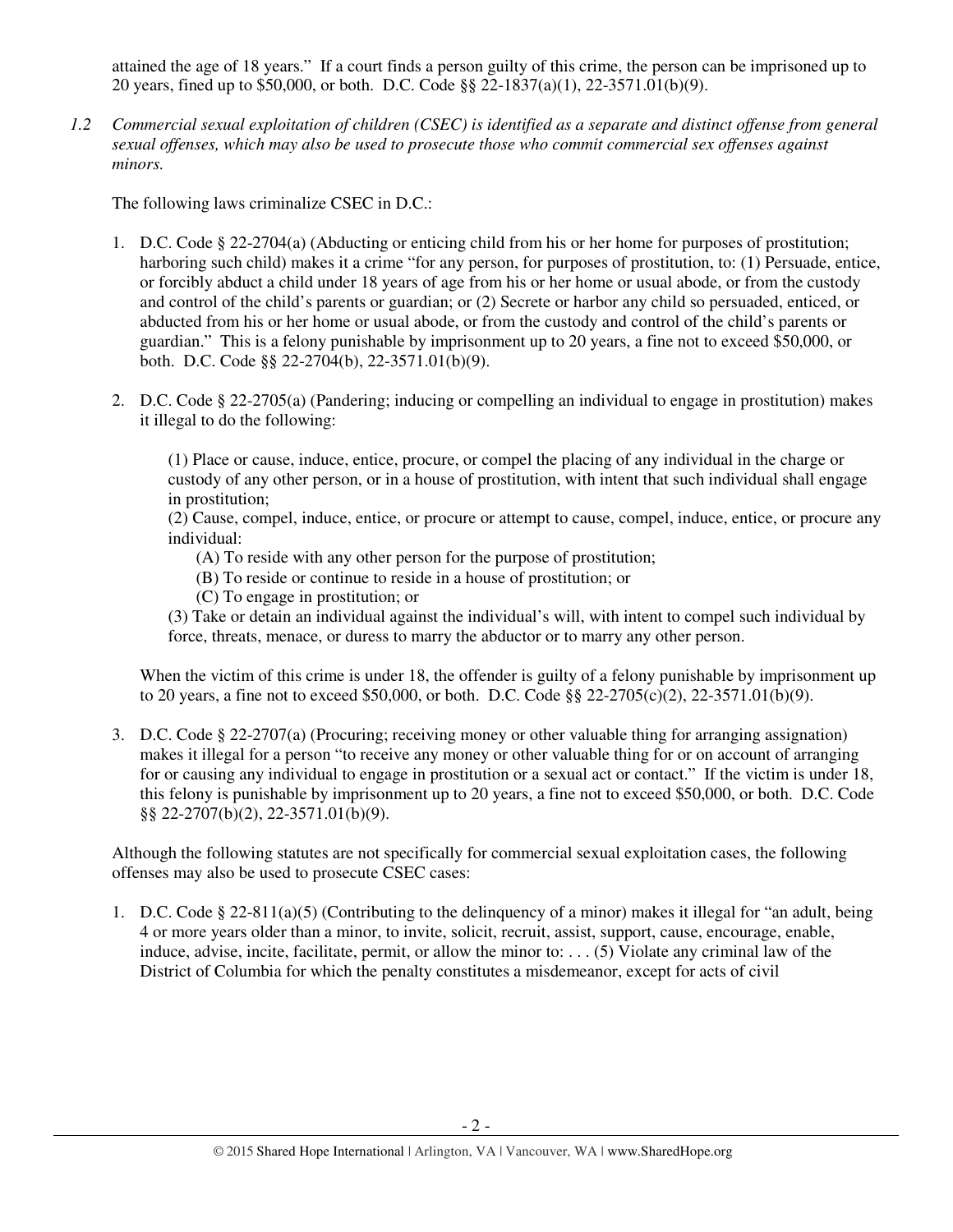disobedience," which would include D.C. Code § 22-2701 (Engaging in prostitution or soliciting for prostitution). $3$ 

- 2. D.C. Code § 22-3008 (First degree child sexual abuse) makes it a crime when a person "being at least 4 years older than a child, engages in a sexual act<sup>4</sup> with that child or causes that child to engage in a sexual act." For purposes of the chapter on "sexual abuse," "child" is defined as "a person who has not yet attained the age of 16 years" for those offenses classified as sex offenses and general sexual abuse. D.C. Code § 22-3001(3). This is a Class A felony punishable by up to life imprisonment and a possible fine up to \$250,000. D.C. Code § 22-3008. "However, the court may impose a prison sentence in excess of 30 years only in accordance with § 22-3020 [Aggravating circumstances] or § 24-403.01 (b-2) [Aggravating circumstances, one or more of which must exist for a sentence to exceed 30 years]." D.C. Code § 22-3008.
- 3. D.C. Code § 22-3009 (Second degree child sexual abuse) establishes a crime when a person "being at least  $4$  years older than a child, engages in sexual contact<sup>5</sup> with that child or causes that child to engage in sexual contact." A convicted offender may be sentenced to imprisonment up to 10 years and a possible fine not to exceed \$25,000. D.C. Code §§ 22-3009, 22-3571.01(b)(7).
- 4. D.C. Code § 22-3009.01 (First degree sexual abuse of a minor) establishes a crime when a person "being 18 years of age or older, is in a significant relationship with a minor,<sup>7</sup> and engages in a sexual act with that minor or causes that minor to engage in a sexual act." If guilty, the individual may be imprisoned up to 15 years, fined up to \$37,500, or both. D.C. Code §§ 22-3009.01, 22-3571.01(b)(8).
- 5. D.C. Code § 22-3009.02 (Second degree sexual abuse of a minor) occurs when a person "being 18 years of age or older, is in a significant relationship with a minor and engages in a sexual contact with that minor or causes that minor to engage in a sexual contact." If guilty, the individual may be sentenced to imprisonment up to 7.5 years, a fine not to exceed \$25,000, or both. D.C. Code § 22-3009.02, 22- 3571.01(b)(7).
- 6. D.C. Code § 22-3010 (Enticing a child or minor) states in part,

l

(a) Whoever, being at least 4 years older than a child or being in a significant relationship with a minor, (1) takes that child or minor to any place for the purpose of committing any offense set forth in §§ 22-3002 to 22-3006 [Sexual abuse in the first through fourth degrees and Misdemeanor sexual abuse] and 22-3008 to 22-3009.02 [First degree child sexual abuse, Second degree child sexual abuse, First degree sexual abuse of a minor, Second degree sexual abuse of a minor], or (2) seduces, entices, allures, convinces, or persuades or attempts to seduce, entice, allure, convince, or persuade a child or minor to engage in a sexual act or contact shall be imprisoned for not more

<sup>&</sup>lt;sup>3</sup> D.C. Code § 22-811(a)(7) could also apply in the event that the solicited minor has been convicted of more than two prostitution offenses, as a third prostitution conviction appears to be punished as a felony.

<sup>&</sup>lt;sup>4</sup>"Sexual act" is defined as "(A) The penetration, however slight, of the anus or vulva of another by a penis; (B) Contact between the mouth and the penis, the mouth and the vulva, or the mouth and the anus; or (C) The penetration, however slight, of the anus or vulva by a hand or finger or by any object, with an intent to abuse, humiliate, harass, degrade, or arouse or gratify the sexual desire of any person. (D) The emission of semen is not required for the purposes of subparagraphs  $(A)$ - $(C)$  of this paragraph." D.C. Code § 22-3001(8).

<sup>&</sup>lt;sup>5</sup> "Sexual contact" is defined as "the touching with any clothed or unclothed body part or any object, either directly or through the clothing, of the genitalia, anus, groin, breast, inner thigh, or buttocks of any person with an intent to abuse, humiliate, harass, degrade, or arouse or gratify the sexual desire of any person." D.C. Code § 22-3001(9).

<sup>&</sup>lt;sup>6</sup> "Significant relationship" is defined as including "[a] legal or de facto guardian or any person, more than 4 years older than the victim, who resides intermittently or permanently in the same dwelling as the victim." D.C. Code § 22-3001(10)(B).

<sup>&</sup>lt;sup>7</sup> "Minor" is defined as "a person who has not yet attained the age of 18 years." D.C. Code § 22-3001(5A).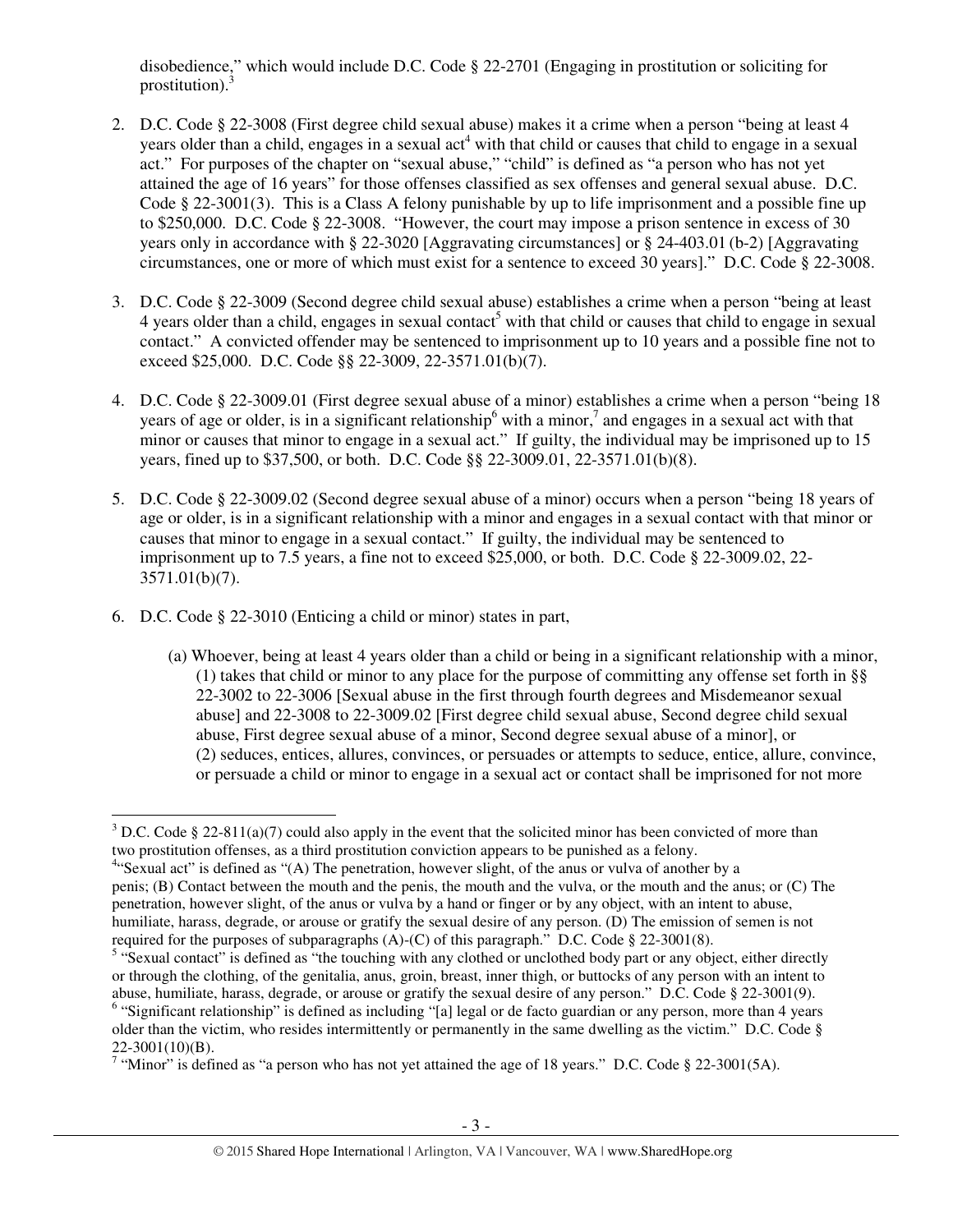than 5 years or may be fined not more than the amount set forth in [section 101 of the Criminal Fine Proportionality Amendment Act of 2012], or both.

(b) Whoever, being at least 4 years older than the purported age of a person who represents himself or herself to be a child, attempts

(1) to seduce, entice, allure, convince, or persuade any person who represents himself or herself to be a child to engage in a sexual act or contact, or

(2) to entice, allure, convince, or persuade any person who represents himself or herself to be a child to go to any place for the purpose of engaging in a sexual act or contact shall be imprisoned for not more than 5 years or may be fined not more than the amount set forth in § 22-3571.01<sup>8</sup>, or both.

- 7. Using the Internet to purchase commercial sex acts could potentially be charged under D.C. Code § 22- 3010.02 (Arranging for a sexual contact with a real or fictitious child).  $^9$  D.C. Code § 22-3010.02(a) states, "It is unlawful for a person to arrange to engage in a sexual act or sexual contact with an individual (whether real or fictitious) who is or who is represented to be a child at least 4 years younger than the person, or to arrange for another person to engage in a sexual act or sexual contact with an individual (whether real or fictitious) who is or who is represented to be a child of at least 4 years younger than the person. For the purposes of this section, arranging to engage in a sexual act or sexual contact with an individual who is fictitious shall be unlawful only if the arrangement is done by or with a law enforcement officer."
- *1.3 Prostitution statutes refer to the sex trafficking statute to identify the commercially sexually exploited minor as a trafficking victim.*

The District of Columbia's prostitution law, D.C. Code § 22-2701 (Engaging in prostitution or soliciting for prostitution), does not refer to the human trafficking law when the person engaged in prostitution is a minor.

- 1.3.1 Recommendation: Amend D.C. Code § 22-2701 (Engaging in prostitution or soliciting for prostitution) to refer to D.C. Code § 22-1834 (Sex trafficking of children) to ensure CSEC victims are identified as sex trafficking victims.
- *1.4 The state racketeering or gang crimes statute includes sex trafficking and commercial sexual exploitation of children (CSEC) offenses as predicate acts allowing the statute to be used to prosecute trafficking crimes.*

District of Columbia has not enacted a racketeering statute. District of Columbia has enacted gang laws, but human trafficking and CSEC offenses are not predicate criminal activity under these laws. Pursuant to D.C. Code § 22-951 (Criminal street gangs),

(a) (1) It is unlawful for a person to solicit, invite, recruit, encourage, or otherwise cause, or attempt to cause, another individual to become a member of, remain in, or actively participate in what the person knows to be a criminal street gang.

(2) A person convicted of a violation of this subsection shall be fined not more than the amount set forth in § 22-3571.01,<sup>10</sup> or imprisoned for not more than 6 months, or both.

 $\overline{a}$ 

 $8$  Pursuant to D.C. Code  $\S 22-3571.01$ , if a crime carries a maximum of 5 years of incarceration the proportional maximum fine is \$12,500.

 $9$  According to the editor's note below this statute on Lexis, "Section 209b of D.C. Law 10-257, as added by D.C. Law 18- (Act 18-722), § 11(a), was codified as this section by LexisNexis. If the act section is codified by the Codification Counsel, it may be placed elsewhere in the D.C. Code."

 $10$  Pursuant to D.C. Code § 22-3571.01, if a crime carries a maximum of 6 months of incarceration the proportional maximum fine is \$1,000.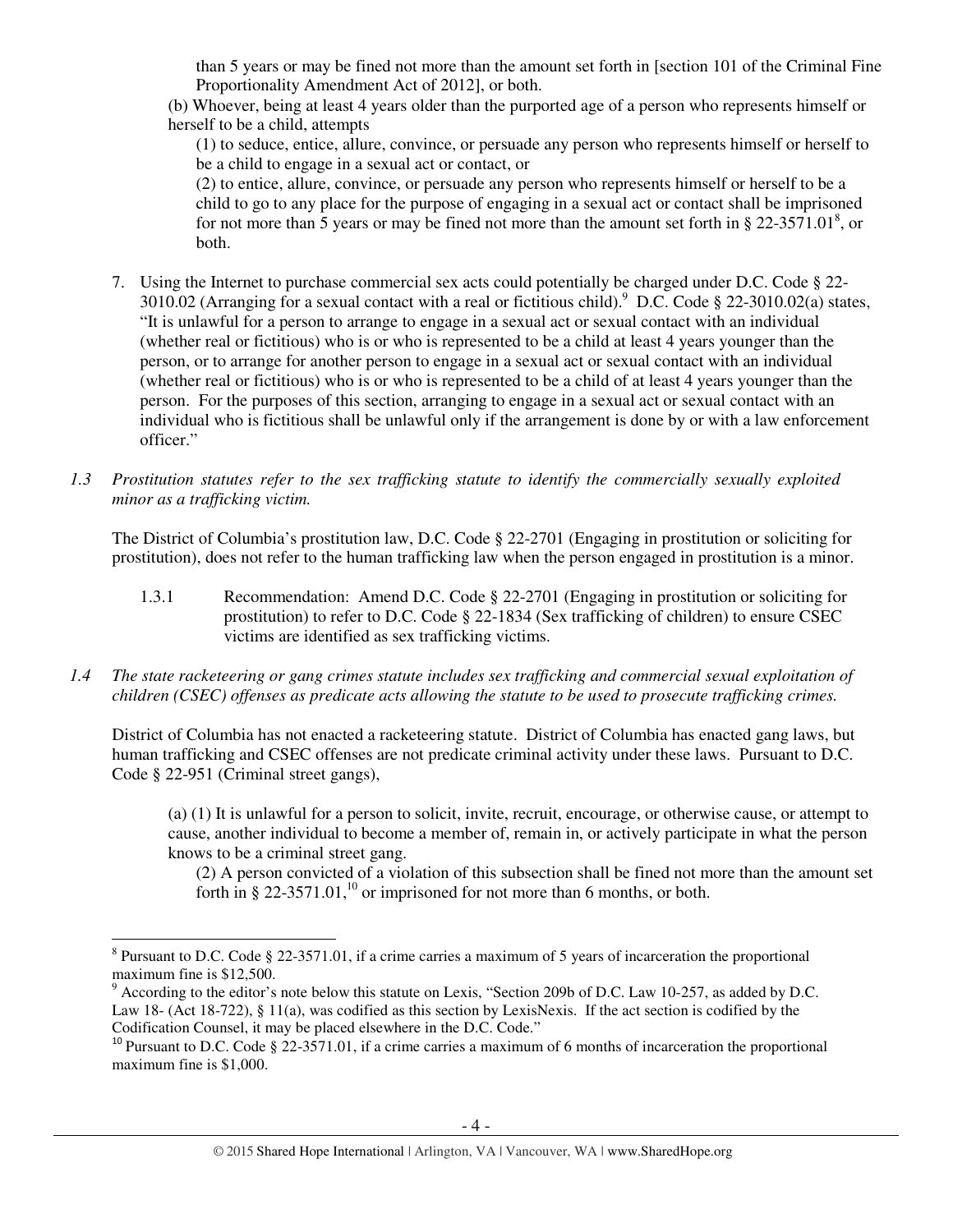(b) (1) It is unlawful for any person who is a member of or actively participates in a criminal street gang to knowingly and willfully participate in any felony or violent misdemeanor committed for the benefit of, at the direction of, or in association with any other member or participant of that criminal street gang.

(2) A person convicted of a violation of this subsection shall be fined not more than the amount set forth in [section 101 of the Criminal Fine Proportionality Amendment Act of 2012] or imprisoned for not more than 5 years, or both.

(c) (1) It is unlawful for a person to use or threaten to use force, coercion, or intimidation against any person or property, in order to:

(A) Cause or attempt to cause an individual to:

(i) Join a criminal street gang;

(ii) Participate in activities of a criminal street gang;

(iii) Remain as a member of a criminal street gang; or

(iv) Submit to a demand made by a criminal street gang to commit a felony in violation of the laws of the District of Columbia, the United States, or any other state; or

- (B) Retaliate against an individual for a refusal to:
	- (i) Join a criminal street gang;
	- (ii) Participate in activities of a criminal street gang;
	- (iii) Remain as a member of a criminal street gang; or

(iv) Submit to a demand made by a criminal street gang to commit a felony in violation of the laws of the District of Columbia, the United States, or any other state.

(2) A person convicted of a violation of this subsection shall be fined not more than the amount set forth in [section 101 of the Criminal Fine Proportionality Amendment Act of 2012], or imprisoned for not more than 10 years, or both.

- (d) The penalties under this section are in addition to any other penalties permitted by law.
- (e) For the purposes of this section, the term:
	- (1) "Criminal street gang" means an association or group of 6 or more persons that: (A) Has as a condition of membership or continued membership, the committing of or actively participating in committing a crime of violence, as defined by § 23-1331(4)<sup>11</sup>; or (B) Has as one of its purposes or frequent activities, the violation of the criminal laws of the District, or the United States, except for acts of civil disobedience.
	- . . . .

 $\overline{a}$ 

- 1.4.1 Recommendation: Enact at racketeering statute that includes human trafficking and CSEC offenses as predicate acts.
- 1.4.2 Recommendation: Amend the definition of "crime of violence" under D.C. Code § 23-1331(4) (Definitions) to include CSEC offenses under D.C. Code § 22-2704(a) (Abducting or enticing child from his or her home for purposes of prostitution; harboring such child), § 22-2705(a)

<sup>&</sup>lt;sup>11</sup> Pursuant to D.C. Code  $\S$  23-1331(4) (Definitions),

The term "crime of violence" means aggravated assault; act of terrorism; arson; assault on a police officer (felony); assault with a dangerous weapon; assault with intent to kill, commit first degree sexual abuse, commit second degree sexual abuse, or commit child sexual abuse; assault with intent to commit any other offense; burglary; carjacking; armed carjacking; child sexual abuse; cruelty to children in the first degree; extortion or blackmail accompanied by threats of violence; gang recruitment, participation, or retention by the use or threatened use of force, coercion, or intimidation; kidnapping; malicious disfigurement; manslaughter; manufacture or possession of a weapon of mass destruction; mayhem; murder; robbery; sexual abuse in the first, second, or third degrees; use, dissemination, or detonation of a weapon of mass destruction; or an attempt or conspiracy to commit any of the foregoing offenses.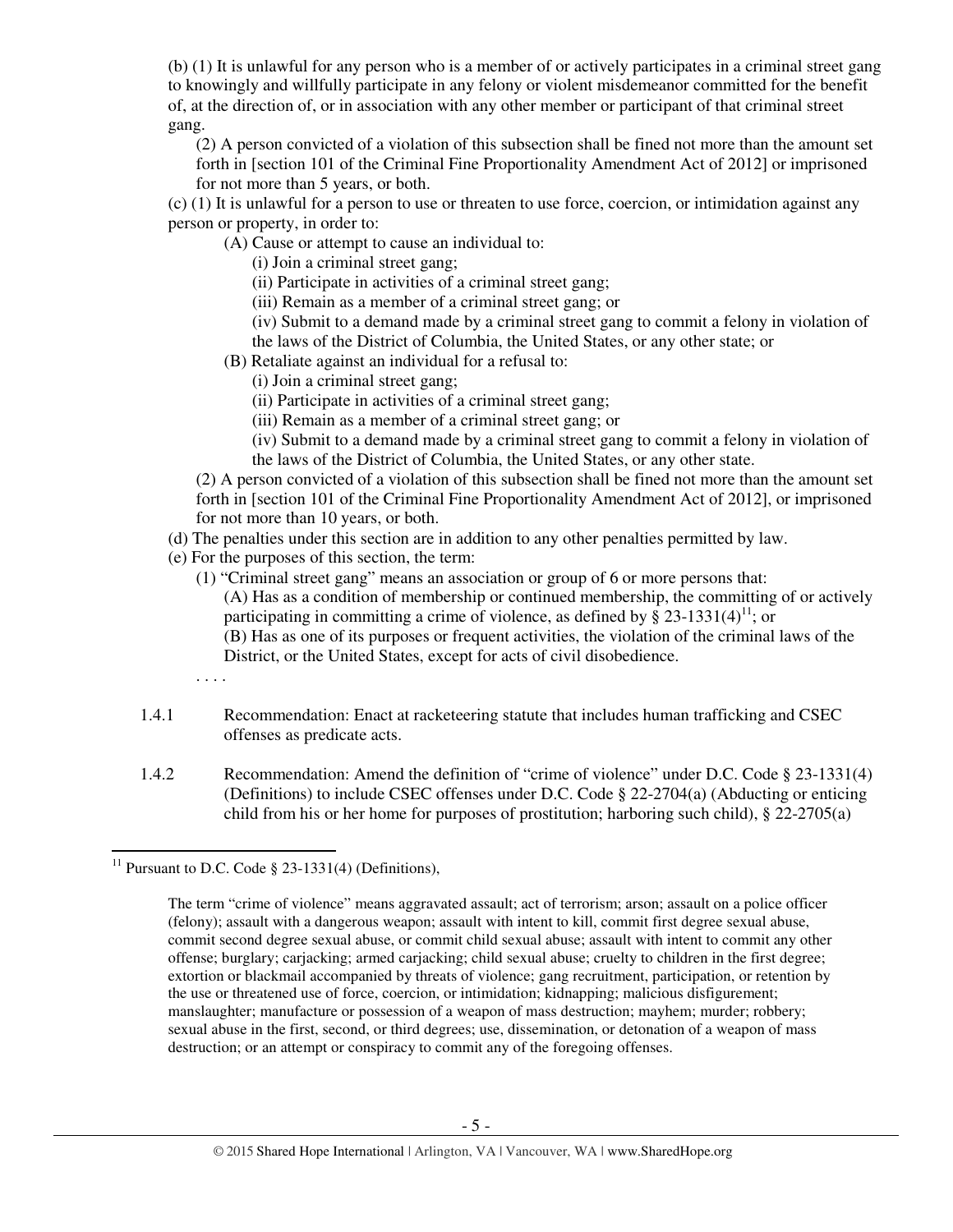(Pandering; inducing or compelling an individual to engage in prostitution), § 22-2707(a) (Procuring; receiving money or other valuable thing for arranging assignation) and sex trafficking of children under § 22-1834(a)(Human trafficking) as predicate crimes so this offense may be used to prosecute trafficking enterprises.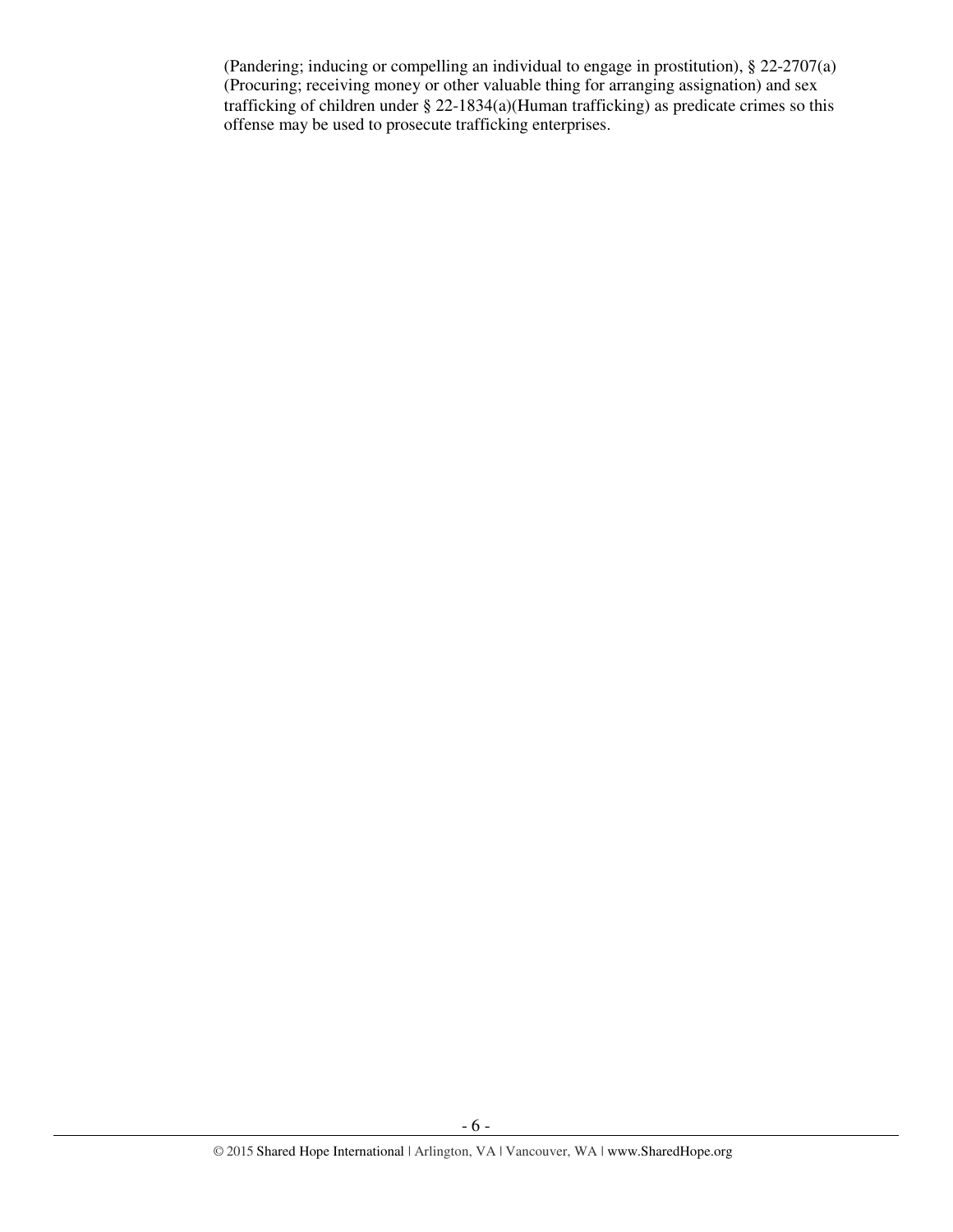#### FRAMEWORK ISSUE 2: CRIMINAL PROVISIONS ADDRESSING DEMAND

#### *Legal Components:*

- *2.1 The state sex trafficking law can be applied to buyers of commercial sex acts with a victim of domestic minor sex trafficking.*
- *2.2 Buyers of commercial sex acts with a minor can be prosecuted under commercial sexual exploitation of children (CSEC) laws.*
- *2.3 Solicitation of prostitution laws differentiate between buying sex acts with an adult and buying sex acts with a minor under 18.*
- *2.4 Penalties for buyers of commercial sex acts with minors are as high as federal penalties.*
- *2.5 Using the Internet or other electronic communication to lure, entice, or purchase, or attempt to lure, entice, or purchase commercial sex acts with a minor is a separate crime or results in an enhanced penalty for buyers.*
- *2.6 No age mistake defense is permitted for a buyer of commercial sex acts with any minor under 18.*
- *2.7 Base penalties for buying sex acts with a minor under 18 are sufficiently high and not reduced for older minors.*
- *2.8 Financial penalties for buyers of commercial sex acts with minors are sufficiently high to make it difficult for buyers to hide the crime.*
- *2.9 Buying and possessing child pornography carries penalties as high as similar federal offenses.*
- *2.10 Convicted buyers of commercial sex acts with minors and child pornography are required to register as sex offenders.*

\_\_\_\_\_\_\_\_\_\_\_\_\_\_\_\_\_\_\_\_\_\_\_\_\_\_\_\_\_\_\_\_\_\_\_\_\_\_\_\_\_\_\_\_\_\_\_\_\_\_\_\_\_\_\_\_\_\_\_\_\_\_\_\_\_\_\_\_\_\_\_\_\_\_\_\_\_\_\_\_\_\_\_\_\_\_\_\_\_\_\_\_\_\_

#### *Legal Analysis:*

l

*2.1 The state sex trafficking law can be applied to buyers of commercial sex acts with a victim of domestic minor sex trafficking.* 

D.C. Code § 22-1834 (Sex trafficking of children) can apply to buyers of sex with domestic minor sex trafficking victims following federal precedent through the term "obtain."<sup>12</sup> D.C. Code § 22-1834(a) states that "[i]t is unlawful for an individual or a business knowingly to recruit, entice, harbor, transport, provide, obtain, or maintain by any means a person who will be caused as a result to engage in a commercial sex act knowing or in reckless disregard of the fact that the person has not attained the age of 18 years."

<sup>12</sup> *See United States v. Jungers*, 702 F.3d 1066 (8th Cir. 2013). In this case, the Eighth Circuit held that the federal sex trafficking law, 18 U.S.C. § 1591 (Sex trafficking of children or by force, fraud, or coercion) applies to buyers of sex with minors. Reversing a District of South Dakota ruling that Congress did not intend the string of verbs constituting criminal conduct under 18 U.S.C. § 1591(a)(1) ("recruits, entices, harbors, transports, provides, obtains, or maintains") to reach the conduct of buyers (United States v. Jungers, 834 F. Supp. 2d 930, 931 (D.S.D. 2011)), the Eighth Circuit concluded that 18 U.S.C. § 1591 does not contain "a latent exemption for purchasers" because buyers can "engage in at least some of the prohibited conduct." Jungers, 702 F. 3d 1066, 1072. Congress codified Jungers clarifying that the federal sex trafficking law is intended to apply to buyers in the Justice for Victims of Trafficking Act (JVTA) of 2015 Pub. L. No. 114-22, 129 Stat 227), enacted on May 29, 2015. The JVTA adds the terms "patronize" and "solicit" to the list of prohibited conduct and expressly states, "section 108 of this title amends section 1591 of title 18, United States Code, to add the words 'solicits or patronizes' to the sex trafficking statute making absolutely clear for judges, juries, prosecutors, and law enforcement officials that criminals who purchase sexual acts from human trafficking victims may be arrested, prosecuted, and convicted as sex trafficking offenders when this is merited by the facts of a particular case." Id. at Sec. 109. The Eighth Circuit decision in *United States v. Jungers* and the federal sex trafficking law as amended by the Justice for Victims of Trafficking Act establish persuasive authority when state courts interpret the string of verbs constituting prohibited conduct in state sex trafficking laws (in particular the term "obtains") to the extent such interpretation does not conflict with state case law.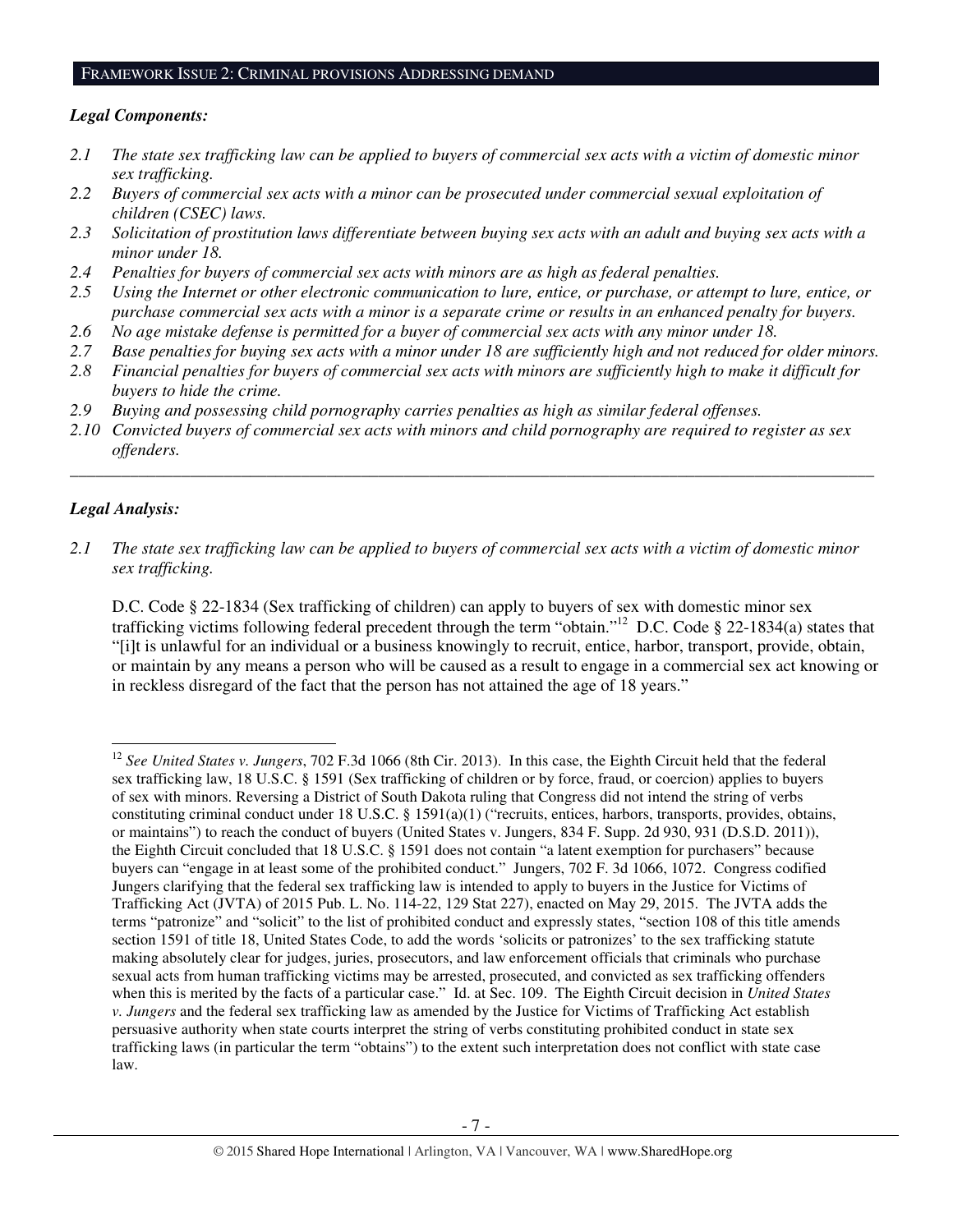Further support for the applicability of D.C. Code § 22-1834 (Sex trafficking of children) to buyers of commercial sex acts with minors is found in the definitions contained in D.C. Code § 22-1841 (Data collection and dissemination), which mandates the collection of certain data related to human trafficking and "human trafficking-related crimes."<sup>13</sup> This statute defines for the purposes of this section, "persons engaged in human trafficking or human trafficking-related crimes" as including "(A) Any person who attempts to recruit, entice, harbor, transport, provide, or obtain, or successfully recruits, entices, harbors, transports, provides, or obtains, by any means, another person, intending or knowing that the person will be subjected to forced labor or services; and (B) Any person who purchases or receives the benefits of commercial sex acts, sexual performance, labor, or services by victims of human trafficking or human trafficking-related crimes." D.C. Code § 22-1841(a)(1). The reference to "[a]ny person who purchases or receives the benefits of commercial sex acts . . . by victims of human trafficking or human trafficking-related crimes" appears to indicate that D.C. Code § 22-1834 (Sex trafficking of children) was intended to prosecute the buyers of commercial sex acts with minors.

2.1.1 Recommendation: Amend D.C. Code § 22-1834 (Sex trafficking of children) to clarify that buyer conduct is included as a violation of D.C. Code § 22-1834.<sup>14</sup>

#### *2.2 Buyers of commercial sex acts with a minor can be prosecuted under commercial sexual exploitation of children (CSEC) laws.*

A buyer can be charged under D.C. Code § 22-2705 (Pandering; inducing or compelling an individual to engage in prostitution). This statute includes the crime of "[c]aus[ing], compel[ling], induc[ing], entic[ing], or procur[ing] or attempt[ing] to cause, compel, induce, entice, or procure any individual: . . . (C) To engage in prostitution." D.C. Code § 22-2705(a)(2). Although it appears that no cases have applied this statute to buyers, the language is potentially broad enough that it could apply.

To the extent that the CSEC offense under D.C. Code § 22-2705 (Pandering; inducing or compelling an individual to engage in prostitution) does not apply to a buyer of sex with a minor, the buyer may also be charged with the age-neutral soliciting offense under D.C. Code  $\S 22-2701^{15}$  (Engaging in prostitution or soliciting for prostitution), which states in part, "it is unlawful for any person to engage in prostitution or to solicit for prostitution." D.C. Code  $\S 22-2701(a)$ . A first offense under this statute is punishable by imprisonment up to 90 days, a fine not to exceed \$500, or both. D.C. Code §§ 22-2701(b)(1)(A),  $22-3571.01(b)(3)$ . A second offense is punishable by imprisonment up to 180 days, a fine not to exceed \$1,000, or both. D.C. Code §§ 22-3571.01(b)(4), 22-2701(b)(1)(B). Subsequent offenses are punishable by imprisonment up to 2 years, a fine not to exceed \$12,500, or both. D.C. Code  $\S$ § 22-2701(b)(2), 22-3571.01(b)(6).

 $\overline{a}$ 

<sup>14</sup> See generally SHARED HOPE INTERNATIONAL, "Eliminating the Third Party Control Barrier to Identifying Juvenile Sex Trafficking Victims," JuST Response Policy Paper (2015), http://sharedhope.org/wpcontent/uploads/2015/08/Policy-Paper\_Eliminating-Third-Party-Control\_Final1.pdf (discussing need to include buyer conduct in core sex trafficking offense regardless of whether victim is under control of a third party and explaining negative impact on victims and victim-identification when buyers are excluded as sex trafficking offenders).

<sup>&</sup>lt;sup>13</sup> D.C. Code § 22-1841(2) defines "human trafficking-related crimes" as "pimping, pandering, procuring, operating a house of prostitution, keeping a bawdy or disorderly house, possessing a sexual performance by a minor, visa fraud, document fraud, and assisting in unlawful entry into the United States, as well as violations of §§ 22-1832 [Forced labor], 22-1833 [Trafficking in labor or commercial sex acts], 22-1834 [Sex trafficking of children], 22- 1835 [Unlawful conduct with respect to documents in furtherance of human trafficking], and 22-1836 [Benefitting financially from human trafficking]."

<sup>&</sup>lt;sup>15</sup> The text of D.C. § 22-2701 included here and elsewhere in this report includes amendments made by the passage of D.C. Act 20-560 during Council Period 20 (effective May 7, 2015).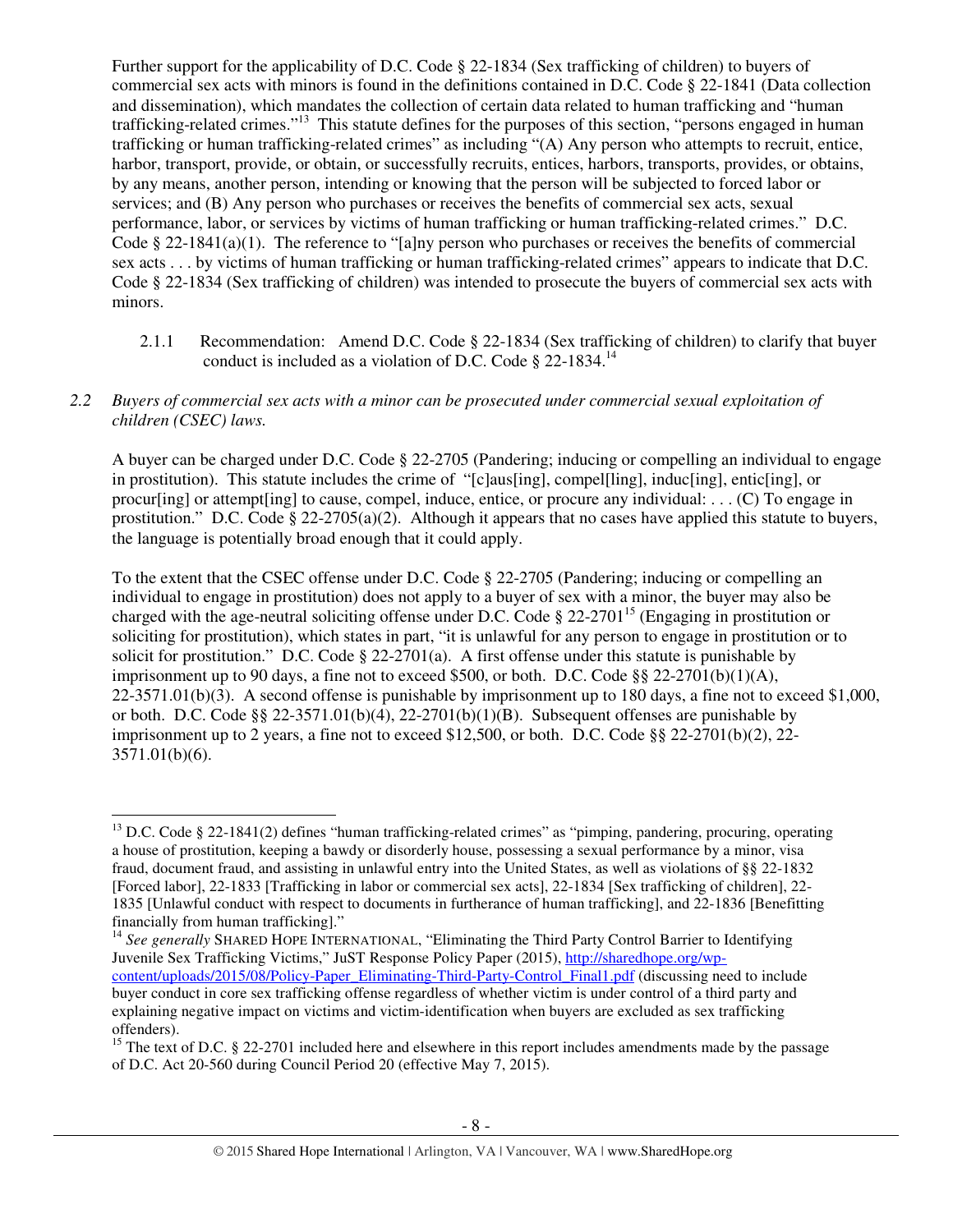*2.3 Solicitation of prostitution laws differentiate between buying sex acts with an adult and buying sex acts with a minor under 18.* 

Solicitation laws in D.C. do not differentiate between buying sex with an adult and buying sex with a minor. D.C. Code § 22-2701 (Engaging in prostitution or soliciting for prostitution) is applicable to both those who buy sex with adults and those who buy sex with minors and merely states that "it is unlawful for any person to engage in prostitution or to solicit for prostitution." D.C. Code § 22-2701(a).

2.3.1 Recommendation: Amend D.C. Code § 22-2701 (Engaging in prostitution or soliciting for prostitution) to provide heightened penalties when the offense involves buying or attempting to buy sex with a minor under 18.

## *2.4 Penalties for buyers of commercial sex acts with minors are as high as federal penalties.*

A buyer convicted under D.C. Code § 22-1834(a) (Sex trafficking of children) can receive a sentence of imprisonment up to 20 years, a fine up to \$50,000, or both. D.C. Code §§ 22-1837(a)(1), 22-3571.01(b)(9). Additionally, the buyer could face asset forfeiture and lose "(1) Any interest in any property, real or personal, that was used or intended to be used to commit or to facilitate the commission of the violation; and (2) Any property, real or personal, constituting or derived from any proceeds that the individual or business obtained, directly or indirectly, as a result of the violation." D.C. Code  $88\ 22-1838(a)(1)-(2)$ .

A buyer convicted under D.C. Code § 22-2705(a)(2)(C) (Pandering; inducing or compelling an individual to engage in prostitution), when the victim is a minor under 18, is a felony punishable by imprisonment up to 20 years, a fine not to exceed \$50,000, or both. D.C. Code §§ 22-2705(c)(2), 22-3571.01(b)(9).

Buyers convicted for prostitution in spite of the victim being a minor, face up to 90 days, a fine up to \$500, or both for a first time conviction under D.C. Code § 22-2701 (Engaging in prostitution or soliciting for prostitution). D.C. Code  $\S 22-2701(b)(1)(A)$ . For a second offense, a buyer can be imprisoned up to 180 days, fined up to \$1,000, or both. D.C. Code §§ 22-2701(b)(1)(B), 22-3571.01(b)(3). If a buyer has 2 or more prior convictions, then the buyer can be sentenced to imprisonment for up to 2 years, fined up to \$12,500, or both. D.C. Code §§ 22-2701(b)(2), 22-3571.01(b)(4). Additionally, a buyer's vehicle could be impounded under D.C. Code § 22-2724, which allows for impoundment of "[a]ny vehicle used in furtherance of a violation of a prostitution-related offense." D.C. Code § 22-2724(a).

Additionally, for a conviction under D.C. Code § 22-811 (Contributing to the delinquency of a minor), a buyer could be imprisoned up to 6 months, fined up to \$1,000, or both. D.C. Code  $\S$ § 22-811(b)(1), 22-3571.01(b)(4). For subsequent offenses of this statute, the buyer can be imprisoned up to 3 years, fined up to \$12,500, or both. D.C. Code §§ 22-811(b)(2), 22-3571.01(b)(5).

In comparison, if the victim is under the age of 14, a conviction under the  $TVPA^{16}$  for child sex trafficking is punishable by 15 years to life imprisonment and a fine not to exceed \$250,000. 18 U.S.C. §§ 1591(b)(1), 3559(a)(1), 3571(b)(3). If the victim is between the ages of 14–17, a conviction is punishable by 10 years to life imprisonment and a fine not to exceed \$250,000. 18 U.S.C. §§ 1591(b)(2), 3559(a)(1), 3571(b)(3). A conviction is punishable by mandatory life imprisonment, however, if the buyer has a prior conviction for a federal sex offense<sup>17</sup> against a minor. To the extent buyers can be prosecuted under other

l

<sup>&</sup>lt;sup>16</sup> Trafficking Victims Protection Act (TVPA) of 2000, Pub. L. No. 106-386, 114 Stat. 1464, 1466 (codified in scattered sections of 18 and 22 U.S.C.).

<sup>&</sup>lt;sup>17</sup> Pursuant to 18 U.S.C. § 3559(e)(2), "federal sex offense" is defined as an offense under section 1591 [18 USCS § 1591] (relating to sex trafficking of children), 2241 [18 USCS § 2241] (relating to aggravated sexual abuse), 2242 [18 USCS § 2242] (relating to sexual abuse),  $2244(a)(1)$  [18 USCS § 2244(a)(1)] (relating to abusive sexual contact), 2245 [18 USCS § 2245] (relating to sexual abuse resulting in death), 2251 [18 USCS § 2251] (relating to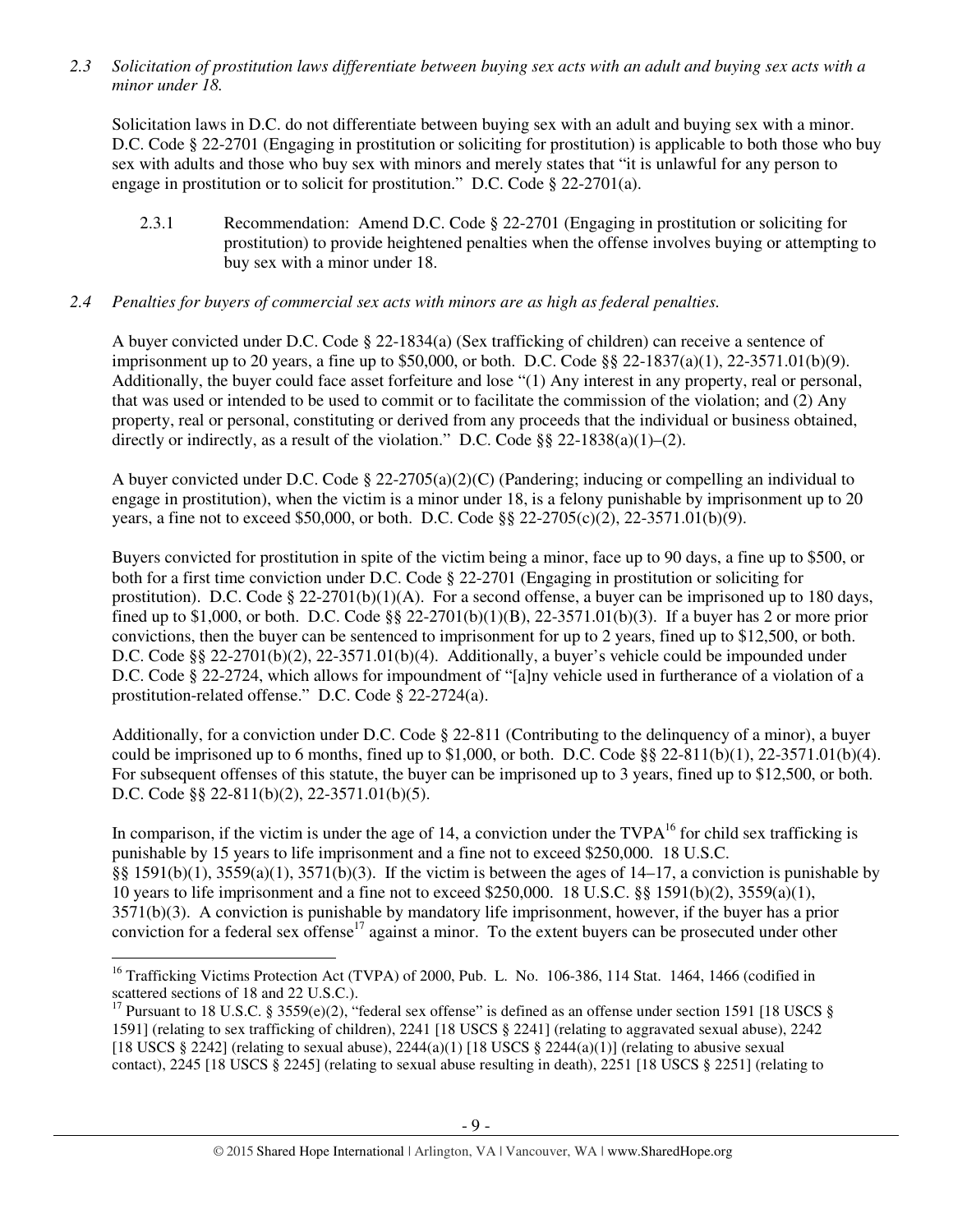federal CSEC laws,<sup>18</sup> a conviction is punishable by penalties ranging from a fine not to exceed \$250,000 to life imprisonment and a fine not to exceed  $$250,000$ .<sup>1</sup>

*2.5 Using the Internet or other electronic communication to lure, entice, or purchase, or attempt to lure, entice, or purchase commercial sex acts with a minor is a separate crime or results in an enhanced penalty for buyers.* 

No statute specifically criminalizes using the Internet for purchasing commercial sex acts. However, D.C. Code § 22-3010 (Enticing a child or minor) could potentially apply to these crimes. That section states in part,

- (a) Whoever, being at least 4 years older than a child or being in a significant relationship with a minor, (1) takes that child or minor to any place for the purpose of committing any offense set forth in §§ 22-3002 to 22-3006 [Sexual abuse in the first through fourth degrees and Misdemeanor sexual abuse] and 22-3008 to 22-3009.02 [First degree child sexual abuse, Second degree child sexual abuse, First degree sexual abuse of a minor, Second degree sexual abuse of a minor], or (2) seduces, entices, allures, convinces, or persuades or attempts to seduce, entice, allure, convince, or persuade a child or minor to engage in a sexual act or contact shall be imprisoned for not more than 5 years or may be fined not more than the amount set forth in § 22-3571.01<sup>20</sup>, or both.
- (b) Whoever, being at least 4 years older than the purported age of a person who represents himself or herself to be a child, attempts

(1) to seduce, entice, allure, convince, or persuade any person who represents himself or herself to be a child to engage in a sexual act or contact, or

(2) to entice, allure, convince, or persuade any person who represents himself or herself to be a child to go to any place for the purpose of engaging in a sexual act or contact shall be imprisoned for not more than 5 years or may be fined not more than the amount set forth in § 22-3571.01<sup>21</sup>, or both.

. . . .

 $\overline{a}$ 

Additionally, using the Internet to purchase commercial sex acts could potentially be charged under D.C. Code § 22-3010.02 (Arranging for a sexual contact with a real or fictitious child). D.C. Code § 22-3010.02(a) states,

It is unlawful for a person to arrange to engage in a sexual act or sexual contact with an individual (whether real or fictitious) who is or who is represented to be a child at least 4 years younger than the person, or to arrange for another person to engage in a sexual act or sexual contact with an individual (whether real or fictitious) who is or who is represented to be a child of at least 4 years younger than the person. For the purposes of this section, arranging to engage in a sexual act or sexual contact with an

<sup>21</sup> *See supra* note 21.

sexual exploitation of children), 2251A [18 USCS § 2251A] (relating to selling or buying of children), 2422(b) [18 USCS § 2422(b)] (relating to coercion and enticement of a minor into prostitution), or 2423(a) [18 USCS § 2423(a)] (relating to transportation of minors).

<sup>&</sup>lt;sup>18</sup> 18 U.S.C. §§ 2251A(b) (Selling or buying of children), 2251(a) (Sexual exploitation of children), 2423(a) (Transportation of a minor with intent for minor to engage in criminal sexual activity), 2422(a) (Coercion and enticement), 2252(a)(2), (a)(4) (Certain activities relating to material involving the sexual exploitation of minors). <sup>19</sup> 18 U.S.C. §§ 2251A(b) (conviction punishable by imprisonment for 30 years to life and a fine), 2251(e) (conviction punishable by imprisonment for 15–30 years and a fine), 2423(a) (conviction punishable by imprisonment for 10 years to life and a fine), 2422(a) (conviction punishable by a fine, imprisonment up to 20 years, or both),  $2252(a)(2)$ , (4) (stating that a conviction under subsection (a)(2) is punishable by imprisonment for 5–20 years and a fine, while a conviction under subsection (a)(4) is punishable by imprisonment up to 10 years, a fine, or both.); *see also* 18 U.S.C §§ 3559(a)(1) (classifying all of the above listed offenses as felonies), 3571(b)(3) (providing a fine up to \$250,000 for any felony conviction).

 $^{26}$  Pursuant to D.C. Code § 22-3571.01, if a crime carries a maximum of 5 years of incarceration the proportional maximum fine is \$12,500.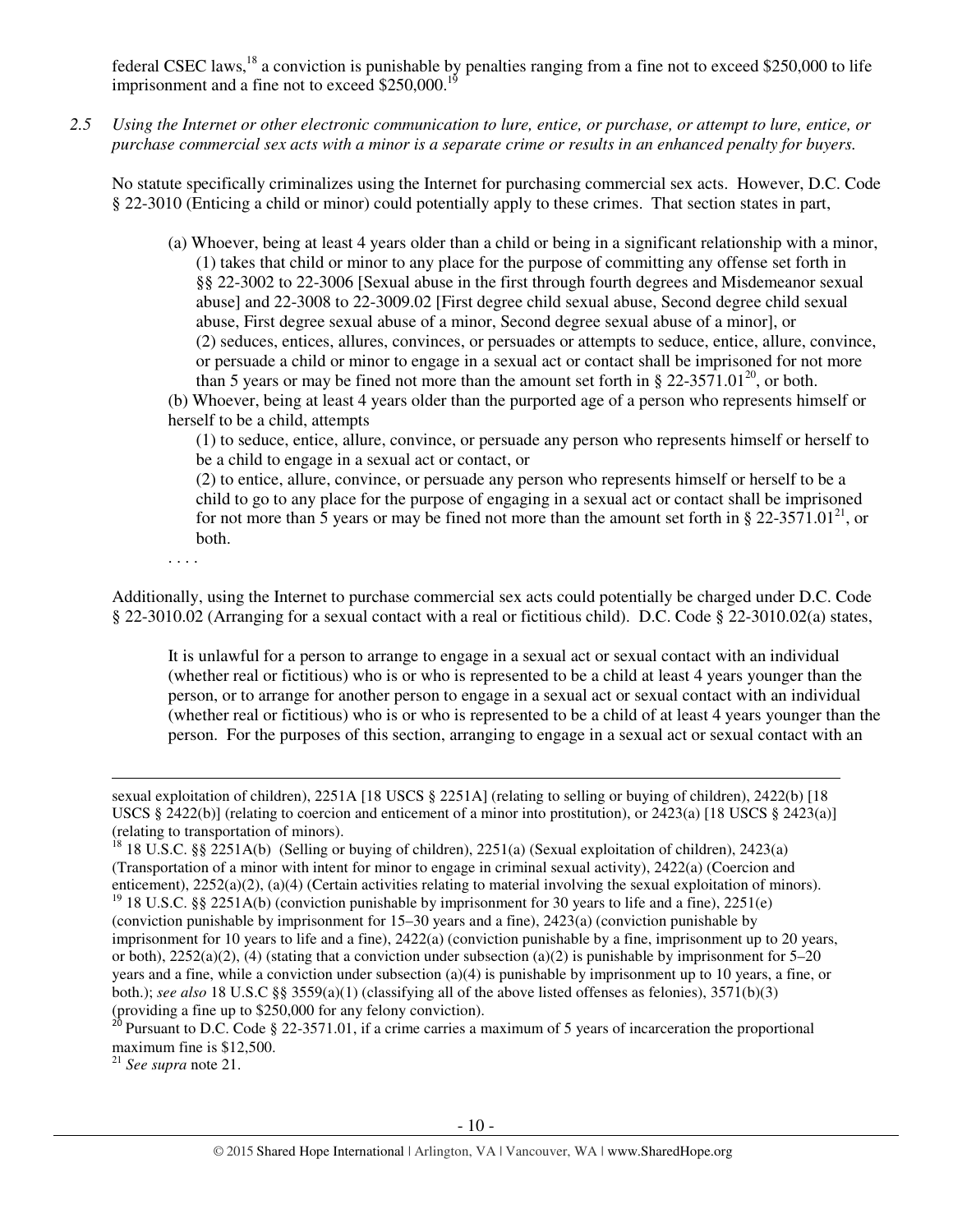individual who is fictitious shall be unlawful only if the arrangement is done by or with a law enforcement officer.

If guilty of violating this statute, a person faces imprisonment up to 5 years, a fine not to exceed \$12,500, or both. D.C. Code §§ 22-3010.02(b), 22-3571.01(b)(6).

2.5.1 Recommendation: Amend D.C. Code § 22-3010 (Enticing a child or minor) and § 22-3010.02 (Arranging for a sexual contact with a real or fictitious child) to specifically criminalize using the Internet to lure, entice, recruit, or purchase commercial sex acts with a minor under 18 and include enhanced penalties for the same.

# *2.6 No age mistake defense is permitted for a buyer of commercial sex acts with any minor under 18.*

D.C. Code § 22-1834 (Sex trafficking of children) requires that the defendant committed the crime "knowing or in reckless disregard of the fact that the person has not attained the age of 18 years," and "[i]n a prosecution under subsection (a) of this section in which the defendant had a reasonable opportunity to observe the person recruited, enticed, harbored, transported, provided, obtained, or maintained, the government need not prove that the defendant knew that the person had not attained the age of 18 years." D.C. Code § 22-1834(a). This leaves open an argument by the defendant that he was merely negligent regarding the victim's age.

Neither D.C. Code § 22-811 (Contributing to the delinquency of a minor) nor § 22-2705(a)(2) (Pandering; inducing or compelling an individual to engage in prostitution) mentions a mistake of age defense.

D.C. Code § 22-3011(a) (Defenses to child sexual abuse and sexual abuse of a minor) prohibits a mistake of age defense (and consent defense) in a prosecution under "§§ 22-3008 to 22-3010.01 [First and second degree child sexual abuse, first and second degree sexual abuse of a minor, first and second degree sexual abuse of a secondary education student, enticing a child or minor, and misdemeanor sexual abuse of a child or minor], prosecuted alone or in conjunction with charges under § 22-3018 [Attempts to commit sexual offenses] or § 22- 403 [Assault with intent to commit any other offense]."

- 2.6.1 Recommendation: Amend D.C. Code § 22-3011(a) (Defenses to child sexual abuse and sexual abuse of a minor) to prohibit a mistake of age defense in prosecutions of sex trafficking of children and CSEC offenses.
- *2.7 Base penalties for buying sex acts with a minor under 18 are sufficiently high and not reduced for older minors.*

D.C. Code § 22-1834(a) (Sex trafficking of children) and § 22-2705(a)(2) (Pandering; inducing or compelling an individual to engage in prostitution) apply to all minors under 18. If convicted of violating D.C. Code § 22- 811 (Contributing to the delinquency of a minor), the convicted buyer of sex with a minor of any age under 18 can be sentenced to imprisonment up to 6 months, a fine not to exceed \$1,000, or both. D.C. Code §§ 22-  $811(b)(1)$ ,  $22-3571.01(b)(4)$ . A second conviction could result in imprisonment up to 3 years, a fine not to exceed \$12,500, or both. D.C. Code  $\S$  22-811(b)(2), 22-3571.01(b)(5). In neither case are the penalties staggered for a lesser penalty when the victim is an older minor, although the penalties provided for the more clearly applicable crime of contributing to the delinquency of a minor are not sufficiently high in cases of commercial sexual exploitation of a minor. D.C. Code § 22-811(b)(1).

*2.8 Financial penalties for buyers of commercial sex acts with minors are sufficiently high to make it difficult for buyers to hide the crime.* 

A buyer convicted under D.C. Code § 22-1834(a) (Sex trafficking of children) could receive a fine up to \$50,000. D.C. Code §§ 22-1837(a)(1), 22-3571.01(b)(9). A buyer convicted of sex trafficking of children would also face mandatory criminal asset forfeiture and lose "(1) Any interest in any property, real or personal,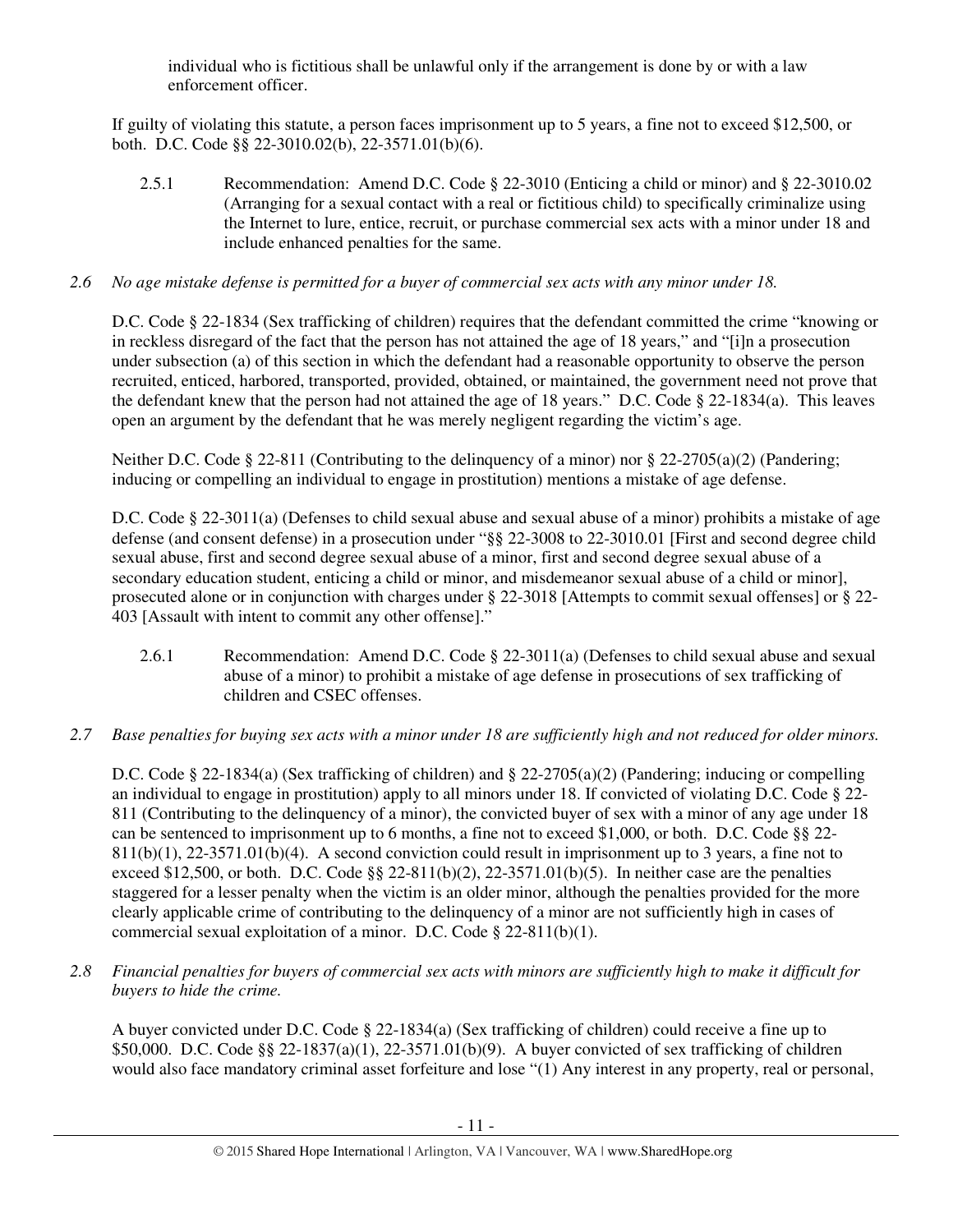that was used or intended to be used to commit or to facilitate the commission of the violation; and (2) Any property, real or personal, constituting or derived from any proceeds that the individual or business obtained, directly or indirectly, as a result of the violation." D.C. Code § 22-1838(a). This statute does not provide specific seizure or distribution provisions.

D.C. Code § 22-2705(a)(2) (Pandering; inducing or compelling an individual to engage in prostitution) carries a possible fine not to exceed \$50,000. D.C. Code §§ 22-2705(c)(2), 22-3571.01(b)(9).

For a first time conviction for soliciting a prostitute, a buyer could face a fine up to \$500. D.C. Code § 22-  $2701(b)(1)(A)$ . For a second offense, the buyer could receive a fine up to \$1,000. D.C. Code § 22-2701(b)(1)(B). Subsequent offenses lead to a possible fine up to \$12,500. D.C. Code § 22-2701(b)(2). Additionally, a buyer's vehicle could be impounded under D.C. Code § 22-2724, which allows for impoundment of "[a]ny vehicle used in furtherance of a violation of a prostitution-related offense." D.C. Code § 22-2724(a).

A first conviction for violating D.C. Code § 22-811 (Contributing to the delinquency of a minor) can result in a fine not to exceed \$1,000, while a second conviction could result in a fine not to exceed \$12,500. D.C. Code §§  $22-811(b)(1)-(2), 22-3571.01(b)(4)-(5).$ 

A buyer's vehicle could be impounded under D.C. Code § 22-2724, which allows for impoundment of "[a]ny vehicle used in furtherance of a violation of a prostitution-related offense." D.C. Code § 22-2724(a). Buyers of commercial sex charged with prostitution offenses may also be subject to discretionary, civil asset forfeiture pursuant to D.C. Code §  $22-2723^{22}$  (Property subject to seizure and forfeiture). Subsection (a) makes the following property subject to forfeiture:

(1) All conveyances, including aircraft, vehicles or vessels, which are used, or intended for use, to transport, or in any manner to facilitate a violation of a prostitution-related offense; and, (2) All money, coins, and currency which are used, or intended for use, in violation of a prostitutionrelated offense.

Pursuant to D.C. Code § 22-2723(b), "All seizures and forfeitures of property under this section shall be pursuant to the standards and procedures set forth in D.C. Law 20-278 [Civil Asset Forfeiture Amendment Act of 2014]. Pursuant to D.C. Code § 41-301(4) (Definitions),<sup>23</sup> "forfeitable offense" is defined to include "an alleged violation of District law that can give rise to forfeiture pursuant to . . . § 22-2723."

Under D.C. Code § 41-303<sup>24</sup> (Seizure; pre-seizure hearings for real property), property may be seized by "judicial order" or "upon the District's determination that there is probable cause to believe that the property is subject to forfeiture." D.C. Code  $\S$  41-303(a)(1), (a)(2).

Disposition of forfeited property is governed by D.C. Code § 41-310, which states,

 $\overline{a}$ 

(a) When property is declared forfeited pursuant to § 41-305(c) [Contesting forfeiture] or § 41-308 [Forfeiture proceeding], the District shall:

<sup>&</sup>lt;sup>22</sup> The text of D.C. § 22-2723 included here and elsewhere in this report includes amendments made by the passage of D.C. Act 20-619 during Council Period 20 (effective June 16, 2015).

 $^{23}$  The Civil Asset Forfeiture Amendment Act of 2014, Act 20-619, has been codified as Title 41, Chapter 3 (Civil Asset Forfeiture).

<sup>&</sup>lt;sup>24</sup> The text of D.C. § 41-303 included here and elsewhere in this report was added by enactment of D.C. Act 20-619 during Council Period 20 (effective June 16, 2015).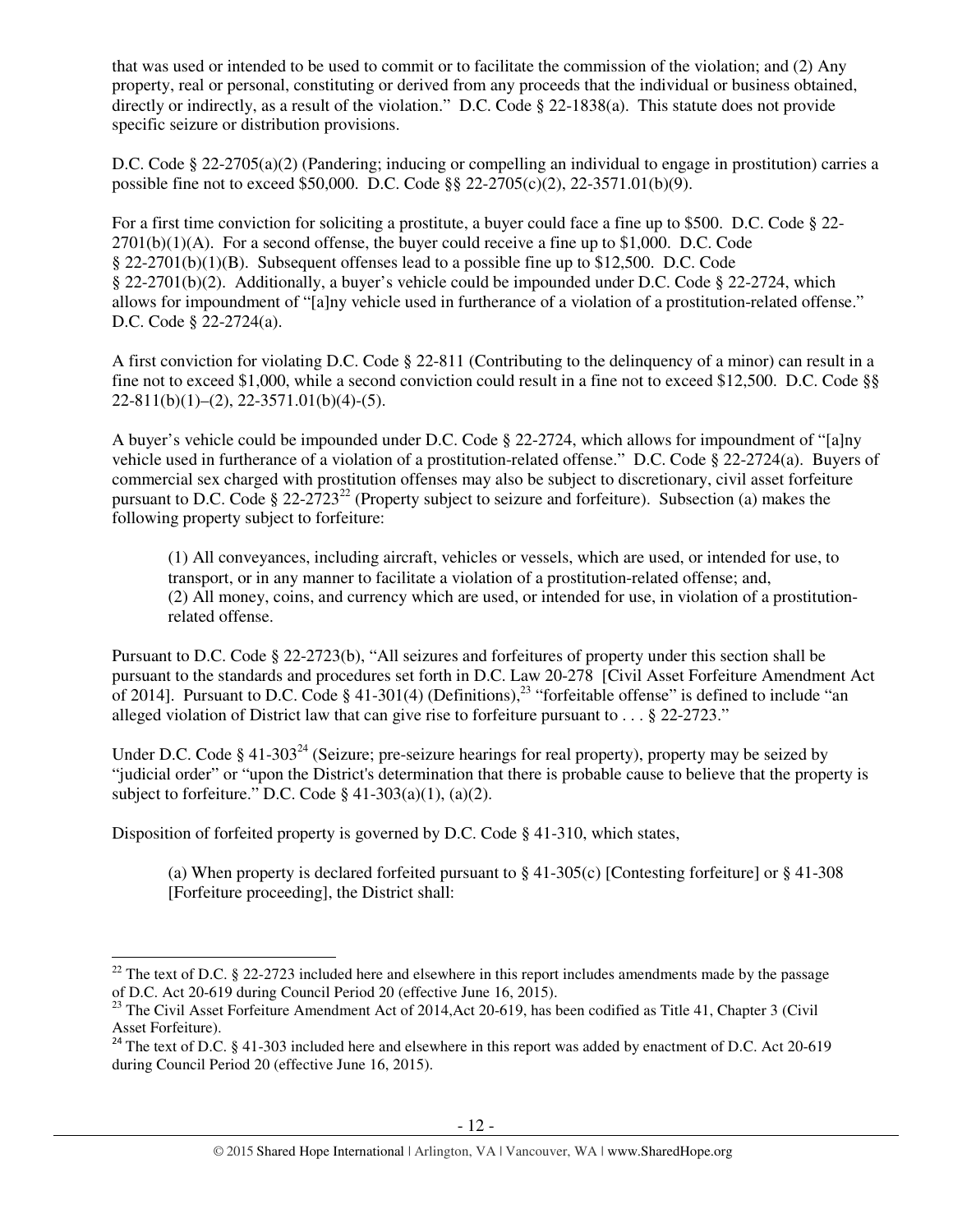(1) Sell property that is not required by law to be destroyed and that is not harmful to the public or dispose of the property in a manner consistent with District law or, consistent with § 41-313, return the property, or the sale proceeds, to the owner;

(2) Deposit in the General Fund of the District of Columbia any currency and any proceeds from the sale of property pursuant to paragraph (1) of this subsection; and

(3) Beginning October 1, 2018, deposit in the General Fund of the District of Columbia the currency and sale proceeds received by a District agency from any state or federal agency pursuant to a multiple-jurisdiction or shared forfeiture program.

(b) The law enforcement agency that seized property forfeited under this chapter may not retain the property for its own use or sell it directly or indirectly to an employee of the agency, to a relative of an employee, or to another law enforcement agency; provided, that nothing in this section shall prohibit an employee of the law enforcement agency or relative of an employee of the law enforcement agency from purchasing property offered for sale at a public auction.

Finally, a buyer may be required to pay restitution. D.C. Code § 16-711 (Restitution or reparation) allows the court, at its discretion, to award restitution to victims of any offense. D.C. Code § 16-711 states,

(a) In criminal cases in the Superior Court, the court may, in addition to any other sentence imposed as a condition of probation or as a sentence itself, require a person convicted of any offense to make reasonable restitution or reparation.

(b) When restitution or reparation is ordered, the court shall take into consideration the number of victims, the actual damage of each victim, the resources of the defendant, the defendant's ability to earn, any obligation of the defendant to support dependents, and other matters as pertain to the defendant's ability to make restitution or reparation.

(c) The court shall fix the manner of performing restitution or reparation.

. . . .

l

#### *2.9 Buying and possessing child pornography carries penalties as high as similar federal offenses.*

D.C. Code § 22-3102(b) (Prohibited acts) states, "It shall be unlawful in the District of Columbia for a person, knowing the character and content thereof, to attend, transmit, or possess a sexual performance by a minor."

For a first violation, a person can be sentenced to a fine not to exceed \$25,000, imprisonment not more than 10 years, or both. D.C. Code §§ 22-3103(1), 22-3571.01(b)(7). Subsequent offenses result in a fine not to exceed \$50,000, imprisonment up to 20 years, or both. D.C. Code §§ 22-3103(2), 22-3571.01(b)(9).

In contrast, a federal conviction for possession of child pornography<sup>25</sup> is generally punishable by imprisonment for 5–20 years and a fine not to exceed \$250,000.<sup>26</sup> Subsequent convictions, however, are punishable by imprisonment up to 40 years and a fine not to exceed \$250,000.<sup>27</sup>

<sup>&</sup>lt;sup>25</sup> 18 U.S.C. §§ 2252(a)(2), (a)(4) (Certain activities relating to material involving the sexual exploitation of minors),  $2252A(a)(2)$ –(3) (Certain activities relating to material constituting or containing child pornography), 1466A(a), (b) (Obscene visual representations of the sexual abuse of children).

<sup>&</sup>lt;sup>26</sup> 18 U.S.C. §§ 2252(b) (stating that a conviction under subsection (a)(2) is punishable by imprisonment for 5–20 years and a fine, while a conviction under subsection (a)(4) is punishable by imprisonment up to 10 years, a fine, or both), 2252A(b)(1) (a conviction is punishable by imprisonment for 5–20 years and a fine), 1466A(a), (b) (stating that a conviction under subsection (a) is "subject to the penalties provided in section 2252A(b)(1)," imprisonment for 5–20 years and a fine, while a conviction under subsection (b) is "subject to the penalties provided in section 2252A(b)(2)," imprisonment up to 10 years, a fine, or both); *see also* 18 U.S.C §§ 3559(a)(1) (classifying all of the above listed offenses as felonies), 3571(b)(3) (providing a fine up to \$250,000 for any felony conviction). <sup>27</sup> 18 U.S.C. §§ 2252(b) (stating if a person has a prior conviction under subsection (a)(2), or a list of other statutes, a conviction is punishable by a fine and imprisonment for 15–40 years, but if a person has a prior conviction under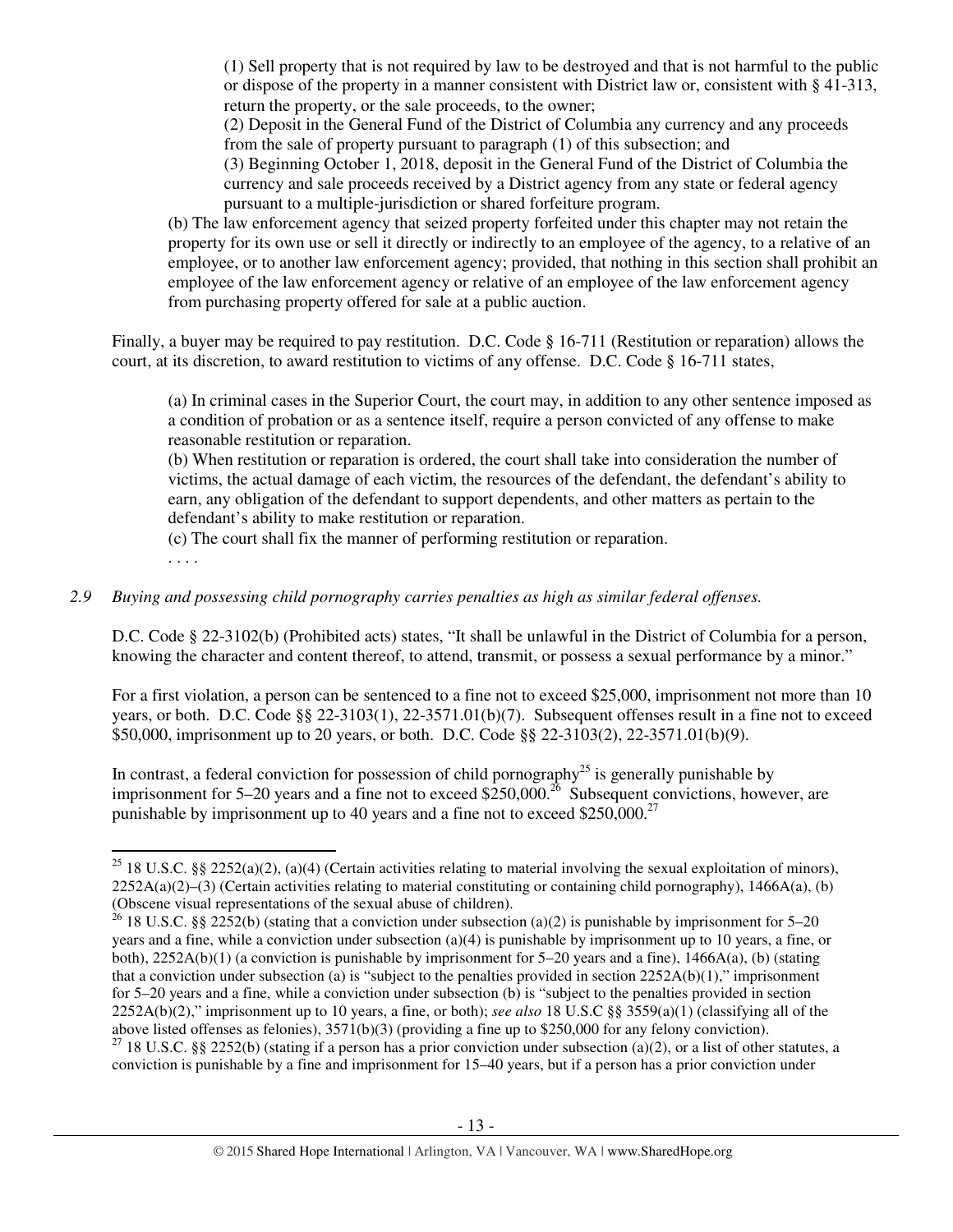## *2.10 Convicted buyers of commercial sex acts with minors and child pornography are required to register as sex offenders.*

The D.C. sex offender registration law requires registration of those convicted of a range of commercial sexual exploitation laws as buyers of sex with a minor. D.C. Code § 22-4002. Specifically, a "registration offense," as defined in D.C. Code § 22-4001(8)(C), includes "[a]ny of the following offenses where the victim is a minor: acts proscribed by § 22-1312 (lewd, indecent, or obscene acts), acts proscribed by § 22-2201 (obscenity), acts proscribed by § 22-3102 (sexual performances using minors), acts proscribed by § 22-1901 (incest), acts proscribed by § 22-2001 (kidnapping), and acts proscribed by §§ 22-2701 [Engaging in or soliciting for prostitution], 22-2701.01 [Definitions], 22-2703, 22-2704 [Abducting or enticing child from his or her home for purposes of prostitution; harboring such child], 22-2705 [Pandering; inducing or compelling an individual to engage in prostitution] to 22-2712 [Operating house of prostitution], 22-2713 [Premises occupied for lewdness, assignation, or prostitution declared nuisance] to 22-2720, 22-2722 [Keeping bawdy or disorderly houses] and 22-2723 (prostitution; pandering)." The registration law does not include violations of D.C. Code § 22-1834 (Sex trafficking of children) as a crime requiring sex offender registration.

2.10.1 Recommendation: Amend D.C. Code § 22-4001(8)(C) to include a violation of D.C. Code § 22-1834 (Sex trafficking of children) as an offense requiring registration.

l

subsection (a)(4), or a list of other statutes, a conviction is punishable by a fine and imprisonment for  $10-20$  years),  $2252A(b)(1)$  (stating if a person has a prior conviction under subsection (a)(2), (a)(3), or a list of other statutes, a conviction is punishable by a fine and imprisonment for  $15-40$  years),  $1466A(a)$ , (b) (stating that the penalty scheme for section 2252A(b) applies); *see also* 18 U.S.C §§ 3559(a)(1) (classifying all of the above listed offenses as felonies), 3571(b)(3) (providing a fine up to \$250,000 for any felony conviction).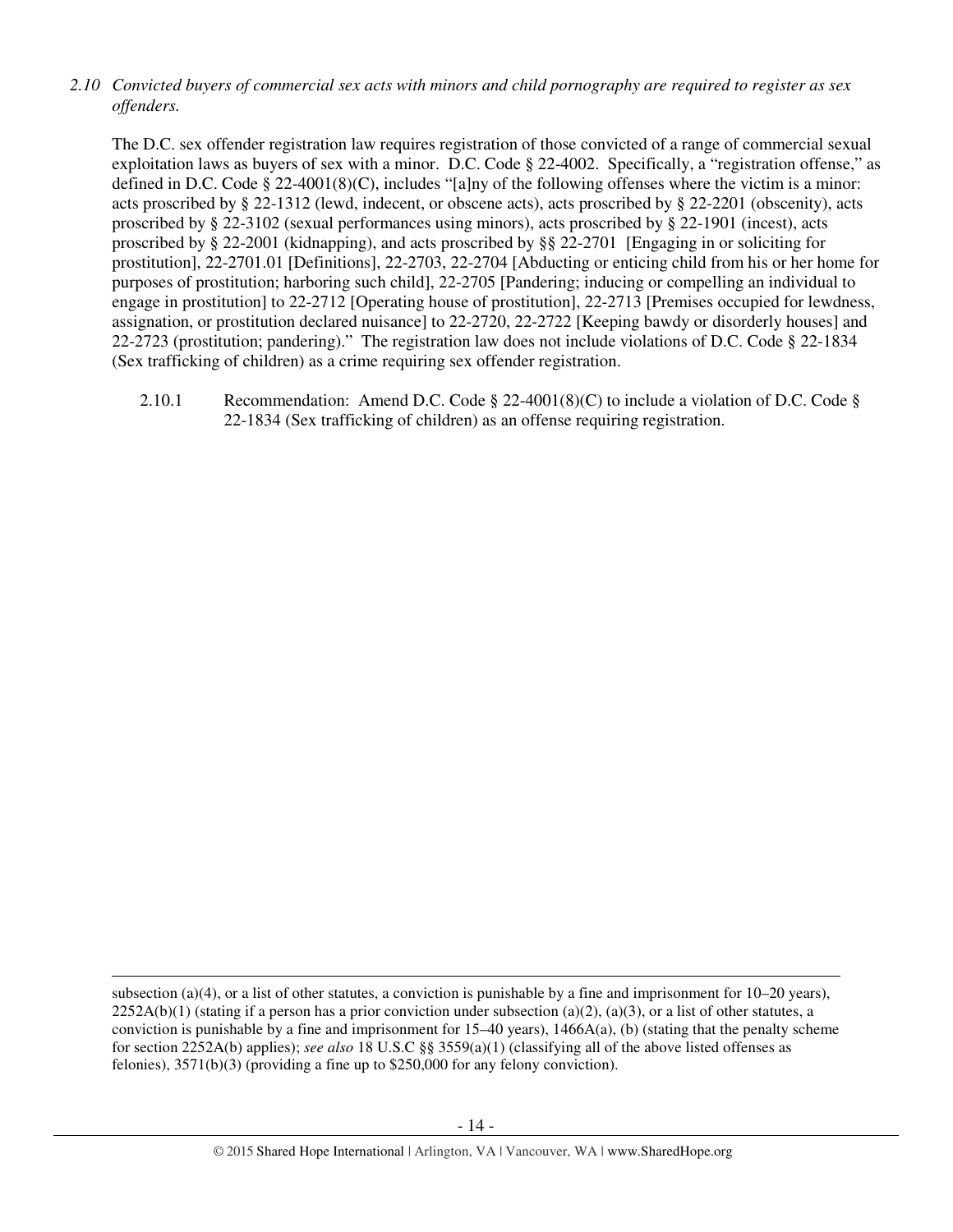#### FRAMEWORK ISSUE 3: CRIMINAL PROVISIONS FOR TRAFFICKERS

#### *Legal Components:*

- *3.1 Penalties for trafficking a child for sexual exploitation are as high as federal penalties.*
- *3.2 Creating and distributing child pornography carries penalties as high as similar federal offenses.*
- *3.3 Using the Internet or other electronic communication to lure, entice, recruit, or sell commercial sex acts with a minor is a separate crime or results in an enhanced penalty for traffickers.*
- *3.4 Financial penalties for traffickers, including asset forfeiture, are sufficiently high*.
- *3.5 Convicted traffickers are required to register as sex offenders.*
- *3.6 Laws relating to termination of parental rights for certain offenses include sex trafficking or commercial sexual exploitation of children (CSEC) offenses in order to remove the children of traffickers from their control and potential exploitation.*

*\_\_\_\_\_\_\_\_\_\_\_\_\_\_\_\_\_\_\_\_\_\_\_\_\_\_\_\_\_\_\_\_\_\_\_\_\_\_\_\_\_\_\_\_\_\_\_\_\_\_\_\_\_\_\_\_\_\_\_\_\_\_\_\_\_\_\_\_\_\_\_\_\_\_\_\_\_\_\_\_\_\_\_\_\_\_\_\_\_\_\_\_\_\_* 

## *Legal Analysis:*

*3.1 Penalties for trafficking a child for sexual exploitation are as high as federal penalties.* 

When convicted of violating D.C. Code § 22-1834 (Sex trafficking of children), a trafficker can receive a sentence of imprisonment up to 20 years, a fine up to \$50,000, or both. D.C. Code §§ 22-1837(a)(1), 22- 3571.01(b)(9).

A trafficker may also be convicted of D.C. Code § 22-2704 (Abducting or enticing child from his or her home for purposes of prostitution; harboring such child). This statute makes it "unlawful for any person, for purposes of prostitution, to: (1) Persuade, entice, or forcibly abduct a child under 18 years of age from his or her home or usual abode, or from the custody and control of the child's parents or guardian; or (2) Secrete or harbor any child so persuaded, enticed, or abducted from his or her home or usual abode, or from the custody and control of the child's parents or guardian." D.C. Code § 22-2704(a). For violating this statute, a person can receive a prison sentence of not more than 20 years, a fine not to exceed \$50,000, or both. D.C. Code §§ 22-2704(b), 22- 3571.01(b)(9).

Similarly, a trafficker may be charged with violating D.C. Code § 22-2705 (Pandering; inducing or compelling an individual to engage in prostitution). D.C. Code § 22-2705 provides enhanced penalties for this crime when the victim is under 18 years of age, imposing a sentence of imprisonment up to 20 years, a fine not to exceed \$50,000, or both. D.C. Code §§ 22-2705(c)(2), 22-3571.01(b)(9).

A trafficker may also be convicted under D.C. Code § 22-2707 (Procuring; receiving money or other valuable thing for arranging assignation). If the victim is under 18 years of age, then the crime is punishable by imprisonment not to exceed 20 years, a fine up to  $$50,000$ , or both. D.C. Code §§ 22-2707(b)(2), 22-3571.01(b)(9).

In contrast, if the victim is under the age of 14, a conviction under the Trafficking Victims Protection Act  $(TVPA)^{28}$  for child sex trafficking is punishable by 15 years to life imprisonment and a fine not to exceed \$250,000. 18 U.S.C. §§ 1591(b)(1), 3559(a)(1), 3571(b)(3). If the victim is between the ages of 14–17 a conviction is punishable by 10 years to life imprisonment and a fine not to exceed \$250,000. 18 U.S.C. §§ 1591(b)(2), 3559(a)(1), 3571(b)(3). A conviction is punishable by mandatory life imprisonment however, if the trafficker has a prior conviction for a federal sex offense<sup>29</sup> against a minor. l

<sup>28</sup> *See supra* note 17.

<sup>29</sup> *See supra* note 18.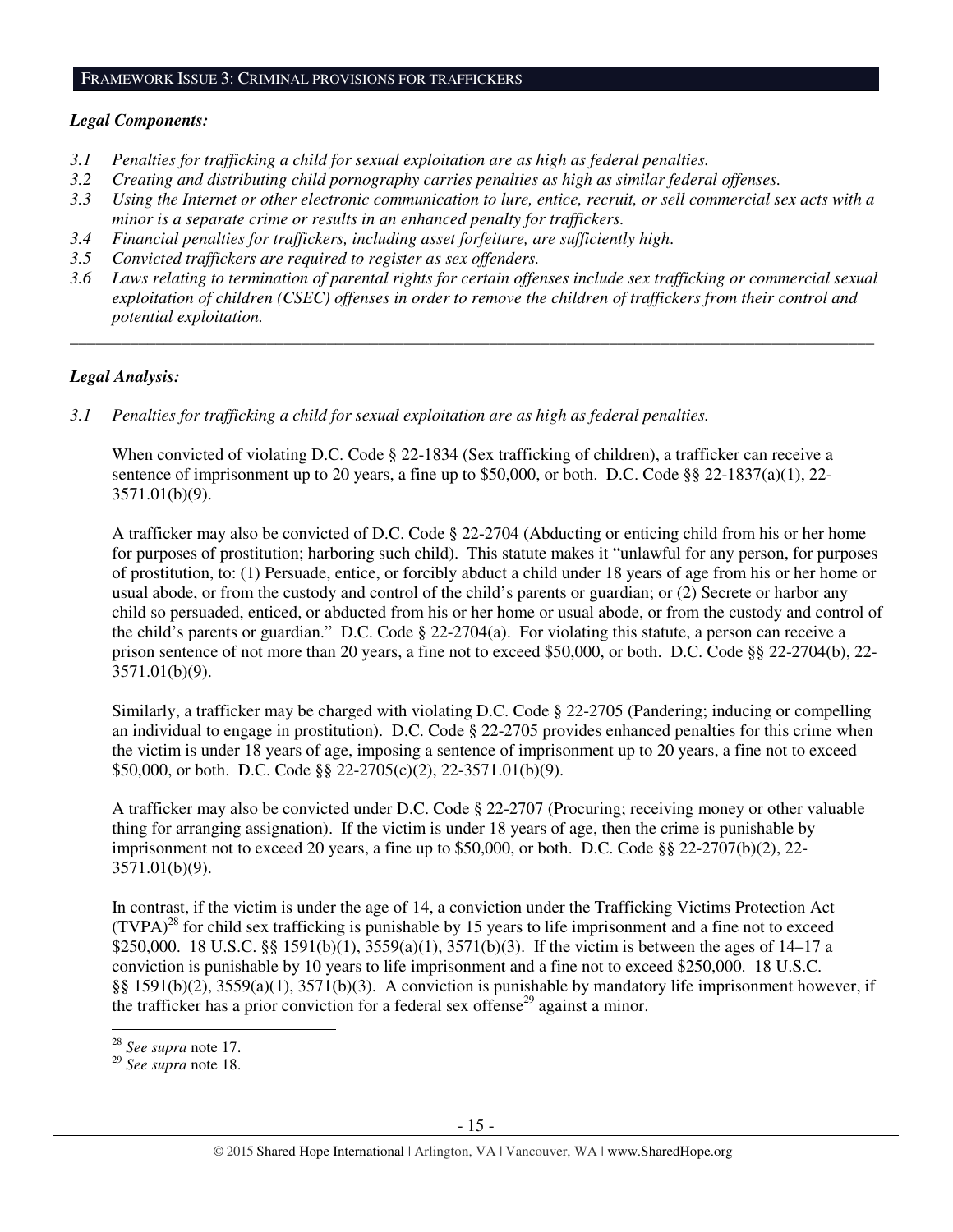#### *3.2 Creating and distributing child pornography carries penalties as high as similar federal offenses.*

Under D.C. Code § 22-3102(a) (Prohibited acts), knowingly creating and promoting child pornography is unlawful. D.C. Code § 22-3102(a) states,

It shall be unlawful in the District of Columbia for a person knowingly to use a minor in a sexual performance or to promote a sexual performance by a minor.

(1) A person is guilty of the use of a minor in a sexual performance if knowing the character and content thereof, he or she employs, authorizes, or induces a person under 18 years of age to engage in a sexual performance or being the parent, legal guardian, or custodian of a minor, he or she consents to the participation by a minor in a sexual performance.

(2) A person is guilty of promoting a sexual performance by a minor when, knowing the character and content thereof, he or she produces, directs, or promotes any performance which includes sexual conduct by a person under 18 years of age.

The definition of "promote" includes "to procure, manufacture, issue, sell, give, provide, lend, mail, deliver, transfer, transmute, publish or distribute, circulate, disseminate, present, exhibit, or advertise, or to offer or agree to do the same." D.C. Code § 22-3101(4).

A first offense of this statute results in imprisonment up to 10 years, a fine not to exceed \$25,000, or both. D.C. Code §§ 22-3103(1), 22-3571.01(b)(7). Second and subsequent offenses result in imprisonment up to 20 years, a fine not to exceed \$50,000, or both. D.C. Code §§ 22-3103(2), 22-3571.01(b)(9).

In contrast, if the victim is under the age of 14, a conviction under the  $TVPA<sup>30</sup>$  for child sex trafficking is punishable by 15 years to life imprisonment and a fine not to exceed \$250,000. 18 U.S.C. §§ 1591(b)(1),  $3559(a)(1)$ ,  $3571(b)(3)$ . If the victim is between the ages of  $14-17$ , a conviction is punishable by 10 years to life imprisonment and a fine not to exceed \$250,000. 18 U.S.C. §§ 1591(b)(2), 3559(a)(1), 3571(b)(3). A conviction is punishable by mandatory life imprisonment, however, if the trafficker has a prior conviction for a federal sex offense<sup>31</sup> against a minor. Additionally, a federal conviction for distribution of child pornography<sup>32</sup> is generally punishable by imprisonment for  $5-20$  years and a fine not to exceed \$250,000.<sup>33</sup> Subsequent convictions, however, are punishable by imprisonment up to 40 years and a fine not to exceed \$250,000.<sup>34</sup>

l

<sup>30</sup> *See supra* note 17.

<sup>31</sup> *See supra* note 18.

 $32$  18 U.S.C. §§ 2252(a)(1), (a)(2), (a)(3)(B), (4)(A) (Certain activities relating to material involving the sexual exploitation of minors), 2252A(a)(2)–(3) (Certain activities relating to material constituting or containing child pornography), 1466A(a) (Obscene visual representations of the sexual abuse of children).

 $33$  18 U.S.C. §§ 2252(b) (stating that a conviction under subsection (a)(2) or (a)(3) is punishable by imprisonment for 5–20 years and a fine, while a conviction under subsection (a)(4) is punishable by imprisonment up to 10 years, a fine, or both),  $2252A(b)(1)$  (a conviction is punishable by imprisonment for 5–20 years and a fine),  $1466A(a)$ , (b) (stating that a conviction under subsection (a) is "subject to the penalties provided in section  $2252A(b)(1)$ ," imprisonment for 5–20 years and a fine, while a conviction under subsection (b) is "subject to the penalties provided in section 2252A(b)(2)," imprisonment up to 10 years, a fine, or both); *see also* 18 U.S.C §§ 3559(a)(1) (classifying all of the above listed offenses as felonies),  $3571(b)(3)$  (providing a fine up to \$250,000 for any felony conviction).  $34$  18 U.S.C. §§ 2252(b) (stating if a person has a prior conviction under subsection (b)(1), or a list of other statutes, a conviction is punishable by a fine and imprisonment for 15–40 years, but if a person has a prior conviction under subsection (b)(1), or a list of other statutes, a conviction is punishable by a fine and imprisonment for  $10-20$  years),  $2252A(b)(1)$  (stating if a person has a prior conviction under subsection (a)(2), (a)(3), or a list of other statutes, a conviction is punishable by a fine and imprisonment for  $15-40$  years),  $1466A(a)$ , (b) (stating that the penalty scheme for section 2252A(b) applies); *see also* 18 U.S.C §§ 3559(a)(1) (classifying all of the above listed offenses as felonies), 3571(b)(3) (providing a fine up to \$250,000 for any felony conviction).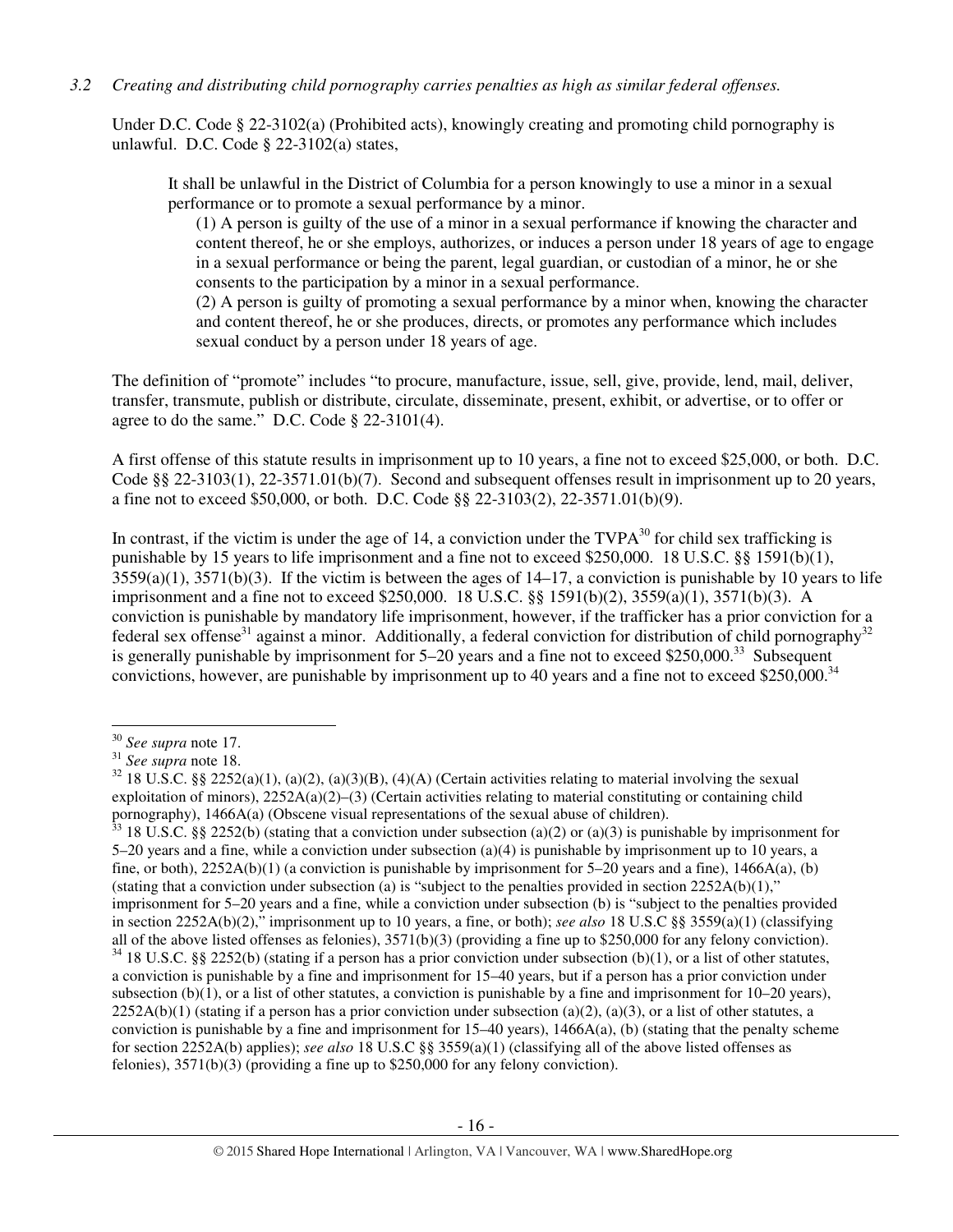*3.3 Using the Internet or other electronic communication to lure, entice, recruit, or sell commercial sex acts with a minor is a separate crime or results in an enhanced penalty for traffickers.* 

No D.C. statute specifically criminalizes using the Internet or an electronic communication to lure or entice a minor to engage in fcommercial sex acts. While not specific to use of the Internet, D.C. Code § 22-3010.02(a) (Arranging for a sexual contact with a real or fictitious child) could potentially apply to these crimes. It states,

It is unlawful for a person to arrange to engage in a sexual act or sexual contact with an individual (whether real or fictitious) who is or who is represented to be a child at least 4 years younger than the person, or to arrange for another person to engage in a sexual act or sexual contact with an individual (whether real or fictitious) who is or who is represented to be a child of at least 4 years younger than the person. For the purposes of this section, arranging to engage in a sexual act or sexual contact with an individual who is fictitious shall be unlawful only if the arrangement is done by or with a law enforcement officer.

If guilty of this statute, a person will be sentenced to imprisonment not more than 5 years, a fine not to exceed \$12,500, or both. D.C. Code §§ 22-3010.02(b), 22-3571.01(b)(6).

Additionally, D.C. Code § 22-3010 (Enticing a child or minor) could potentially apply to these crimes and states in part,

(a) Whoever, being at least 4 years older than a child or being in a significant relationship with a minor, (1) takes that child or minor to any place for the purpose of committing any offense set forth in §§ 22-3002 to 22-3006 [Sexual abuse in the first through fourth degrees and Misdemeanor sexual abuse] and 22-3008 to 22-3009.02 [First degree child sexual abuse, Second degree child sexual abuse, First degree sexual abuse of a minor, Second degree sexual abuse of a minor], or (2) seduces, entices, allures, convinces, or persuades or attempts to seduce, entice, allure, convince, or persuade a child or minor to engage in a sexual act or contact shall be imprisoned for not more than 5 years or may be fined not more than the amount set forth in § 22-3571.01, or both.

(b) Whoever, being at least 4 years older than the purported age of a person who represents himself or herself to be a child, attempts

(1) to seduce, entice, allure, convince, or persuade any person who represents himself or herself to be a child to engage in a sexual act or contact, or

(2) to entice, allure, convince, or persuade any person who represents himself or herself to be a child to go to any place for the purpose of engaging in a sexual act or contact shall be imprisoned for not more than 5 years or may be fined not more than the amount set forth in  $\S 22-3571.01$ ,<sup>35</sup> or both.

. . . .

 $\overline{a}$ 

- 3.3.1 Recommendation: Amend D.C. Code § 22-3010.02(a) (Arranging for a sexual contact with a real or fictitious child) and § 22-3010 (Enticing a child or minor) to expressly apply to use of the Internet or other electronic communication to lure, entice, recruit, or sell commercial sex acts with a minor under 18.
- *3.4 Financial penalties for traffickers, including asset forfeiture, are sufficiently high.*

A conviction under D.C. Code § 22-1834 (Sex trafficking of children) can result in a fine up to \$50,000. D.C. Code §§ 22-1837(a)(1), 22-3571.01(b)(9). Additionally, a trafficker will face mandatory criminal asset

 $35$  D.C. Code § 22-3571.01(6) states that offenses "punishable by imprisonment for 5 years or less but more than one year" may be fined up to, but not more than, \$12,500.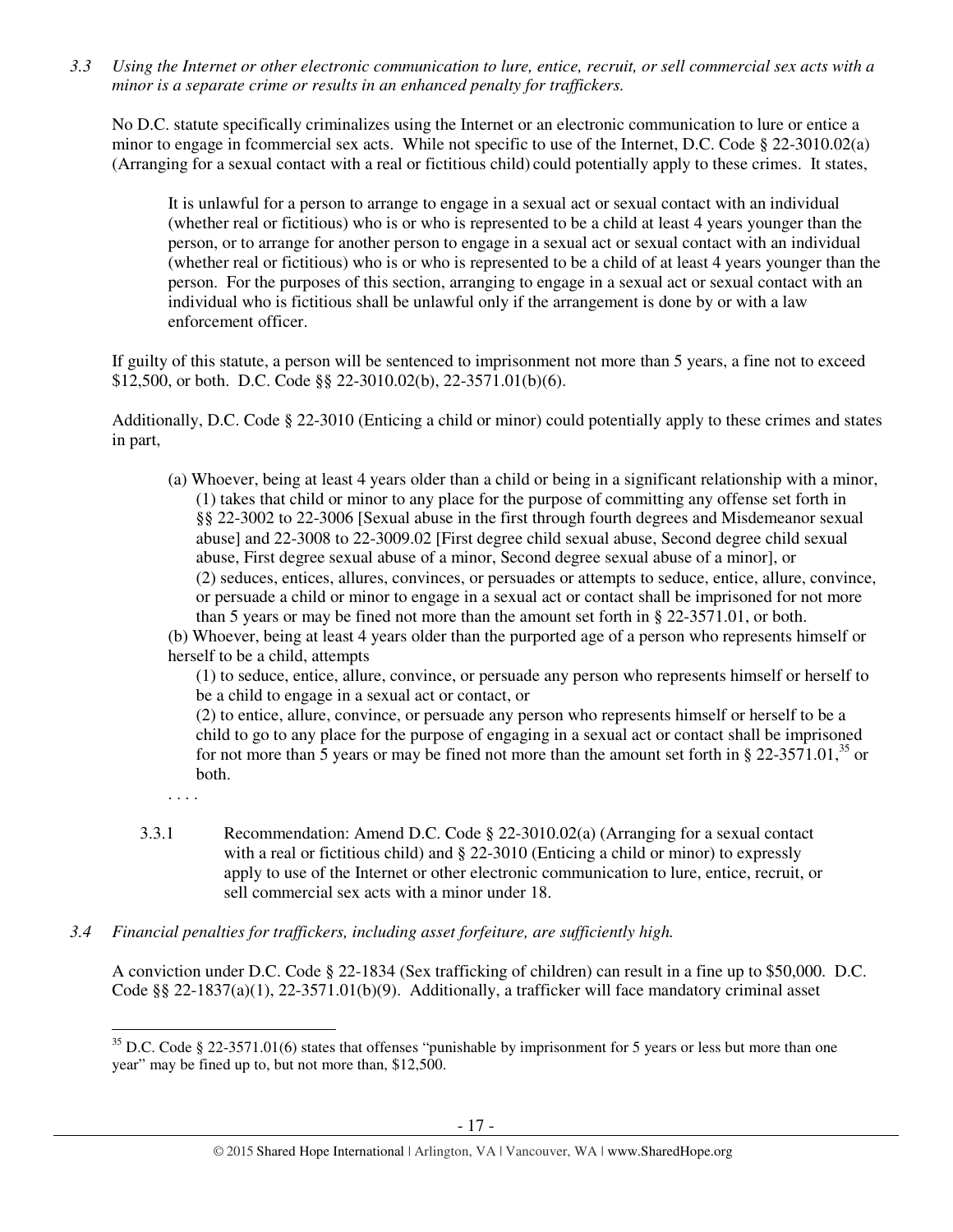forfeiture for conviction of violating of the human trafficking statute, including D.C. Code § 22-1834 (Sex trafficking of children). Under D.C. Code § 22-1838,

(a) In imposing sentence on any individual or business convicted of a violation of this chapter, the court shall order, in addition to any sentence imposed, that the individual or business shall forfeit to the District of Columbia:

(1) Any interest in any property, real or personal, that was used or intended to be used to commit or to facilitate the commission of the violation; and

(2) Any property, real or personal, constituting or derived from any proceeds that the individual or business obtained, directly or indirectly, as a result of the violation.

(b) The following shall be subject to forfeiture to the District of Columbia and no property right shall exist in them:

(1) Any property, real or personal, used or intended to be used to commit or to facilitate the commission of any violation of this chapter.

(2) Any property, real or personal, which constitutes or is derived from proceeds traceable to any violation of this chapter.

Other crimes for which traffickers could be charged also carry fines. A court may impose a fine not to exceed \$1,000 for any violation of D.C. Code §§ 22-2710, 22-3571.01(b)(4) (Procuring for house of prostitution), § 22- 2711 (Procuring for third persons), and § 22-2712 (Operating house of prostitution). A trafficker could face a fine not to exceed \$50,000 for violating D.C. Code § 22-2705 (Pandering; inducing or compelling an individual to engage in prostitution) or § 22-2707 (Procuring; receiving money or other valuable thing for arranging assignation). D.C. Code §§ 22-2705(c)(2), 22-2707(2), 22-3571.01(b)(9).

A trafficker's vehicle could be impounded under D.C. Code § 22-2724, which allows for impoundment of "[a]ny vehicle used in furtherance of a violation of a prostitution-related offense." D.C. Code § 22-2724(a).

Also, traffickers charged with prostitution offenses may be subject to discretionary, civil asset forfeiture pursuant to D.C. Code § 22-2723<sup>36</sup> (Property subject to seizure and forfeiture). Subsection (a) makes the following subject to forfeiture:

(1) All conveyances, including aircraft, vehicles or vessels, which are used, or intended for use, to transport, or in any manner to facilitate a violation of a prostitution-related offense; and, (2) All money, coins, and currency which are used, or intended for use, in violation of a prostitutionrelated offense.<sup>37</sup>

Finally, a trafficker may be required to pay restitution. D.C. Code § 16-711 (Restitution or reparation) allows the court, at its discretion, to award restitution to victims of any offense. D.C. Code § 16-711 states,

(a) In criminal cases in the Superior Court, the court may, in addition to any other sentence imposed as a condition of probation or as a sentence itself, require a person convicted of any offense to make reasonable restitution or reparation.

(b) When restitution or reparation is ordered, the court shall take into consideration the number of victims, the actual damage of each victim, the resources of the defendant, the defendant's ability to earn, any obligation of the defendant to support dependents, and other matters as pertain to the defendant's ability to make restitution or reparation.

 $\overline{a}$ 

<sup>36</sup> *See supra* note 23

<sup>&</sup>lt;sup>37</sup> See supra Section 2.8 for detailed discussion of asset forfeiture process under D.C. Code Title 41, Chapter 3 (Civil Asset Forfeiture).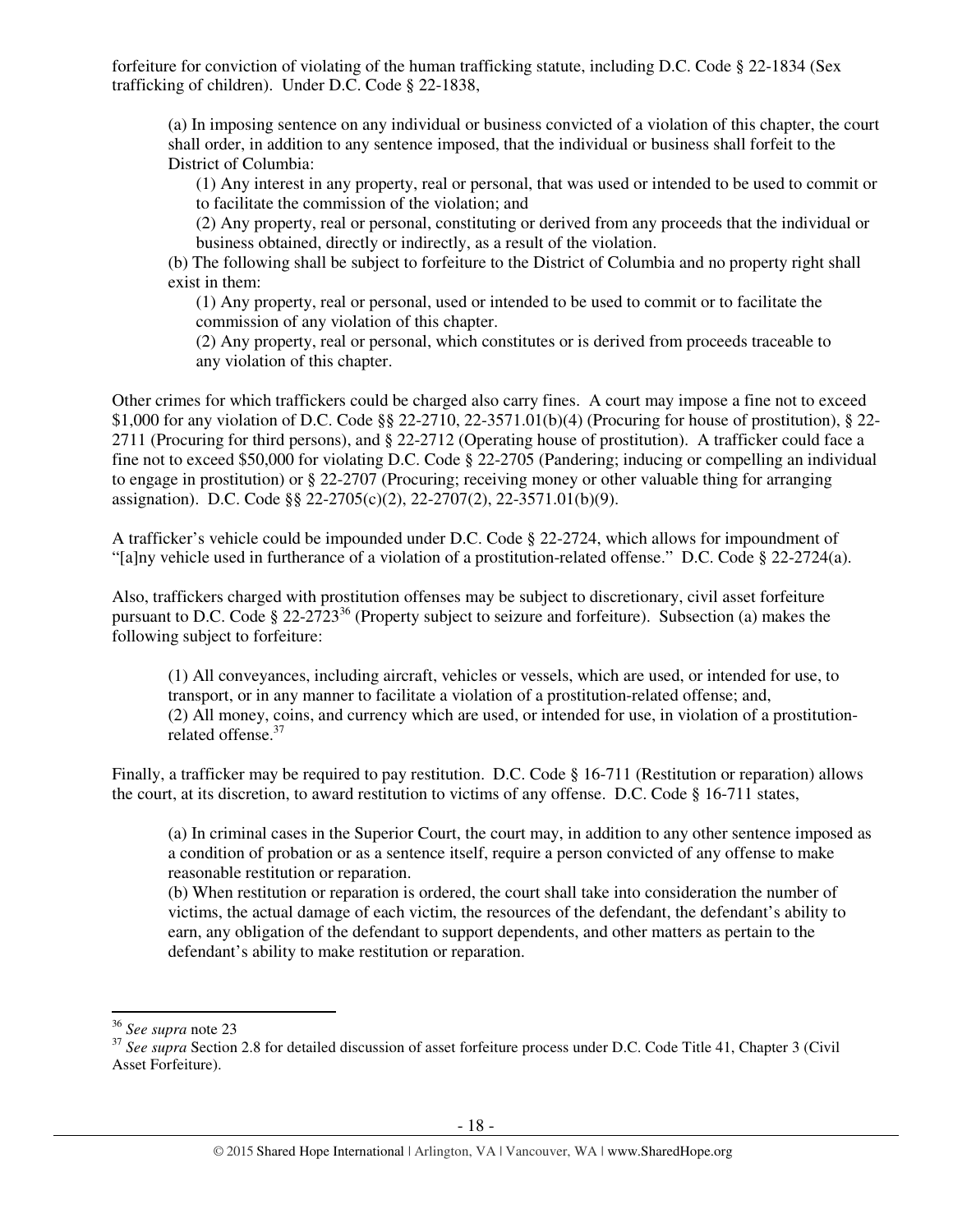(c) The court shall fix the manner of performing restitution or reparation.

. . . .

# *3.5 Convicted traffickers are required to register as sex offenders.*

The D.C. sex offender registration law requires registration of those convicted of a range of commercial sexual exploitation laws as traffickers of sex with a minor. D.C. Code § 22-4002. Specifically, a "registration offense," as defined in D.C. Code § 22-4001(8)(C), includes "[a]ny of the following offenses where the victim is a minor: acts proscribed by § 22-1312 (lewd, indecent, or obscene acts), acts proscribed by § 22-2201 (obscenity), acts proscribed by § 22-3102 (sexual performances using minors), acts proscribed by § 22-1901 (incest), acts proscribed by § 22-2001 (kidnapping), and acts proscribed by §§ 22-2701 [Engaging in or soliciting for prostitution], 22-2701.01 [Definitions], 22-2703, 22-2704 [Abducting or enticing child from his or her home for purposes of prostitution; harboring such child], 22-2705 [Pandering; inducing or compelling an individual to engage in prostitution] to 22-2712 [Operating house of prostitution], 22-2713 [Premises occupied for lewdness, assignation, or prostitution declared nuisance] to 22-2720, 22-2722 [Keeping bawdy or disorderly houses] and 22-2723 (prostitution; pandering)." The registration law does not include violations of D.C. Code § 22-1834 (Sex trafficking of children) as a crime requiring sex offender registration.

- 3.5.1 Recommendation: Amend D.C. Code § 22-4001(8)(C) to include a violation of D.C. Code § 22-1834 (Sex trafficking of children) as an offense requiring registration.
- *3.6 Laws relating to termination of parental rights for certain offenses include sex trafficking or commercial sexual exploitation of children (CSEC) offenses in order to remove the children of traffickers from their control and potential exploitation.*

Under D.C. Code § 16-2353(a) (Grounds for termination of parent and child relationship), "A judge may enter an order for the termination of the parent and child relationship when the judge finds from the evidence presented, after giving due consideration to the interests of all parties, that the termination is in the best interests of the child." Under subsection (b), in making his decision, the judge is instructed to consider these factors:

(1) the child's need for continuity of care and caretakers and for timely integration into a stable and permanent home, taking into account the differences in the development and the concept of time of children of different ages;

(2) the physical, mental and emotional health of all individuals involved to the degree that such affects the welfare of the child, the decisive consideration being the physical, mental and emotional needs of the child;

(3) the quality of the interaction and interrelationship of the child with his or her parent, siblings, relative, and/or caretakers, including the foster parent;

. . . (4) to the extent feasible, the child's opinion of his or her own best interests in the matter; and (5) evidence that drug-related activity continues to exist in a child's home environment after intervention and services have been provided pursuant to section 106(a) of the Prevention of Child Abuse and Neglect Act of 1977, effective September 23, 1977 (D.C. Law 2-22; § 4-1301.06(a)). Evidence of continued drug-activity shall be given great weight.

D.C. Code § 16-2354(b)(3)(C) outlines the grounds for filing a motion to terminate the parental relationship. Grounds exist if "[a] court of competent jurisdiction has determined that the parent has: (i) Committed murder of a child sibling or another child; (ii) Committed voluntary manslaughter of a child sibling or another child; (iii) Aided or abetted, attempted, conspired, or solicited to commit such a murder or such a voluntary manslaughter; or (iv) Committed a felony assault that has resulted in serious bodily injury to the child who is the subject of the petition, a child sibling, or another child."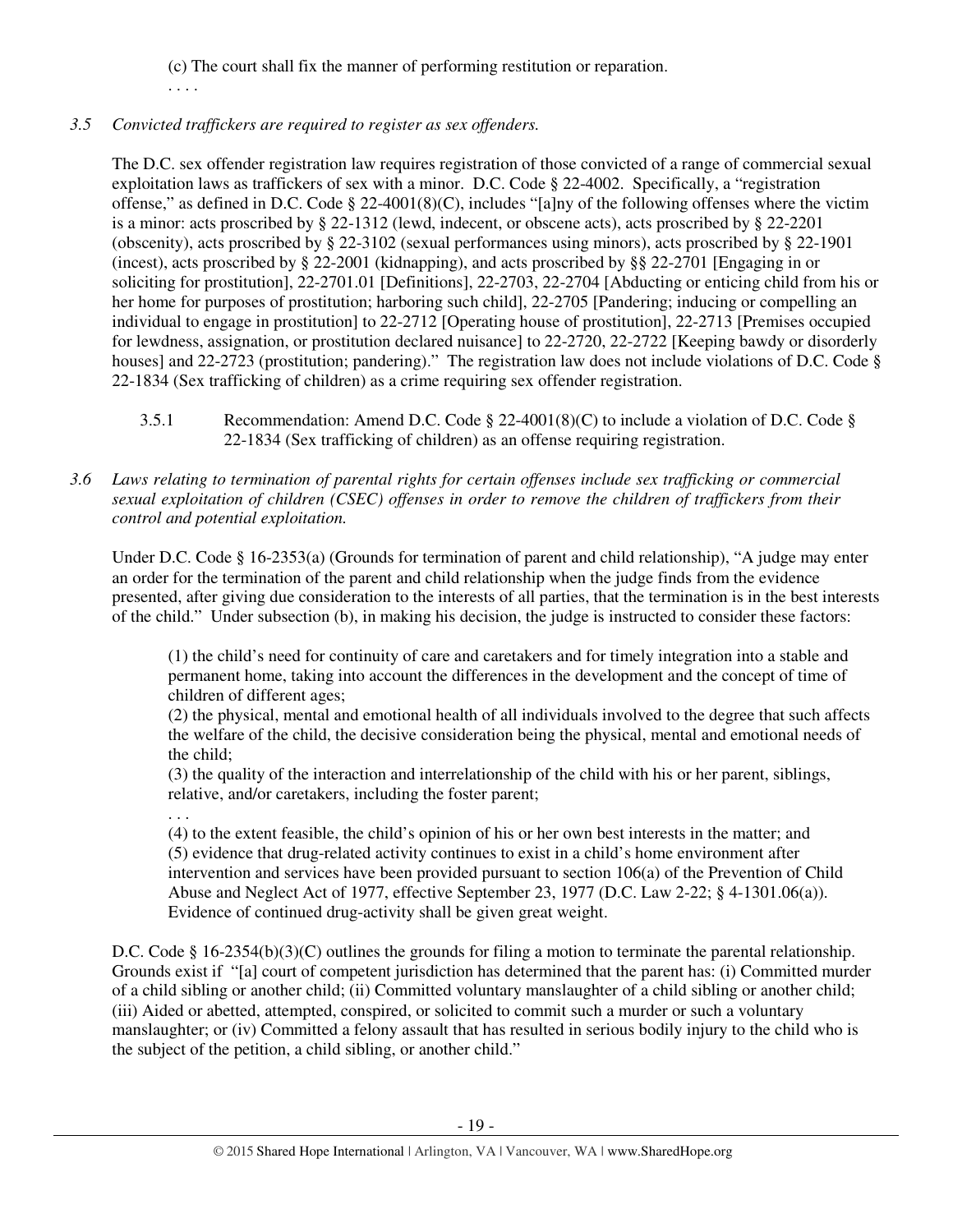3.6.1 Recommendation: Add D.C. Code § 22-1834 (Sex trafficking of children) to the list of crimes constituting grounds enumerated in D.C. Code § 16-2354(b)(3)(C) for petitioning to terminate parental rights.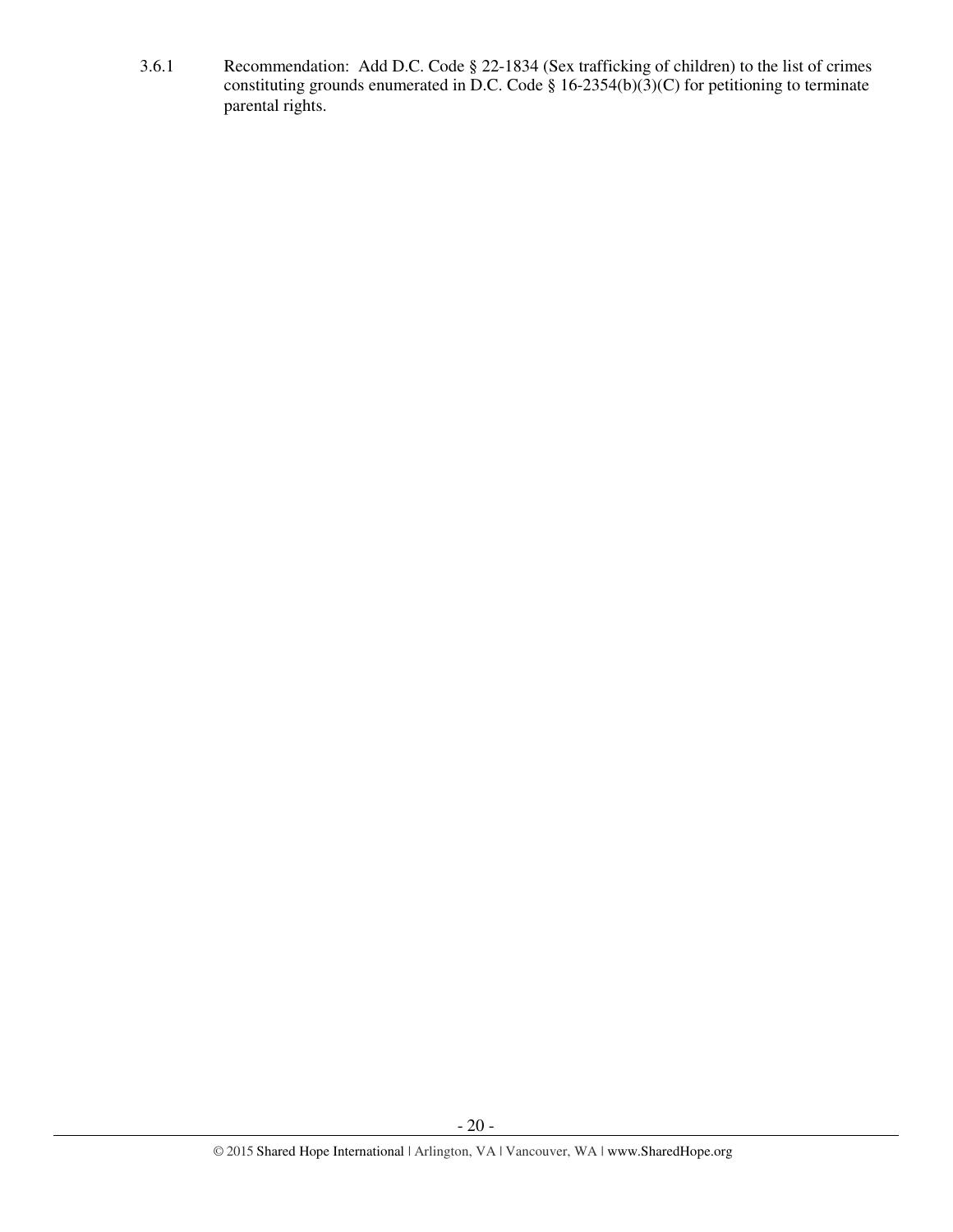#### *Legal Components:*

- *4.1 The acts of assisting, enabling, or financially benefitting from child sex trafficking are included as criminal offenses in the state sex trafficking statute.*
- *4.2 Financial penalties, including asset forfeiture laws, are in place for those who benefit financially from or aid and assist in committing domestic minor sex trafficking.*

*\_\_\_\_\_\_\_\_\_\_\_\_\_\_\_\_\_\_\_\_\_\_\_\_\_\_\_\_\_\_\_\_\_\_\_\_\_\_\_\_\_\_\_\_\_\_\_\_\_\_\_\_\_\_\_\_\_\_\_\_\_\_\_\_\_\_\_\_\_\_\_\_\_\_\_\_\_\_\_\_\_\_\_\_\_\_\_\_\_\_\_\_\_\_* 

- *4.3 Promoting and selling child sex tourism is illegal.*
- *4.4 Promoting and selling child pornography is illegal.*

## *Legal Analysis:*

*4.1 The acts of assisting, enabling, or financially benefitting from child sex trafficking are included as criminal offenses in the state sex trafficking statute.*

Facilitators of human trafficking can be charged under D.C. Code § 22-1836 (Benefitting financially from human trafficking), which states, "It is unlawful for an individual or business knowingly to benefit, financially or by receiving anything of value, from voluntarily participating in a venture which has engaged in any act in violation of § 22-1832 [Forced labor], § 22-1833 [Trafficking in labor or commercial sex acts], § 22-1834 [Sex trafficking of children], or § 22-1835 [Unlawful conduct with respect to documents in furtherance of human trafficking], knowing or in reckless disregard of the fact that the venture has engaged in the violation." Under D.C. Code § 22-1837(c) (Penalties), "Whoever violates § 22-1836 shall be fined or imprisoned up to the maximum fine or term of imprisonment for a violation of each referenced section." Additional facilitators could fall under D.C. Code § 22-1834(a), which includes those who "harbor" or "transport . . . by any means a person who will be caused as a result to engage in a commercial sex act . . . ."

A facilitator may also be charged under D.C. Code § 22-2711 (Procuring for third persons), which states, "Any person who, within the District of Columbia, shall receive any money or other valuable thing for or on account of procuring and placing in the charge or custody of another person for sexual intercourse, prostitution, debauchery, or other immoral purposes any individual shall be guilty of a felony and, upon conviction, shall be punished by imprisonment for not more than 5 years . . . ." Additionally a fine not exceeding \$12,500 may be imposed in addition to the imprisonment. D.C. Code §§ 22-2711, 22-3571.01(b)(7).

Similarly, a facilitator could also be charged with D.C. Code § 22-2712 (Operating house of prostitution), which criminalizes when an individual knowingly "accept[s], receive[s], lev[ies], or appropriate[s] any money or other valuable thing, without consideration other than the furnishing of a place for prostitution or the servicing of a place for prostitution, from the proceeds or earnings of any individual engaged in prostitution." If guilty of this crime, a facilitator faces possible imprisonment up to 5 years and a fine not to exceed \$12,500. D.C. Code §§ 22-2712, 22-3571.01(b)(6).

*4.2 Financial penalties, including asset forfeiture laws, are in place for those who benefit financially from or aid and assist in committing domestic minor sex trafficking.* 

Convicted facilitators are subject to mandatory, criminal asset forfeiture for violating D.C. Code § 22-1836 (Benefitting financially from human trafficking). Under D.C. Code § 22-1838,

(a) In imposing sentence on any individual or business convicted of a violation of this chapter, the court shall order, in addition to any sentence imposed, that the individual or business shall forfeit to the District of Columbia: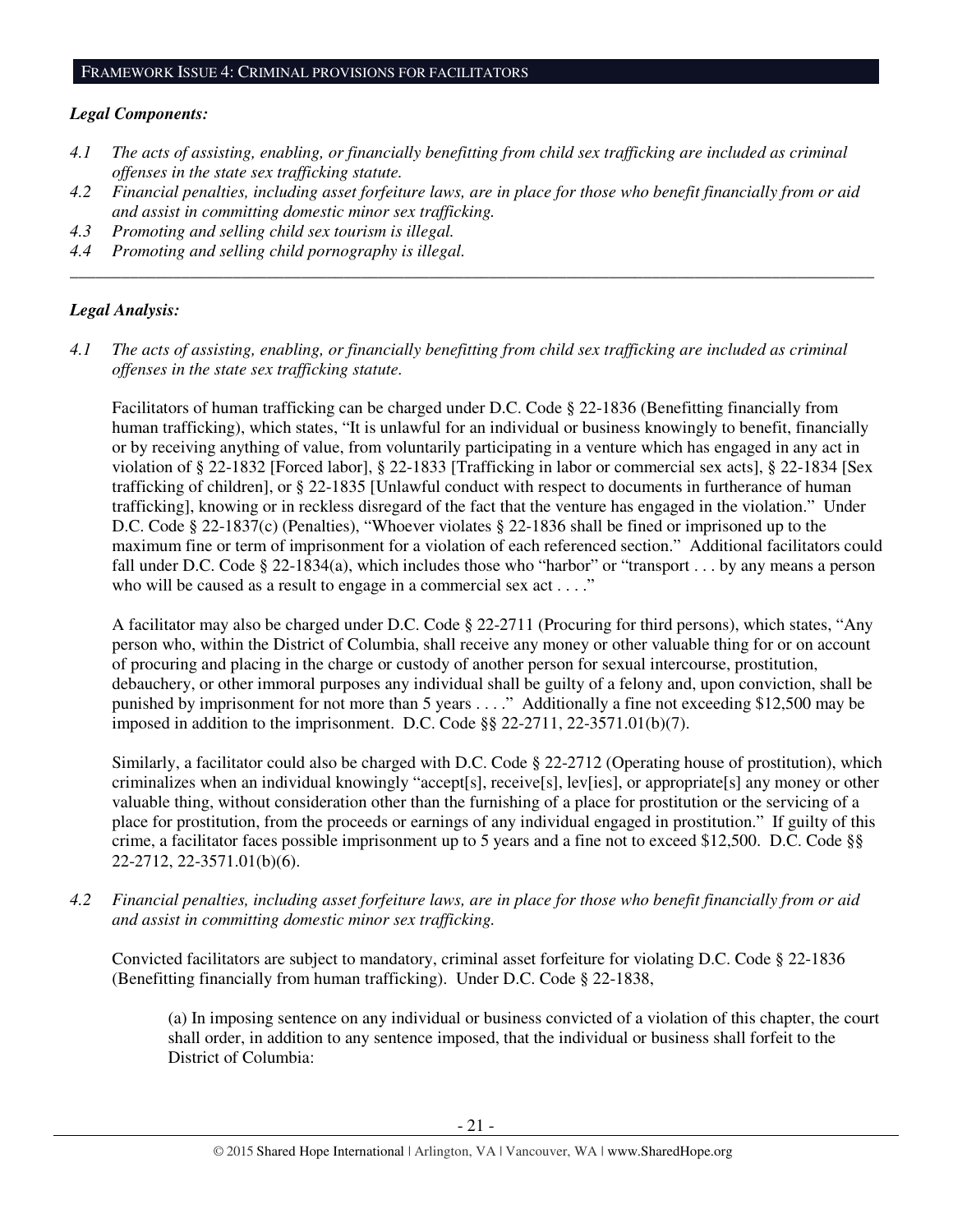(1) Any interest in any property, real or personal, that was used or intended to be used to commit or to facilitate the commission of the violation; and

(2) Any property, real or personal, constituting or derived from any proceeds that the individual or business obtained, directly or indirectly, as a result of the violation.

(b) The following shall be subject to forfeiture to the District of Columbia and no property right shall exist in them:

(1) Any property, real or personal, used or intended to be used to commit or to facilitate the commission of any violation of this chapter.

(2) Any property, real or personal, which constitutes or is derived from proceeds traceable to any violation of this chapter.

A facilitator's vehicle could be impounded under D.C. Code § 22-2724, which allows for impoundment of "[a]ny vehicle used in furtherance of a violation of a prostitution-related offense." D.C. Code § 22-2724(a). In addition, facilitators of child sex trafficking charged with prostitution offenses may be subject to discretionary, civil asset forfeiture pursuant to D.C. Code § 22-2723<sup>38</sup> (Property subject to seizure and forfeiture). Subsection (a) makes the following subject to forfeiture:

(1) All conveyances, including aircraft, vehicles or vessels, which are used, or intended for use, to transport, or in any manner to facilitate a violation of a prostitution-related offense; and, (2) All money, coins, and currency which are used, or intended for use, in violation of a prostitutionrelated offense.<sup>39</sup>

Finally, a facilitator may be required to pay restitution. D.C. Code § 16-711 (Restitution or reparation) allows the court, at its discretion, to award restitution to victims of any offense. D.C. Code § 16-711 states,

(a) In criminal cases in the Superior Court, the court may, in addition to any other sentence imposed as a condition of probation or as a sentence itself, require a person convicted of any offense to make reasonable restitution or reparation.

(b) When restitution or reparation is ordered, the court shall take into consideration the number of victims, the actual damage of each victim, the resources of the defendant, the defendant's ability to earn, any obligation of the defendant to support dependents, and other matters as pertain to the defendant's ability to make restitution or reparation.

(c) The court shall fix the manner of performing restitution or reparation.

. . . .

## *4.3 Promoting and selling child sex tourism is illegal*.

D.C. does not have a specific sex tourism statute.

4.3.1 Recommendation: Enact a law prohibiting selling or offering to sell travel services that include or facilitate travel for the purpose of engaging in commercial sexual exploitation of a minor or prostitution of a minor, if occurring in the District of Columbia.

## *4.4 Promoting and selling child pornography is illegal.*

D.C. Code § 22-3102(a)(2) (Prohibited acts) criminalizes knowingly promoting child pornography and states, "A person is guilty of promoting a sexual performance by a minor when, knowing the character and content

 $\overline{a}$ 

<sup>38</sup> *See supra* note 23

<sup>&</sup>lt;sup>39</sup> See supra Section 2.8 for detailed discussion of asset forfeiture process under D.C. Code Title 41, Chapter 3 (Civil Asset Forfeiture).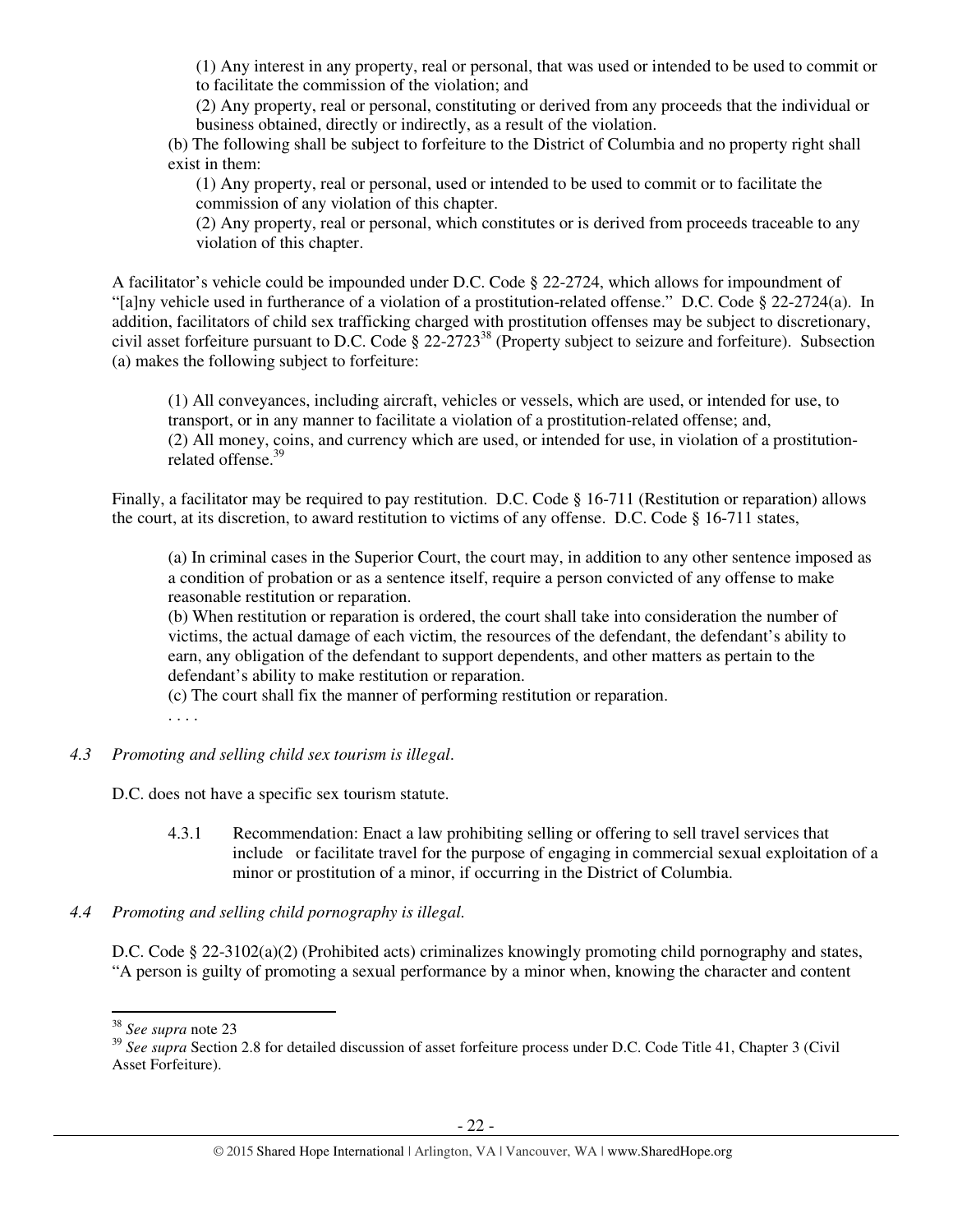thereof, he or she produces, directs, or promotes any performance which includes sexual conduct by a person under 18 years of age." The definition of "promote" includes "to procure, manufacture, issue, sell, give, provide, lend, mail, deliver, transfer, transmute, publish or distribute, circulate, disseminate, present, exhibit, or advertise, or to offer or agree to do the same." D.C. Code § 22-3101(4). A first time offense results in a fine up to \$25,000, imprisonment not to exceed 10 years, or both. D.C. Code §§ 22-3103(1), 22-3571.01(b)(9). Second and subsequent offenses result in a fine up to \$50,000, imprisonment up to 20 years, or both. D.C. Code §§ 22- 3103(2), 22-3571.01(b)(9).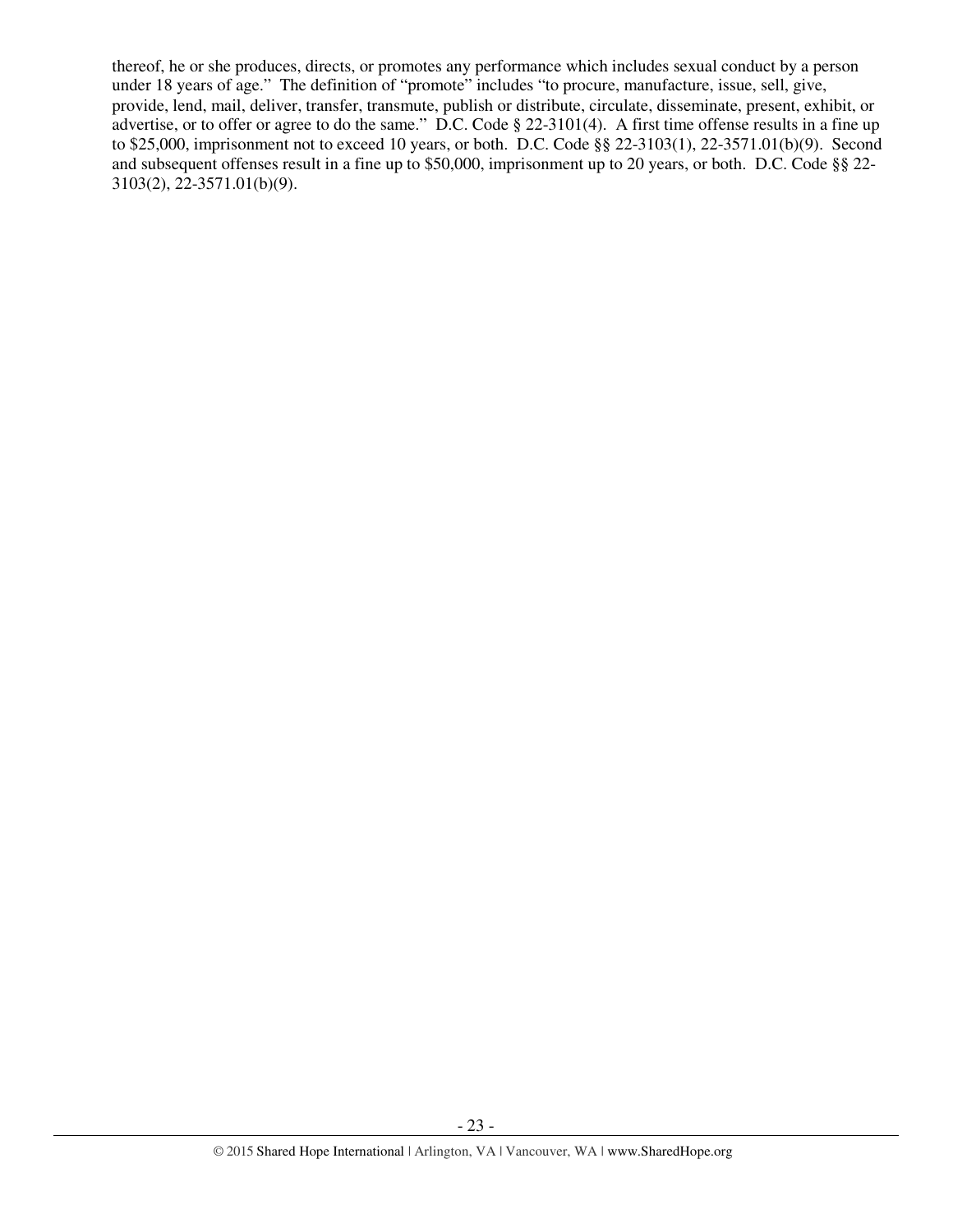#### *Legal Components:*

- *5.1 Statutorily-mandated victim services define "victim" to specifically include victims of domestic minor sex trafficking or commercial sexual exploitation of children (CSEC) to ensure prompt identification and access to victims' rights and services.*
- *5.2 The state sex trafficking statute expressly prohibits a defendant from raising consent of the minor to the commercial sex acts as a defense.*
- *5.3 Prostitution laws apply only to adults, preventing criminalization of minors under 18 for prostitution offenses.*
- *5.4 State law provides a non-punitive avenue to specialized services through one or more points of entry.*
- *5.5 Commercial sexual exploitation is identified as a type of abuse and neglect within child protection statutes.*
- *5.6 The definition of "caregiver" or another related term in the child welfare statutes is not a barrier to a sex trafficked child accessing the protection of child welfare.*
- *5.7 Crime victims' compensation is specifically available to a child victim of sex trafficking or commercial sexual exploitation of children (CSEC) without regard to ineligibility factors.*
- *5.8 Victim-friendly procedures and protections are provided in the trial process for minors under 18.*
- *5.9 Expungement or sealing of juvenile delinquency records resulting from arrests or adjudications for prostitution-related offenses committed as a result of, or in the course of, the commercial sexual exploitation of a minor is available within a reasonable time after turning 18.*
- *5.10 Victim restitution and civil remedies for victims of domestic minor sex trafficking or commercial sexual exploitation of children (CSEC) are authorized by law.*
- *5.11 Statutes of limitations for civil and criminal actions for child sex trafficking or commercial sexual exploitation of children (CSEC) offenses are eliminated or lengthened sufficiently to allow prosecutors and victims a realistic opportunity to pursue criminal action and legal remedies.*

*\_\_\_\_\_\_\_\_\_\_\_\_\_\_\_\_\_\_\_\_\_\_\_\_\_\_\_\_\_\_\_\_\_\_\_\_\_\_\_\_\_\_\_\_\_\_\_\_\_\_\_\_\_\_\_\_\_\_\_\_\_\_\_\_\_\_\_\_\_\_\_\_\_\_\_\_\_\_\_\_\_\_\_\_\_\_\_\_\_\_\_\_\_* 

# *Legal Analysis:*

*5.1 Statutorily-mandated victim services define "victim" to specifically include victims of domestic minor sex trafficking or commercial sexual exploitation of children (CSEC) to ensure prompt identification and access to victims' rights and services.* 

Under D.C. Code § 22-1841(a)(3) (Data collection and dissemination), "victim" is defined as "any person who has suffered a physical, mental, or emotional injury as a direct or indirect result of human trafficking or a human trafficking-related crime." "Human trafficking-related crimes" is defined as "pimping, pandering, procuring, operating a house of prostitution, keeping a bawdy or disorderly house, possessing a sexual performance by a minor, visa fraud, document fraud, and assisting in unlawful entry into the United States, as well as violations of §§ 22-1832 [Forced labor], 22-1833 [Trafficking in labor or commercial sex acts], 22-1834 [Sex trafficking of children], 22-1835 [Unlawful conduct with respect to documents in furtherance of human trafficking], and 22- 1836 [Benefitting financially from human trafficking]." D.C. Code § 22-1841(a)(2).

Furthermore, under the Victim's Bill of Rights, "victim" or "crime victim" is defined as including "a person who or entity which has suffered direct physical, emotional, or pecuniary harm: (i) As a result of the commission of any felony or misdemeanor in violation of any criminal statute in the District of Columbia." D.C. Code § 23-1905(2)(A)(i) (Definitions—Crime Victims' Rights).

For purposes of victim compensation D.C. Code  $\S$  4-501(14) (Definitions) defines victim as

a person who suffers personal injury or death in the District of Columbia . . . or a person who is a resident of the District of Columbia and who suffers personal injury or death outside the District of Columbia in a state that does not have a crime victims compensation program that is eligible for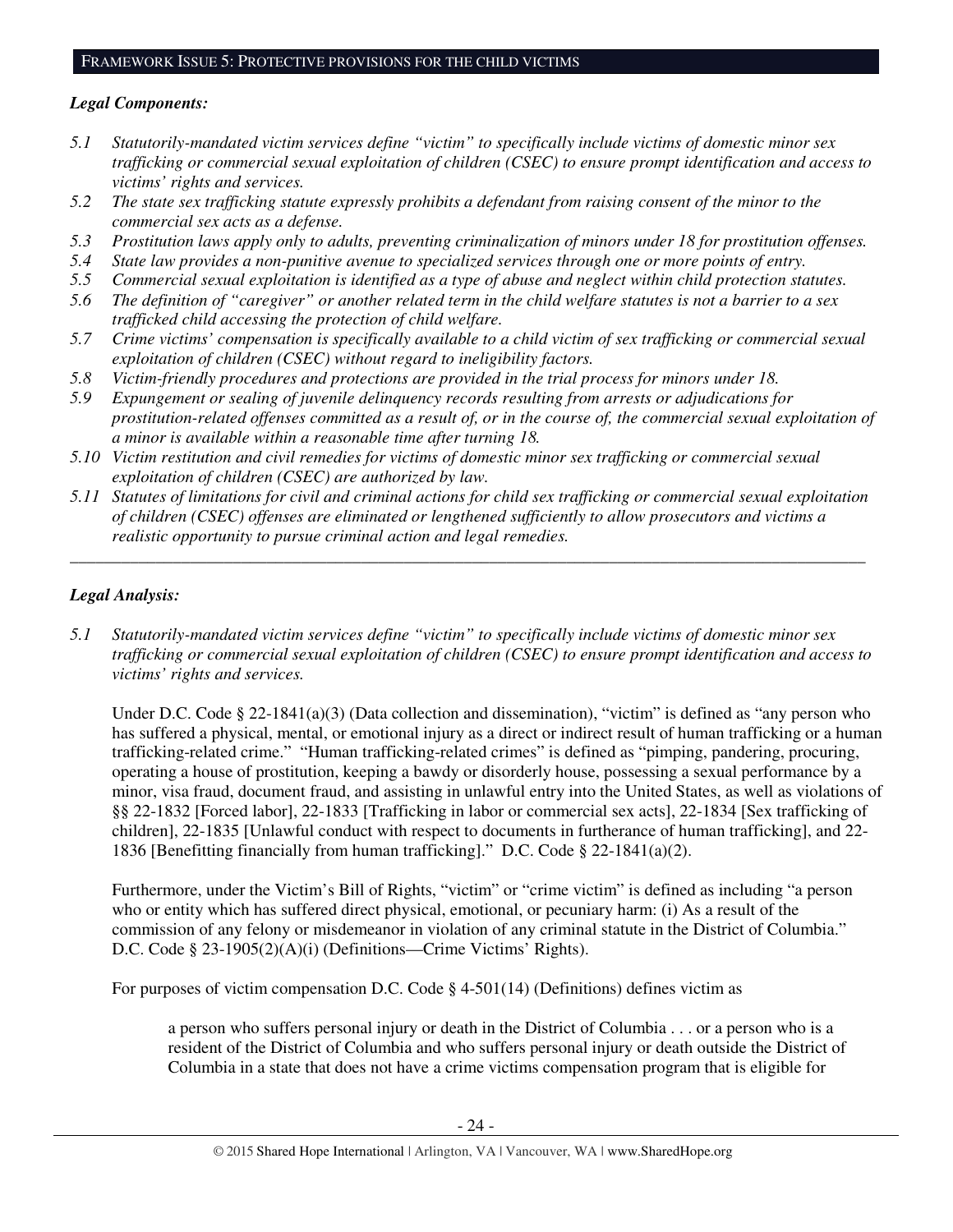funding under the Victims of Crime Act of 1984 (98 Stat. 2170; 42 U.S.C. § 10601 et seq.), as a direct result of:

(A) A crime;

(B) Assisting lawfully to apprehend a person reasonably suspected of committing or attempting to commit a crime;

(C) Assisting a person against whom a crime has been committed or attempted, if the assistance was rendered in a reasonable manner;

(D) Attempting to prevent the commission of a crime . . . .

D.C. Code  $\S$  4-508(a) (Disqualifications and reductions), excludes from this definition a victim if they "knowingly or willingly participated in the commission of the crime which forms the basis for the claim; provided, that a claimant who was a minor and a victim of sex trafficking of children, may be awarded compensation . . . ." Thus domestic minor trafficking victims and CSEC victims are explicitly included as victims for purposes of crime victim compensation.

On the other hand, victims of trafficking offenses committed by other minors are considered victims in proceedings related to "delinquency, neglect, or need of supervision" for crimes committed by minors. D.C. Code  $§$  16-2301(41)(A) defines "victim" as:

any person, organization, partnership, business, corporation, agency or governmental entity: (i) against whom a crime, delinquent act, or an attempted crime or delinquent act has been committed; (ii) who suffers any physical or mental injury as a result of a crime, delinquent act, or an attempted crime or delinquent act;

(iii) who may have been exposed to the HIV/AIDS virus as a result of a crime, delinquent act, or an attempted crime or delinquent act; or

(iv) who suffers any loss of property, including pecuniary loss, as a result of a crime, delinquent act, or an attempted crime or delinquent act.

However, for the purposes of these "delinquency, neglect, or need of supervision" statutes, the definition of "victim" excludes "any person who committed or aided or abetted in the commission of the crime, delinquent act, or attempted crime or delinquent act." D.C. Code § 16-2301(41)(B) (Definitions—Proceedings Regarding Delinquency, Neglect, or Need of Supervision). As a result, some domestic minor sex trafficking victims may forfeit victim status (for purposes of § 16-2301(41)(A)) if they are seen to aid their own victimization through violating prostitution statutes.

## *5.2 The state sex trafficking statute expressly prohibits a defendant from raising consent of the minor to the commercial sex acts as a defense.*

D.C. Code § 22-1834 (Sex trafficking of children), § 22-1833 (Trafficking in labor or commercial sex acts), § 22-2704 (Abducting or enticing child from his or her home for purposes of prostitution), and § 22-2705 (Pandering; inducing or compelling an individual to engage in prostitution) do not refer to a defense based on the minor's consent to the commercial sex act. However, the code does not specifically prohibit a defendant from raising such a defense.

In contrast, D.C. Code § 22-3011 (Defenses to child sexual abuse and sexual abuse of a minor) specifically prohibits a consent defense (and a mistake of age defense) "to a prosecution under §§ 22-3008 to 22-3010.01 [First and second degree child sexual abuse, first and second degree sexual abuse of a minor, first and second degree sexual abuse of a secondary education student, enticing a child or minor, and misdemeanor sexual abuse of a child or minor], prosecuted alone or in conjunction with charges under § 22-3018 [Attempts to commit sexual offenses] or § 22-403 [Assault with intent to commit any other offense]." D.C. Code § 22-3011(a).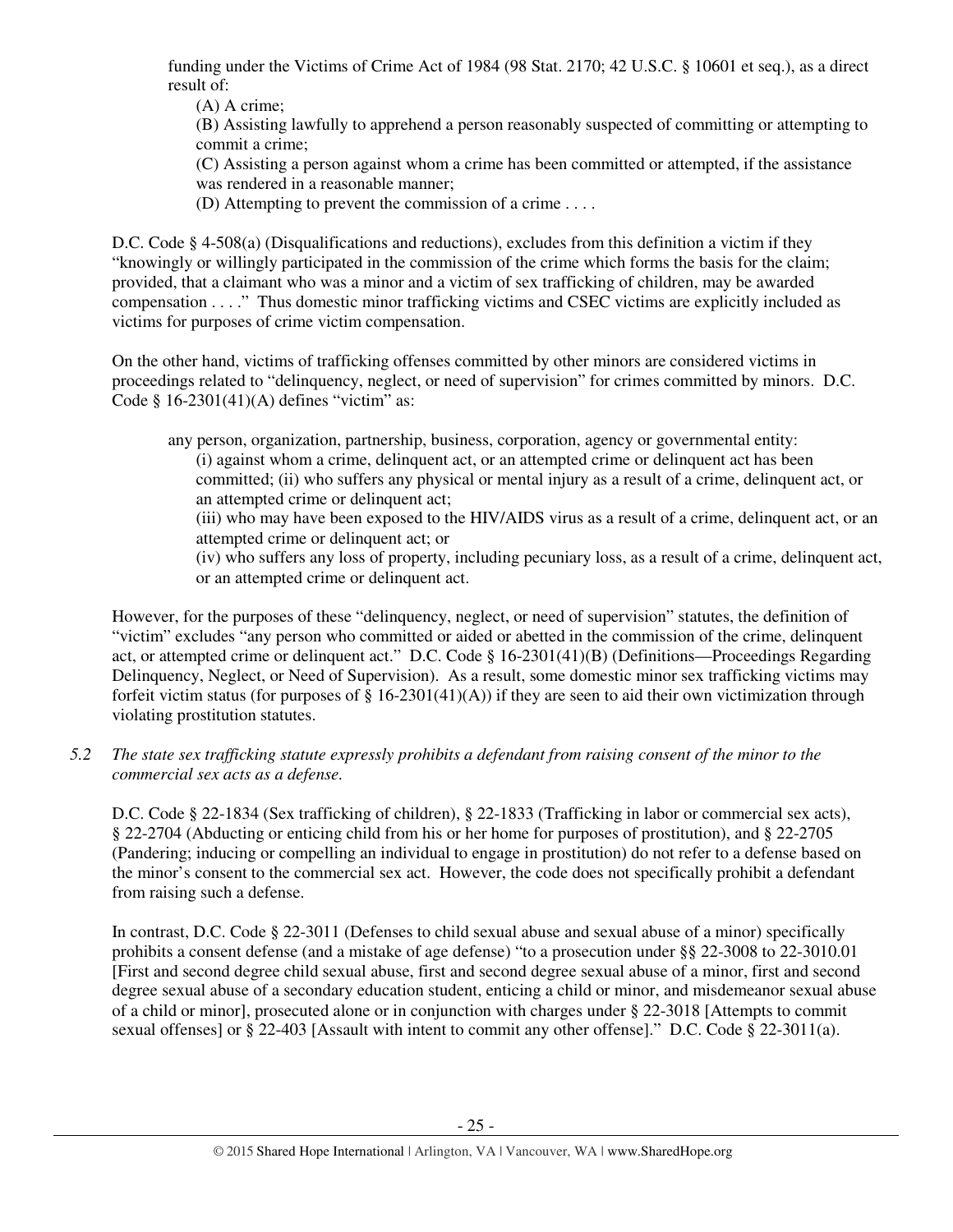5.2.1 Recommendation: Enact a provision specifically prohibiting a defense to any commercial sexual crime against a minor under 18 based on consent of the child to the sex act.

# *5.3 Prostitution laws apply only to adults, preventing criminalization of minors under 18 for prostitution offenses.*

D.C. Code § 22-2701(d)(1)<sup>40</sup> eliminates criminal liability for children suspected of engaging in or offering "to engage in a sexual act or contact in return for receiving anything of value." Additionally, the Metropolitan Police Department must refer those children to appropriate services pursuant to D.C. Code § 22-2701(d) which states,

(1) A child who engages in or offers to engage in a sexual act or sexual contact in return for receiving anything of value shall be immune from prosecution for a violation of subsection (a) of this section. (2) The Metropolitan Police Department shall refer any child suspected of engaging in or offering to engage in a sexual act or sexual contact in return for receiving anything of value to an organization that provides treatment, housing, or services appropriate for victims of sex trafficking of children under § 22-1834.

## *5.4 State law provides a non-punitive avenue to specialized services through one or more points of entry.*

The District of Columbia provides a specific protective response for juvenile sex trafficking victims that directs juvenile victims to service providers while requiring law enforcement to file a report of abuse to child welfare. However, juvenile victims may become system-involved through various access points and encounter different responses. In the District of Columbia, a commercially sexually exploited child could fall within multiple categories allowing for intervention, including "delinquent child," "child in need of supervision," or "neglected child."

# **Child identified as abused/neglected**

l

A juvenile sex trafficking victim may come to the attention of child welfare through several avenues. First, a juvenile victim may be identified as a victim of abuse and referred to child welfare through a report of abuse.<sup>41</sup> Second, pursuant to D.C. Code § 4-1321.02(h)<sup>42</sup> a juvenile victim must be reported to the Child and Family Services Agency by law enforcement when the officer has "any knowledge, information, or suspicion of a child engaging in or offering to engage in a sexual act . . . or sexual contact . . . in return for receiving anything of value." Third, the Child and Family Services Agency may also identify juvenile victims through internal screening required under D.C. Code  $\S$  4-1303.03 $e^{43}$  (Behavioral health screening and assessment requirements) which states,

(a) (1) All children in the custody of the Agency shall, to the extent that it is not inconsistent with a court order, receive a behavioral health screening and, if necessary, a behavioral health assessment within 30 days of initial contact with the Agency or a placement disruption. . . .

(2) As part of the behavioral health screening required by paragraph (1) of this subsection, the Agency shall identify children who are victims of, or who may be at risk for becoming victims of, sex trafficking of children under § 22-1834.

 $40$  The text of D.C. § 22-2701 included here and elsewhere in this report includes amendments made by the enactment of Bill 20-714, D.C. Act 20-560, during Council Period 20 (effective May 7, 2015).

<sup>&</sup>lt;sup>41</sup> See infra Sections 5.5 and 5.6 for additional discussion of juvenile sex trafficking victims' access to services through child welfare.

 $42$  The text of D.C. § 4-1321.02 included here and elsewhere in this report includes amendments made by the passage of D.C. Act 20-560 during Council Period 20 (effective May 7, 2015).

 $43$  The text of D.C. § 4-1303.03e included here and elsewhere in this report includes amendments made by the passage of D.C. Act 20-560 during Council Period 20 (effective May 7, 2015).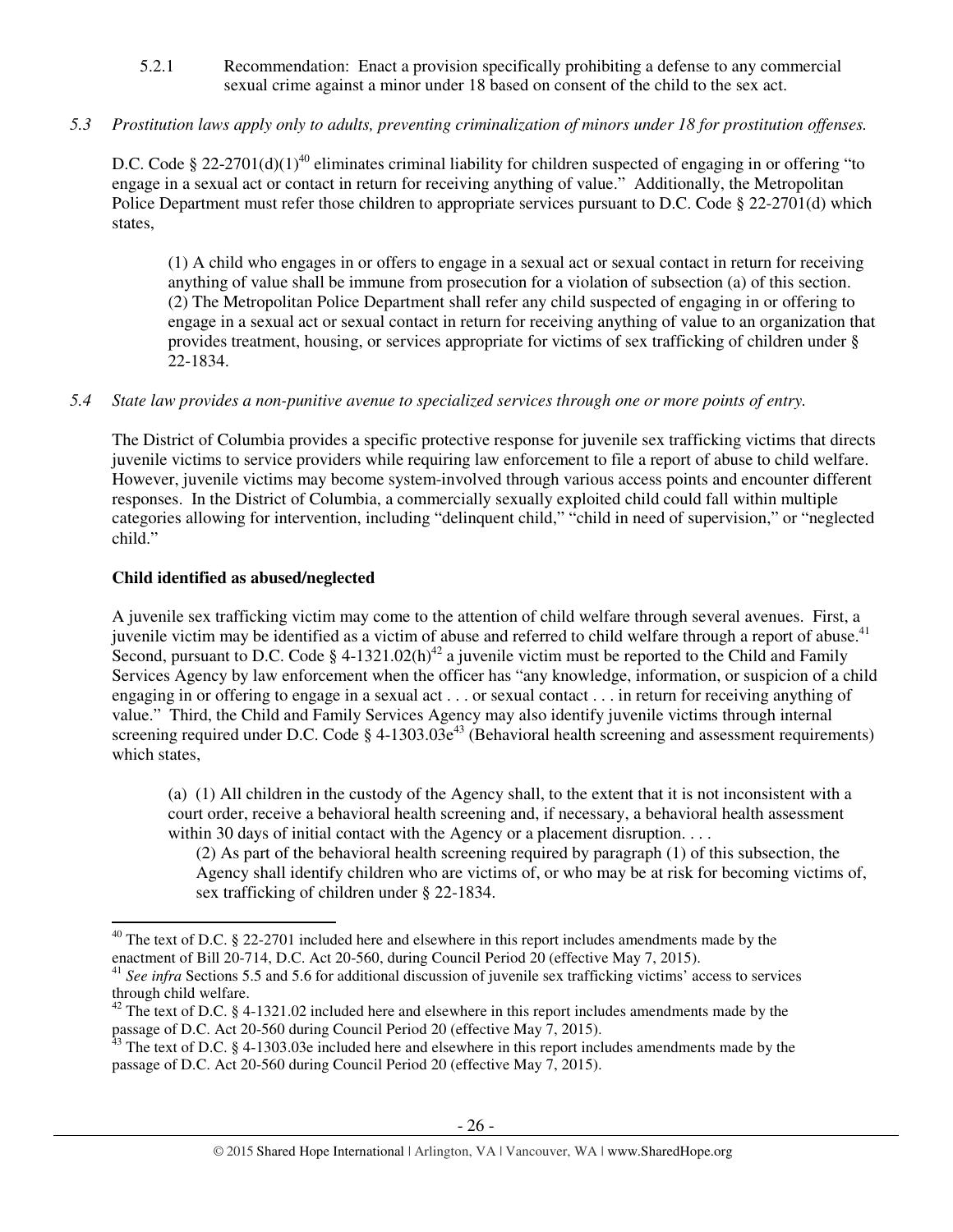(b) The Agency shall connect all children who are assessed as being in need of behavioral health care to an appropriate behavioral health service.

# I. Initial Custody

a. Authority for initial custody

D.C. Code  $\S$  16-2309<sup>44</sup> (Taking into custody) outlines the ways a child can be taken into custody:

(a) A child may be taken into custody –

(1) pursuant to order of the Division under section 16-2306 [Service of summons and petition] or 16-2311 [Release or delivery to Family Division];

. . . (3) by any employee of the Agency authorized to do so, or a law enforcement officer, when he or she has reasonable grounds to believe that the child is in immediate danger from his or her surroundings and that the removal of the child from his or her surroundings is necessary, including when he or she has reasonable grounds to believe that the child is engaging in or offering to engage in a sexual act . . . or sexual contact. . . in return for receiving anything of value;

(4) by any employee of the Agency authorized to do so, or a law enforcement officer, after he or she has consulted with the Director of the Agency, or his or her designee, pursuant to § 4-1301.07(b) [Removal of children]<sup>45</sup> when the employee or the officer has reasonable grounds to believe that the child is suffering from illness or injury or otherwise is endangered and that the child's removal from his or her surroundings is necessary;

(5) by a law enforcement officer when he has reasonable grounds to believe that the child has run away from his parent, guardian, or other custodian;

 . . . (8) by the Director of Social Services, pursuant to section 16-2337 [Additional Powers of the Director of Social Services]

Additionally the Police Department or the Child and Family Services Agency may receive a report from medical personnel that may form reasonable grounds for removal of the child. D.C. Code § 4-1321.02 (a)<sup>46</sup> (Persons required to make reports; procedure) states, "Notwithstanding § 14-307 [Physicians and mental health professionals], any person specified in subsection  $(b)^{47}$  of this section who knows or has reasonable cause to

<sup>46</sup> See supra note 42.

 $\overline{a}$ 

. . . .

<sup>&</sup>lt;sup>44</sup> The text of D.C. § 16-2309 included here and elsewhere in this report includes amendments made by the passage of D.C. Act 20-560 during Council Period 20 (effective May 7, 2015).

 $^{45}$  D.C. Code § 4-1301.07(b) states that, "[i]n all cases for which the police are responsible for the initial investigation but which do not involve an immediate danger to a child, the police shall seek from the Agency and the Agency shall provide assistance in the determination of whether the child can be protected by the provision of services or resources or whether removal is necessary. Whenever possible the Agency shall dispatch a worker to the scene to provide assistance in this determination."

<sup>47</sup> D.C. Code § 4-1321.02 (b) states,

Persons required to report such abuse or neglect shall include Child and Family Services Agency employees, agents, and contractors, and every physician, psychologist, medical examiner, dentist, chiropractor, registered nurse, licensed practical nurse, person involved in the care and treatment of patients, law-enforcement officer, humane officer of any agency charged with the enforcement of animal cruelty laws, school official, teacher, athletic coach, Department of Parks and Recreation employee, public housing resident manager, social service worker, day care worker, human trafficking counselor as defined in § 14-311(2), domestic violence counselor as defined in § 14-310(a)(2), and mental health professional as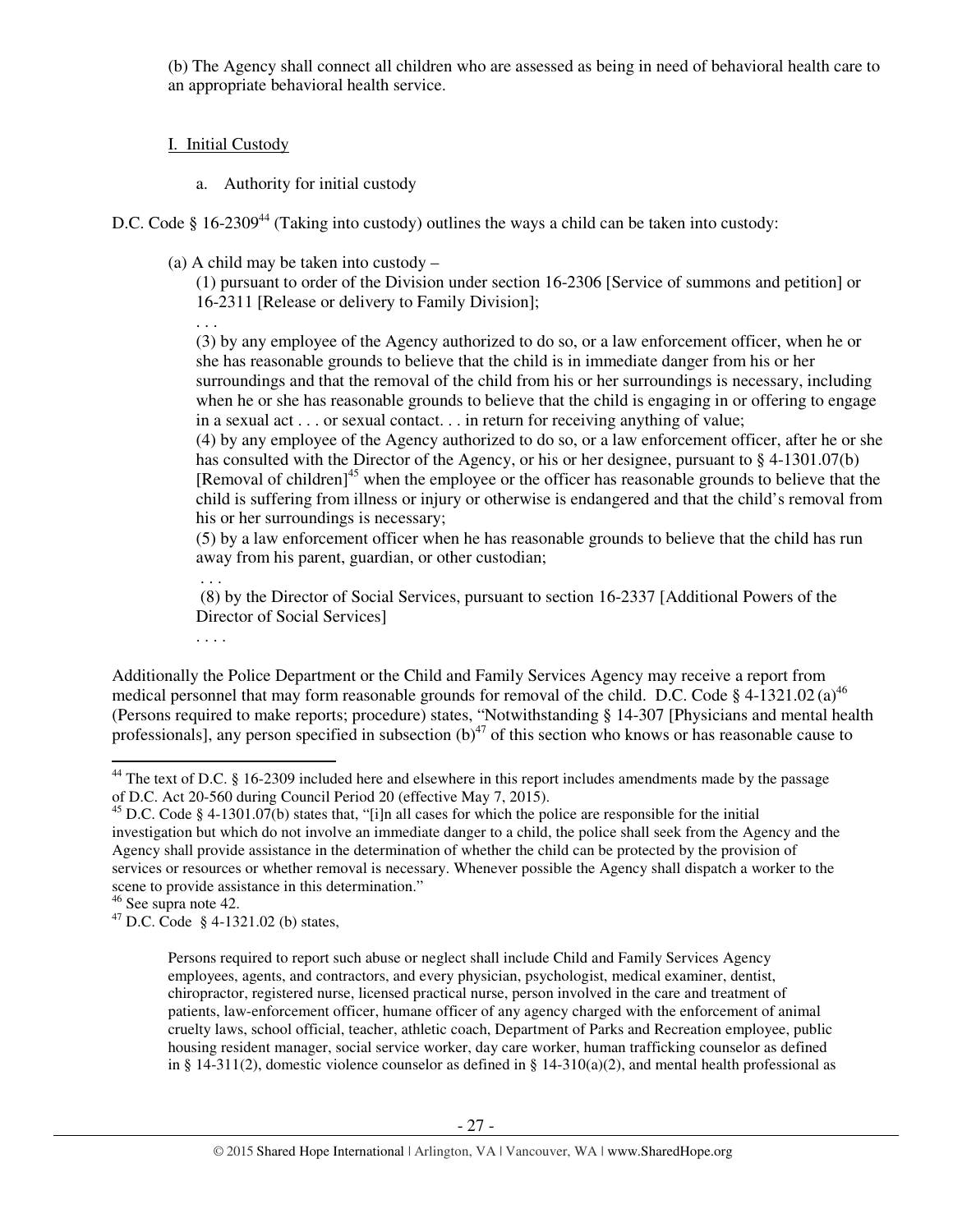suspect that a child known to him or her in his or her professional or official capacity has been or is in immediate danger of being a mentally or physically abused or neglected child, as defined in § 16-2301(9), shall immediately report or have a report made of such knowledge or suspicion to either the Metropolitan Police Department of the District of Columbia or the Child and Family Services Agency." Subsection (e) states in part, "Notwithstanding § 14-307, any person specified in subsection (b) of this section who knows or has reasonable cause to suspect that a child known to him or her in his or her professional or official capacity has been, or is in immediate danger of being, the victim of 'sexual abuse' or 'attempted sexual abuse' prohibited by Chapter 30 of Title 22; or that the child was assisted, supported, caused, encouraged, commanded, enabled, induced, facilitated, or permitted to become a prostitute, as that term is defined in § 22-2701.01(3) [Definitions]; . . . shall immediately report or have a report made of such knowledge, information, or suspicion to the Metropolitan Police Department or the Child and Family Services Agency." Furthermore, subsection (h) requires the Metropolitan Police Department to "immediately report or have a report made to the Child and Family Services Agency of any knowledge, information, or suspicion of a child engaging in or offering to engage in a sexual act, as defined in § 22-3001(8), or sexual contact, as defined in § 22-3001(9), in return for receiving anything of value."

b. Placement: Where are the victims placed upon initial custody (immediate placement)

Pursuant to D.C. Code § 16-2311(a)<sup>48</sup> (Release or delivery to Family Division), with all reasonable speed, whoever took the child into custody must:

(1) release the child to his parent, guardian, or custodian upon a promise to bring the child before the Division when requested by the Division. . .;

. . .

(3) bring the child to a medical facility if the child appears to require prompt treatment or to require prompt diagnosis for medical or evidentiary purposes and may order the child retained at the hospital subject to a further order of the Metropolitan Police Department of the District of Columbia, the Director of the Agency, or the Superior Court of the District of Columbia; or (4) bring a child alleged to be a neglected child, or a child alleged to be engaging in or offering to engage in a sexual act . . . or sexual contact . . . in return for receiving anything of value, to the Director of the Agency.

. . . .

 $\overline{a}$ 

## II. Process following initial custody

In the District of Columbia, the process following the initial custody is dictated by internal process within the Juvenile Justice System and not a statutory scheme.<sup>49</sup>

http://dyrs.dc.gov/page/juvenile-arrest-process

defined in § 7-1201.01(11). Such persons are not required to report when employed by a lawyer who is providing representation in a criminal, civil, including family law, or delinquency matter and the basis for the suspicion arises solely in the course of that representation. Whenever a person is required to report in his or her capacity as a member of the staff of a hospital, school, social agency or similar institution, he or she shall immediately notify the person in charge of the institution or his or her designated agent who shall then be required to make the report. The fact that such a notification has been made does not relieve the person who was originally required to report from his or her duty under subsection (a) of this section of having a report made promptly to the Metropolitan Police Department of the District of Columbia or the Child and Family Services Agency.

<sup>&</sup>lt;sup>48</sup> The text of D.C. § 16-2311 included here and elsewhere in this report includes amendments made by the passage of D.C. Act 20-560 during Council Period 20 (effective May 7, 2015).

<sup>&</sup>lt;sup>49</sup> The Juvenile Justice System website has a chart, which describes this internal system.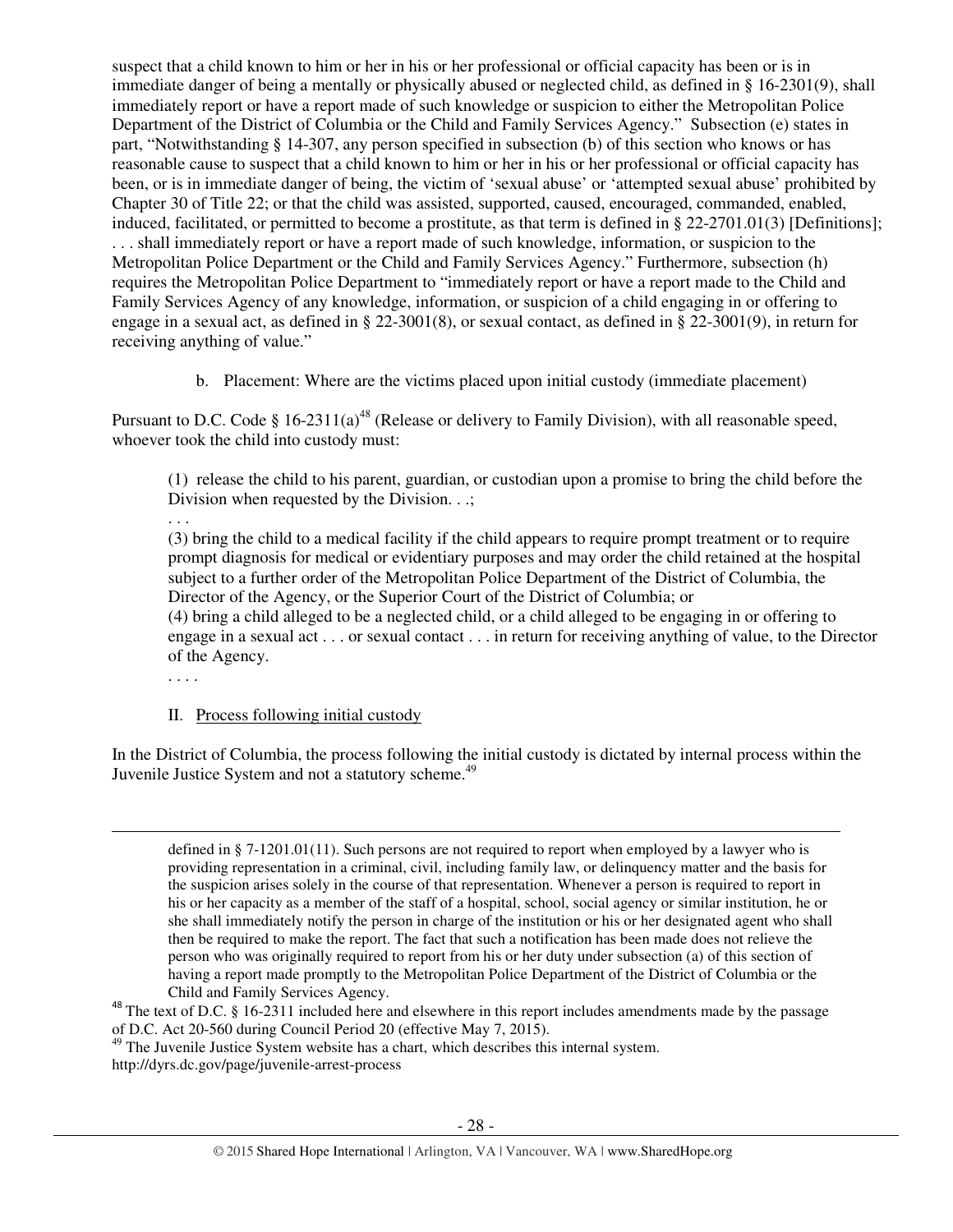#### III. Placement process pending adjudication/investigation

Under D.C. Code § 16-2313 (Place of detention or shelter),

A child who is alleged to be neglected and who is in custody may be placed at any time prior to disposition, only in --

(1) a foster home;

(2) a group home, youth shelter, or other appropriate home for nondelinquent children; or (3) another facility for shelter care designated by the Division, including an appropriate facility operated by the District of Columbia.

#### IV. Adjudication or referral to alternate process:

Pursuant to D.C. Code § 16-2316 (Conduct of hearings; evidence), "[t]he Division shall, without a jury, hear and adjudicate cases involving delinquency, need of supervision, or neglect."

The timing of adjudication hearings is dictated by D.C. Code § 16-2310 (Criteria for detaining children). If a child is detained in a secure setting pending the hearing it must commence. . . . "not later than 30 days from the date at which the Family Court ordered the child to be detained. . . ." D.C. Code § 16-2310(e)(1)(A). However, if a child is detained in shelter care, the hearing must be held . . . ."not later than 45 days from the date at which the Family Court ordered the child to be placed in shelter care." D.C. Code § 16-2310(e)(1)(C).

V. Outcomes

When a dispositional hearing is held, and after a child is found to be neglected, delinquent, or in need of supervision, the court will determine the actions taken in relation to the child pursuant to D.C. Code § 16-2320 (Disposition of child who is neglected, delinquent, or in need of supervision) and considering the "best interest of the child." If the court finds that the child is neglected, the court may decide whether it is in the best interest of the child to, among other things, remain in the custody of the child's parents or other relatives, enter protective supervision, or transfer custody to an agency responsible for the care of neglected children or a child placement agency. D.C. Code § 16-2320(a).

## **Child identified as in need of supervision**

A commercially sexually exploited child could fall within multiple categories allowing for intervention, including "delinquent child," "child in need of supervision," or "neglected child." A "child in need of supervision" is defined as a child who is "(A)(i) subject to compulsory school attendance and [is] habitually truant from school without justification; (ii) has committed an offense committable only by children; or (iii) is habitually disobedient of the reasonable and lawful commands of his parent, guardian, or other custodian and is ungovernable; and (B) is in need of care or rehabilitation." D.C. Code § 16-2301(8).

- I. Initial Custody
	- a. Authority for initial custody

D.C. Code § 16-2309<sup>50</sup> (Taking into custody) outlines the ways a child can be taken into custody:

(a) A child may be taken into custody –

l

<sup>50</sup> See supra note 44.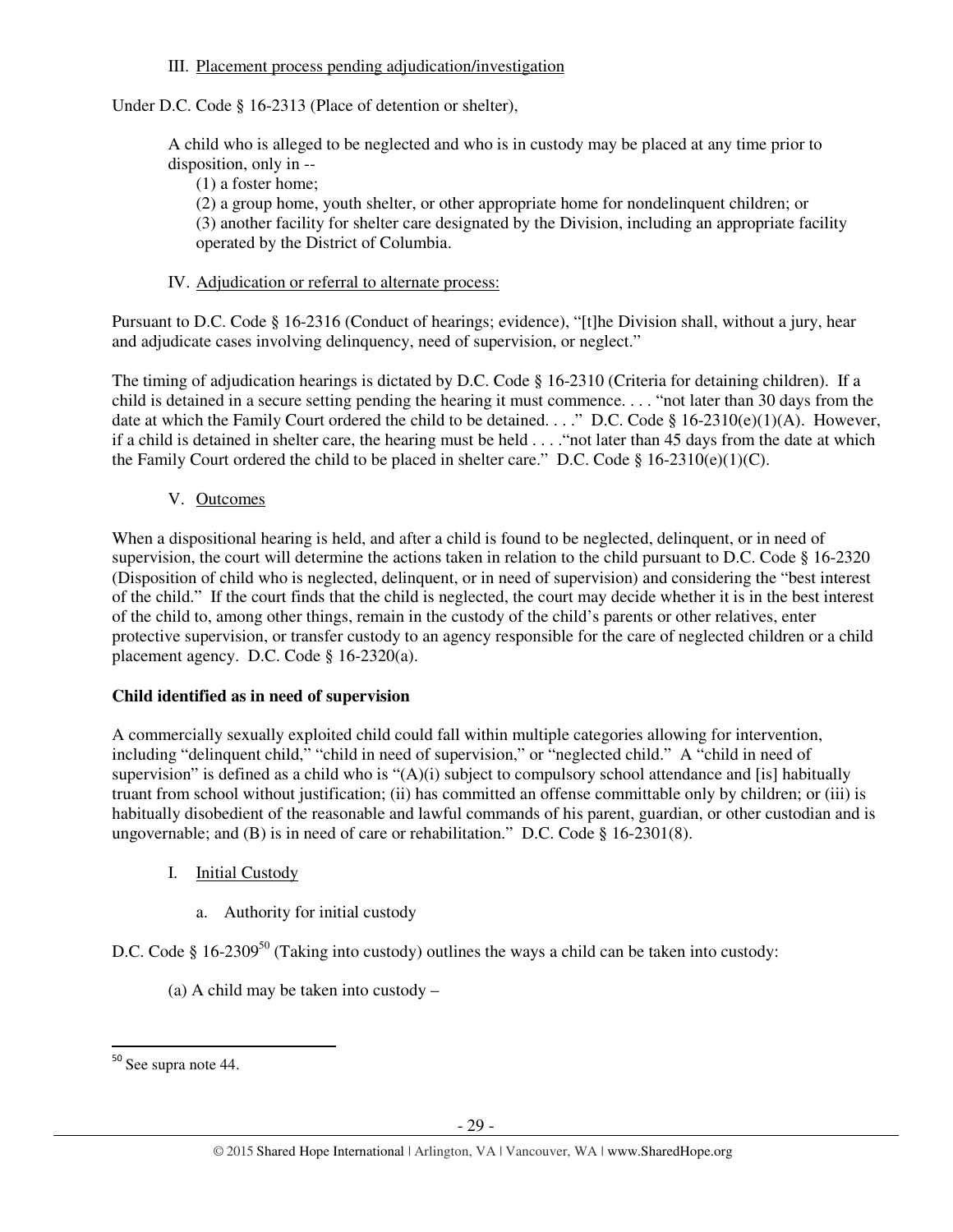(1) pursuant to order of the Division under section 16-2306 [Service of summons and petition] or 16-2311 [Release or delivery to Family Division];

. . . (3) by any employee of the Agency authorized to do so, or a law enforcement officer, when he or she has reasonable grounds to believe that the child is in immediate danger from his or her surroundings and that the removal of the child from his or her surroundings is necessary, including when he or she has reasonable grounds to believe that the child is engaging in or offering to engage in a sexual act . . . or sexual contact . . . in return for receiving anything of value;

(5) by a law enforcement officer when he has reasonable grounds to believe that the child has run away from his parent, guardian, or other custodian;

 . . . (7) by a law enforcement officer when the officer has reasonable grounds to believe that the child, who is not in school on a day when school is in session, is of compulsory school age as required by section 1(a) of An Act To provide for compulsory school attendance, for the taking of a school census in the District of Columbia, and for other purposes, approved February 4, 1925 (43 Stat.

806; § 38-202); (8) by the Director of Social Services, pursuant to section 16-2337 [Additional Powers of the Director of Social Services]

(9) by a law enforcement officer when the officer has reasonable grounds to believe that the child has violated a court order;

. . . .

b. Placement: Where are the victims placed upon initial custody (immediate placement)?<sup>51</sup>

Pursuant to D.C. Code § 16-2311(a)<sup>52</sup> (Release or delivery to Family Division), with all reasonable speed, whoever took the child into custody must:

(1) release the child to his parent, guardian, or custodian upon a promise to bring the child before the Division when requested by the Division. . .;

(2) bring a child alleged in need of supervision or delinquent before the Director of Social Services; or (3) bring the child to a medical facility if the child appears to require prompt treatment or to require prompt diagnosis for medical or evidentiary purposes and may order the child retained at the hospital subject to a further order of the Metropolitan Police Department of the District of Columbia, the Director of the Agency, or the Superior Court of the District of Columbia;

(4) bring a child alleged to be a neglected child, or a child alleged to be engaging in or offering to engage in a sexual act . . . or sexual contact . . . in return for receiving anything of value, to the Director of the Agency.

. . . .

## II. Placement process pending adjudication/investigation

Under D.C. Code § 16-2310(a) (Criteria for detaining children), a child cannot be placed into detention before a "factfinding hearing or a dispositional hearing unless he is alleged to be delinquent or in need of supervision and unless it appears from available information that detention is required—(1) to protect the person or property of others or of the child, or (2) to secure the child's presence at the next court hearing." D.C. Code § 16-  $2310(a)$ . At the detention or shelter care hearing, the court uses the circumstances listed in § 16-2310(b) (Criteria for detaining children) to evaluate whether the child should receive detention or shelter care. D.C. Code § 16-2312(d)(1). Under D.C. Code § 16-2310(b), "A child shall not be placed in shelter care prior to a

l

<sup>51</sup> *See supra* note 16.

<sup>&</sup>lt;sup>52</sup> See surpa note 48.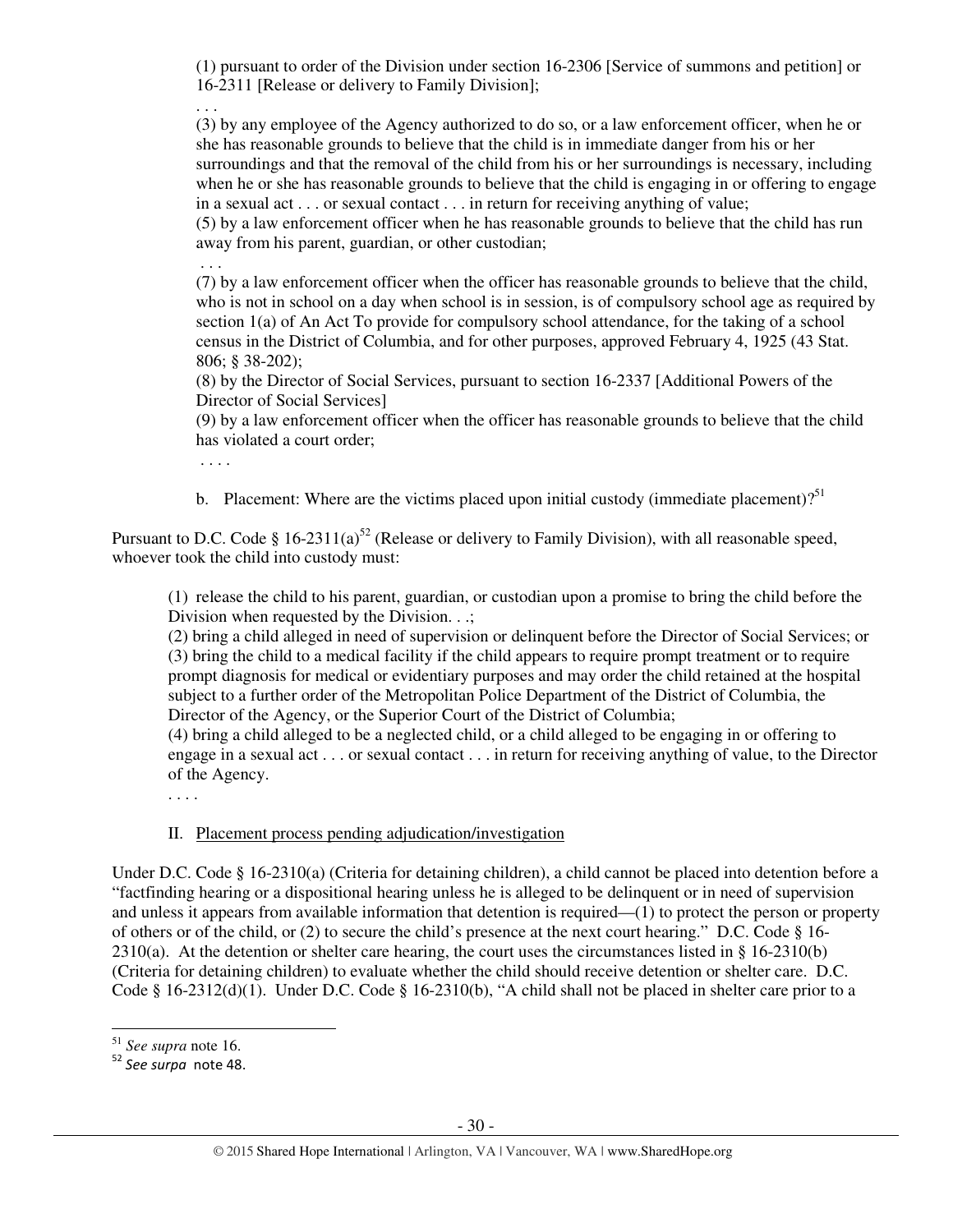factfinding hearing or a dispositional hearing unless it appears from available information that shelter care is required—(1) to protect the person of the child, or (2) because the child has no parent, guardian, custodian, or other person or agency able to provide supervision and care for him, and the child appears unable to care for himself and that (3) no alternative resources or arrangements are available to the family that would adequately safeguard the child without requiring removal." D.C. Code § 16-2310(b).

Pursuant to D.C. Code § 16-2313(b) (Place of detention or shelter), "[a] child who is alleged to be in need of supervision . . . and who is in custody may be detained at any time prior to disposition only in—(1) a foster home; (2) a group home, youth shelter, or other appropriate home for allegedly delinquent children; or (3) a detention home for allegedly delinquent children or children alleged to be in need of supervision, designated by the Division, including an appropriate facility operated by the District of Columbia." However, "Unless the Division shall by order so authorize, no child may be detained in a facility described in paragraph (3) if it would result in his commingling with children who have been adjudicated delinquent and committed by order of the Division." D.C. Code § 16-2313(b).

# III. Adjudication or referral to alternate process

Pursuant to D.C. Code § 16-2316 (Conduct of hearings; evidence), "[t]he Division shall, without a jury, hear and adjudicate cases involving delinquency, need of supervision, or neglect."

The timing of adjudication hearings is dictated by D.C. Code § 16-2310 (Criteria for detaining children). If a child is detained in a secure setting pending the hearing it must commence. . . . "not later than 30 days from the date at which the Family Court ordered the child to be detained. . . ." D.C. Code § 16-2310(e)(1)(A). However, if a child is detained in shelter care, the hearing must be held. . . ."not later than 45 days from the date at which the Family Court ordered the child to be placed in shelter care." D.C. Code §  $16-2310(e)(1)(C)$ .

# V. Outcomes

When a dispositional hearing is held, and after a child is found to be neglected, delinquent, or in need of supervision, the court will determine the actions taken in relation to the child pursuant to D.C. Code § 16-2320 (Disposition of child who is neglected, delinquent, or in need of supervision) and considering the "best interest of the child." If at the dispositional hearing, the court finds the child is in need of supervision, but not a delinquent, the child may not be placed in an institution for delinquent children. D.C. Code § 16-2320(d). As a child in need of supervision, the child may be permitted to remain in the custody of the child's parents or other relatives, enter protective supervision, a child placement agency, or have legal custody transferred "to a public agency for the care of delinquent children." D.C. Code §§ 16-2320(a)–(c).

# **Child identified as delinquent**

l

Pursuant to D.C. Code § 16-2301(6), a "delinquent child" is one "who has committed a delinquent act and is in need of care or rehabilitation." A delinquent act includes "an act designated as an offense under the law of the District of Columbia, or of a State if the act occurred in a State, or under Federal law." D.C. Code § 16- 2301(7).<sup>53</sup> However, D.C. Code § 22-2701(d)(1) (Engaging in prostitution or soliciting for prostitution) specifically provides that "[a] child who engages in or offers to engage in a sexual act or sexual contact in return for receiving anything of value shall be immune from prosecution for a violation of [Engaging in prostitution or soliciting for prostitution]." Law enforcement also must refer juvenile sex trafficking victims to "an organization that provides treatment, housing, or services appropriate for victims of sex trafficking of children," pursuant to D.C. Code § 22-2701(d)(2).

<sup>&</sup>lt;sup>53</sup> Pursuant to the definition, "Traffic offenses shall not be deemed delinquent acts unless committed by an individual who is under the age of sixteen." D.C. Code § 16-2301(7).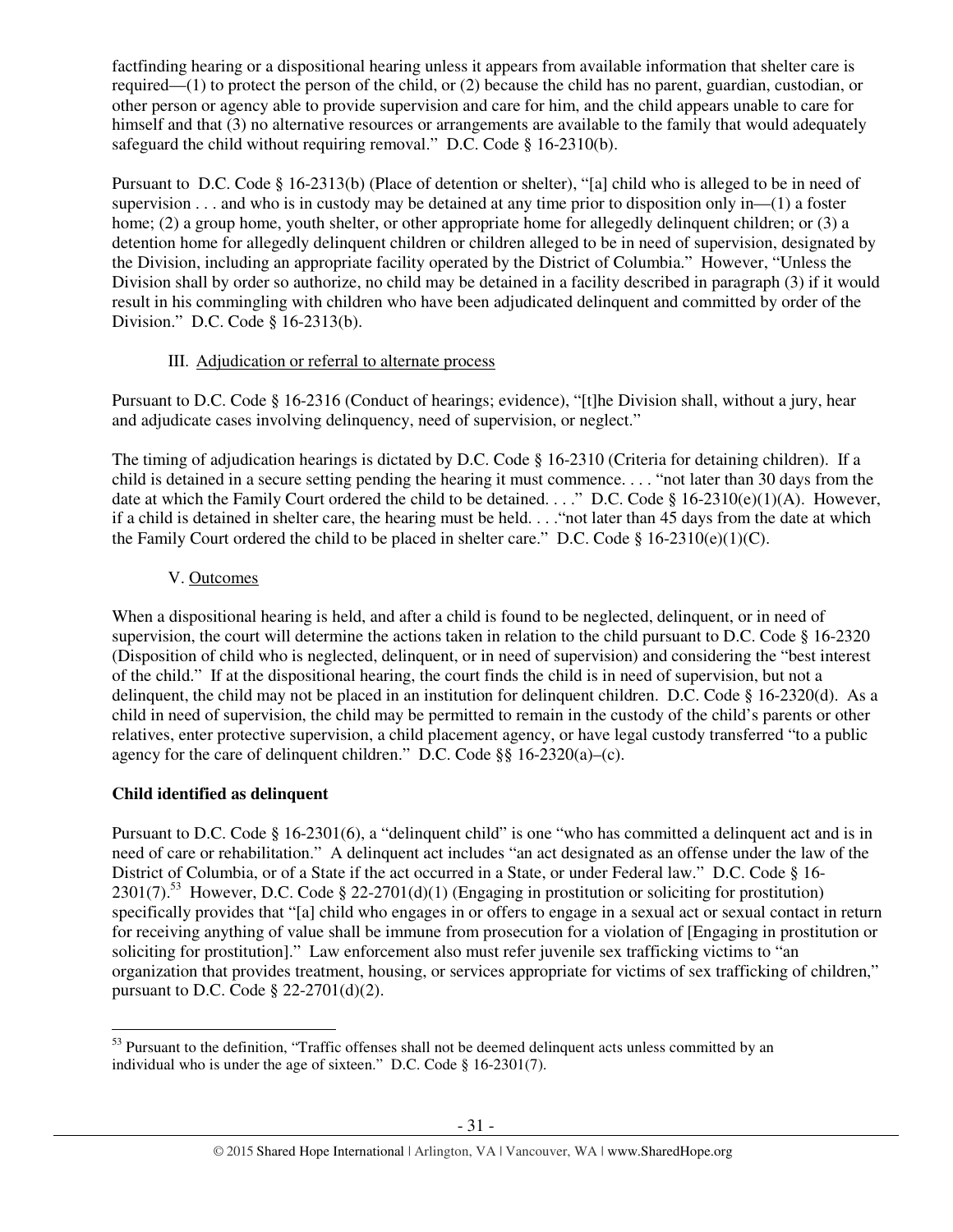To the extent that juvenile victims are charged with offenses other than prostitution, they could face possible arrest, detention and adjudication as a delinquent child. However, the Department of Youth Rehabilitation Services may identify juvenile victims in the juvenile justice system on other charges through an assessment required under D.C, Code § 2-1515.04a(a)<sup>54</sup> (Behavioral health screening and assessment requirements), which states,

(1) All youth in contact with the Department shall, to the extent that it is not inconsistent with a court order, receive a behavioral health screening and, if necessary, a behavioral health assessment within 30 days of initial contact; provided, that the Mayor may, through rulemaking, require that the behavioral health screening and assessment be conducted within fewer than 30 days of the initial contact. (2) As part of the behavioral health screening required by paragraph (1) of this subsection, the Department shall identify youth who are victims of, or who may be at risk for becoming victims of, sex trafficking of children under § 22-1834.

- I. Initial Custody
	- a. Authority for initial custody
- D.C. Code § 16-2309 (Taking into custody) outlines the ways a child can be taken into custody:
	- (a) A child may be taken into custody –

(1) pursuant to order of the Division under section 16-2306 [Service of summons and petition] or 16-2311 [Release or delivery to Family Division];

(2) by a law enforcement officer when he has reasonable grounds to believe that the child has committed a delinquent act;

(3) by any employee of the Agency authorized to do so, or a law enforcement officer, when he or she has reasonable grounds to believe that the child is in immediate danger from his or her surroundings and that the removal of the child from his or her surroundings is necessary, including when he or she has reasonable grounds to believe that the child is engaging in or offering to engage in a sexual act . . . or sexual contact . . . in return for receiving anything of value;

. . .

(5) by a law enforcement officer when he has reasonable grounds to believe that the child has run away from his parent, guardian, or other custodian;

 . . . (7) by a law enforcement officer when the officer has reasonable grounds to believe that the child, who is not in school on a day when school is in session, is of compulsory school age as required by section 1(a) of An Act To provide for compulsory school attendance, for the taking of a school census in the District of Columbia, and for other purposes, approved February 4, 1925 (43 Stat. 806; § 38-202);

(8) by the Director of Social Services, pursuant to section 16-2337 [Additional Powers of the Director of Social Services]

(9) by a law enforcement officer when the officer has reasonable grounds to believe that the child has violated a court order; or

. . . .

l

b. Placement: Where are the victims placed upon initial custody (immediate placement)?

<sup>&</sup>lt;sup>54</sup> The text of D.C. § 2-1515.04a included here and elsewhere in this report includes amendments made by the passage of D.C. Act 20-560 during Council Period 20 (effective May 7, 2015).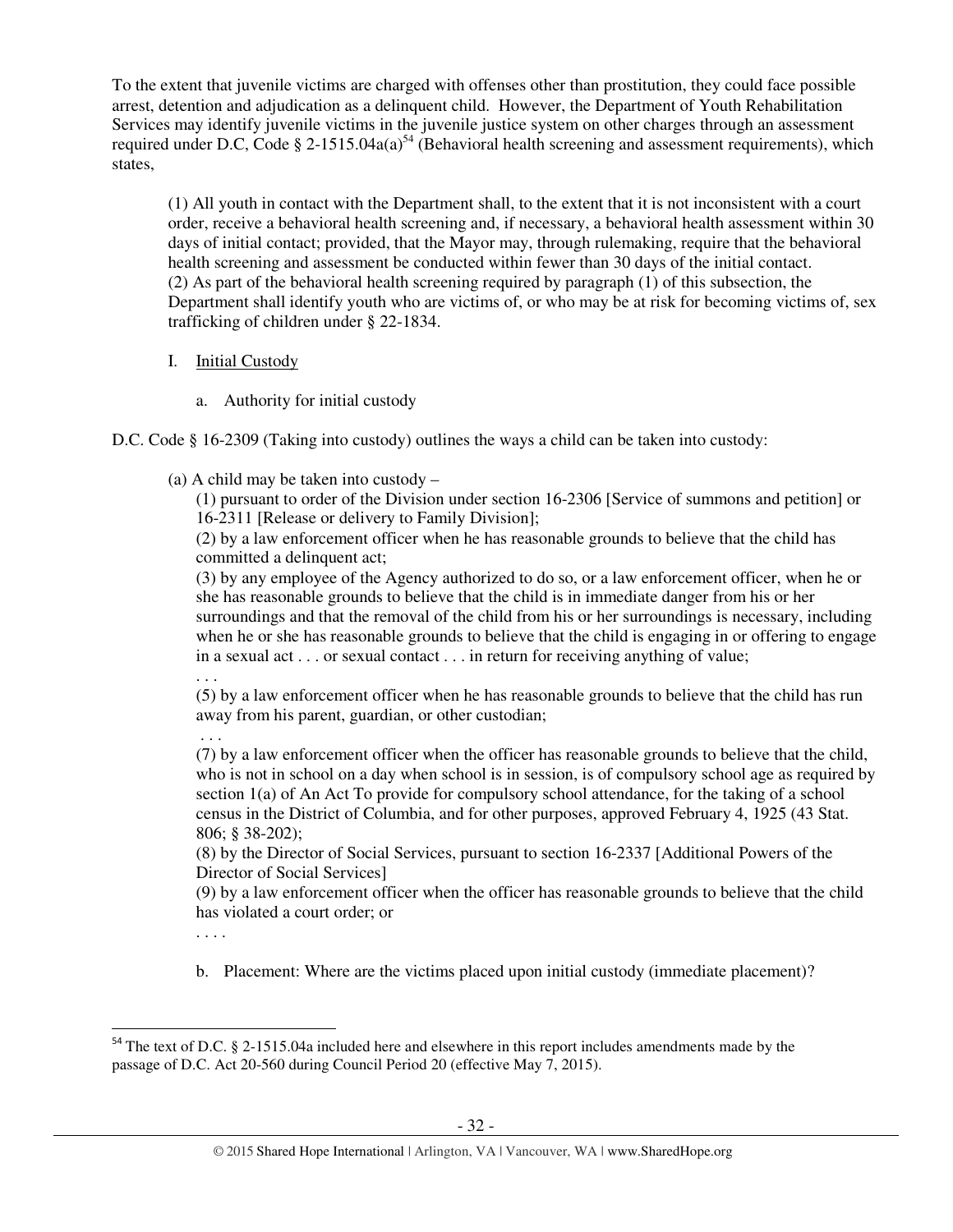Pursuant to D.C. Code § 16-2311(a)<sup>55</sup> (Release or delivery to Family Division), with all reasonable speed, whoever took the child into custody must:

(1) release the child to his parent, guardian, or custodian upon a promise to bring the child before the Division when requested by the Division. . .;

(2) bring a child alleged in need of supervision or delinquent before the Director of Social Services; or (3) bring the child to a medical facility if the child appears to require prompt treatment or to require prompt diagnosis for medical or evidentiary purposes and may order the child retained at the hospital subject to a further order of the Metropolitan Police Department of the District of Columbia, the Director of the Agency, or the Superior Court of the District of Columbia;

(4) bring a child alleged to be a neglected child, or a child alleged to be engaging in or offering to engage in a sexual act . . . or sexual contact . . . in return for receiving anything of value, to the Director of the Agency.

. . . .

## II. Process following initial custody

In the District of Columbia, the process following the initial custody is dictated by internal process within the Juvenile Justice System and not a statutory scheme.<sup>56</sup>

#### III. Placement process pending adjudication/investigation

Under D.C. Code § 16-2310(a) (Criteria for detaining children), a child cannot be placed into detention before a "factfinding hearing or a dispositional hearing unless he is alleged to be delinquent or in need of supervision and unless it appears from available information that detention is required—(1) to protect the person or property of others or of the child, or (2) to secure the child's presence at the next court hearing." D.C. Code § 16-  $2310(a)$ . At the detention or shelter care hearing, the court uses the circumstances listed in § 16-2310(b) (Criteria for detaining children) to evaluate whether the child should receive detention or shelter care. D.C. Code § 16-2312(d)(1). Under D.C. Code § 16-2310(b), "A child shall not be placed in shelter care prior to a factfinding hearing or a dispositional hearing unless it appears from available information that shelter care is required—(1) to protect the person of the child, or (2) because the child has no parent, guardian, custodian, or other person or agency able to provide supervision and care for him, and the child appears unable to care for himself and that (3) no alternative resources or arrangements are available to the family that would adequately safeguard the child without requiring removal." D.C. Code § 16-2310(b).

Pursuant to D.C. Code § 16-2313(b) (Place of detention or shelter), "[a] child who is alleged to be . . . alleged to be delinquent and who is in custody may be detained at any time prior to disposition only in—(1) a foster home; (2) a group home, youth shelter, or other appropriate home for allegedly delinquent children; or (3) a detention home for allegedly delinquent children or children alleged to be in need of supervision, designated by the Division, including an appropriate facility operated by the District of Columbia." However, "Unless the Division shall by order so authorize, no child may be detained in a facility described in paragraph (3) if it would result in his commingling with children who have been adjudicated delinquent and committed by order of the Division." D.C. Code § 16-2313(b). However, in a few instances some minors could be held in an adult detention facility. Pursuant to D.C. Code § 16-2313,

l

<sup>. . . .</sup> 

<sup>55</sup> *See supra* note 48.

<sup>&</sup>lt;sup>56</sup> The Juvenile Justice System website has a chart, which describes this internal system. http://dyrs.dc.gov/page/juvenile-arrest-process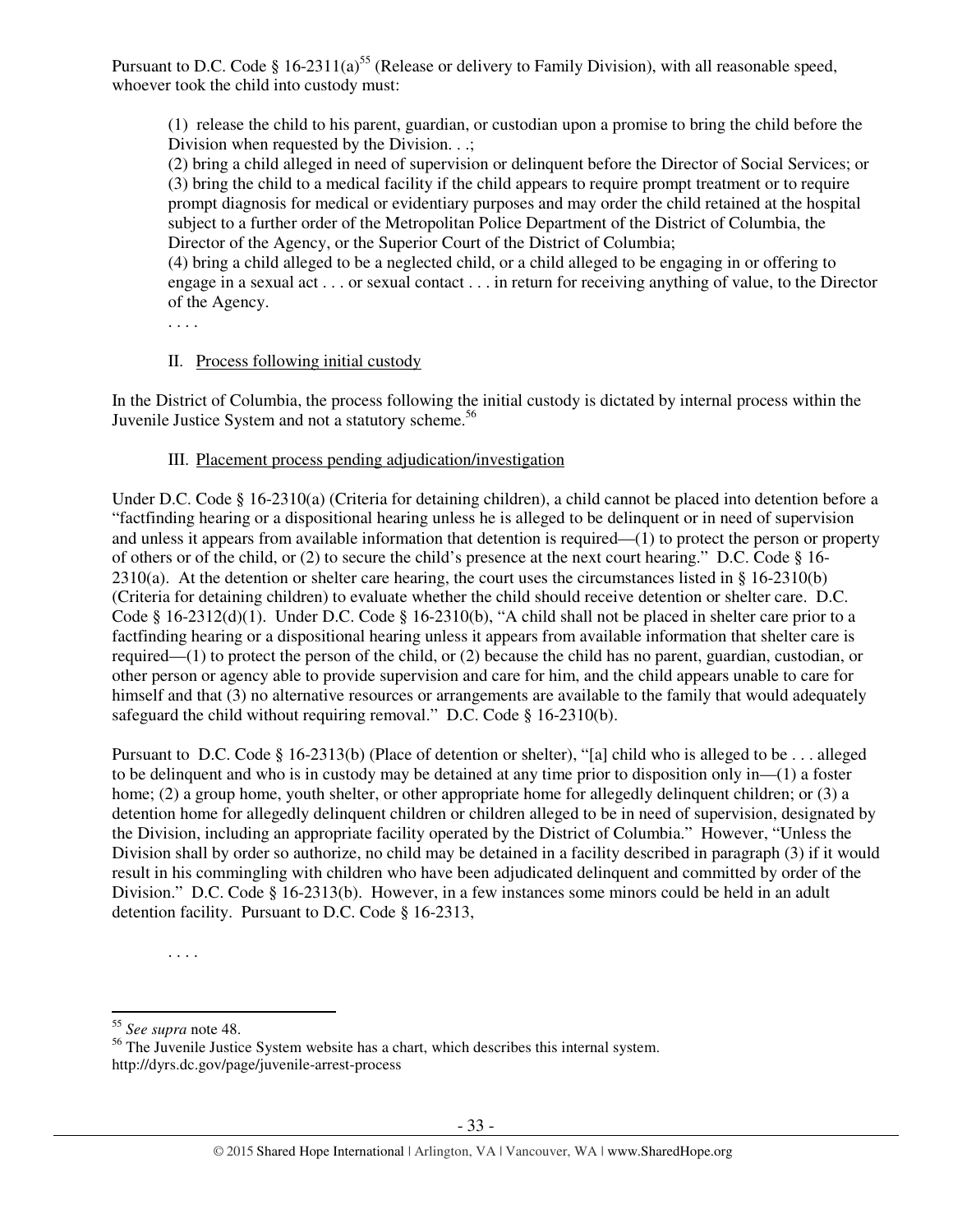(d) Except as provided in subsection (e), no child under eighteen years of age may be detained in a jail or other facility for the detention of adults, unless transferred as provided in section 16-2307 [Transfer for criminal prosecution]. The appropriate official of a jail or other facility for the detention of adults shall inform the Superior Court immediately when a child under the age of eighteen years is received there (other than by transfer) and shall

(1) deliver him to the Director of Social Services upon request, or

(2) transfer him to a detention facility described in subsection (b)(3).

(e) A child sixteen years of age or older who is alleged to be delinquent and who is in detention, whose conduct constitutes a menace to other children, and who cannot be controlled, may on order of the Division be transferred to a place of detention for adults, but shall be kept separate from adults. . . . .

IV. Adjudication or referral to alternate process

Pursuant to D.C. Code § 16-2316 (Conduct of hearings; evidence), "[t]he Division shall, without a jury, hear and adjudicate cases involving delinquency, need of supervision, or neglect."

The timing of adjudication hearings is dictated by D.C. Code § 16-2310 (Criteria for detaining children). If a child is detained in a secure setting pending the hearing it must commence . . . . "not later than 30 days from the date at which the Family Court ordered the child to be detained . . . ." D.C. Code § 16-2310(e)(1)(A). However, if a child is detained in shelter care, the hearing must be held . . . ."not later than 45 days from the date at which the Family Court ordered the child to be placed in shelter care." D.C. Code § 16-2310(e)(1)(C).

Diversion or alternate process may be possible if certain criteria are met. Pursuant to D.C. Code § 16-2305.02 (Preliminary probation conferences; adjustment process), if the Department of Social Services determines a finding of delinquency for a child is not in the best of interest of the child or the public, ". . . . the Director of Social Services shall so recommend to the Office of the Corporation Counsel, and the Corporation Counsel shall make a determination of the suitability of the case for adjustment, which may include diversion." D.C. Code § 16-2305.02(b). To make the determination, the court is to consider:

- (1) The age of the child;
- (2) Whether the conduct allegedly involved:

(A) An act or acts causing or threatening to cause death, substantial pain, or serious physical injury to another;

(B) The use or knowing possession of a dangerous instrument or deadly weapon;

(C) The use or threatened use of violence to compel a person to engage in sexual intercourse, deviant sexual intercourse, or sexual contact;

(D) The use or threatened use of violence to obtain property;

(E) The use or threatened use of deadly physical force with the intent to restrain the liberty of another;

(F) The intentional starting of a fire or the causing of an explosion which resulted in damage to a building;

(G) A serious risk to the welfare and safety of the community; or

- (H) An act which seriously endangered the safety of the child or another person;
- (3) Whether there is a substantial likelihood that the child will not appear at scheduled conferences with the Social Services Division or with an agency to which he or she may be referred;
- (4) Whether there is a substantial likelihood that the child will not participate in the diversion programs or services developed and recommended by the Social Services Division or cooperate during the adjustment process;
- (5) Whether there is a substantial likelihood that in order to adjust the case successfully, the child would require services that could not be administered effectively in less than 6 months;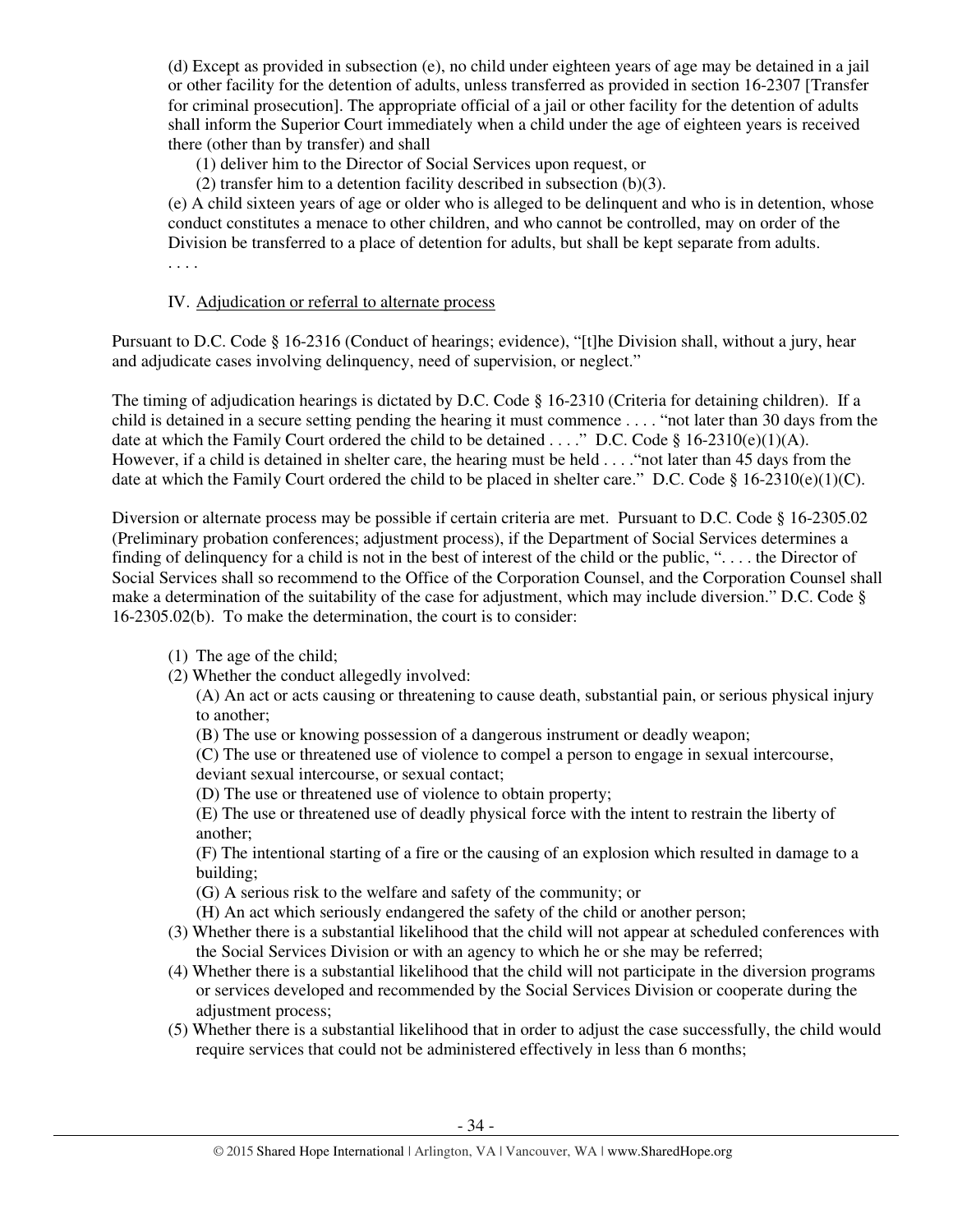(6) Whether there is a substantial likelihood that the child will, during the adjustment process: (A) Commit an act which, if committed by an adult, would be a crime; or

(B) Engage in conduct that endangers the physical or emotional health of the child or a member of the child's family or household; or

(C) Harass the complainant, victim, or person seeking to have a delinquency petition filed, or a member of that person's family or household, where demonstrated by prior conduct or threats;

- (7) Whether there is pending another proceeding to determine whether the child is a child in need of supervision or a delinquent;
- (8) Whether there have been prior adjustments or adjournments in contemplation of dismissal in other delinquency proceedings;
- (9) Whether there has been a prior adjudication of the child as a delinquent child or child in need of supervision;
- (10) Whether there is a substantial likelihood that the adjustment process would not be successful unless the child is temporarily removed from his or her home and that such removal could not be accomplished without invoking the court process;
- (11) Whether a proceeding has been or will be instituted against another person for acting jointly with the child; and
- (12) Whether the juvenile case would otherwise have been petitioned by the Office of the Corporation Counsel.

The adjustment process may include drug testing, parenting classes, and counseling and has an initial period of up to 6 months, and may be extended for an additional 6 months. D.C. Code  $\S\S 16-2305.02(d)(1)\&(4)$ .

Pursuant to D.C. Code § 16-2314 (Consent decree), a consent decree may be entered prior to the hearing but after the filing of a petition, in which the adjudication will be suspended and the child will be supervised without the possibility of commitment. The supervision may have conditions attached and lasts for up to 6 months. D.C. Code §§ 16-2314(a)&(b).

# V. Outcomes

When a dispositional hearing is held, and after a child is found to be neglected, delinquent, or in need of supervision, the court will determine the actions taken in relation to the child pursuant to D.C. Code § 16-2320 (Disposition of child who is neglected, delinquent, or in need of supervision) and considering the "best interest of the child." When found to be delinquent, the child may be permitted to, among other things, remain in the custody of the child's parents or other relatives, enter protective supervision, a child placement agency, or have legal custody transferred "to a public agency for the care of delinquent children." D.C. Code §§ 16-2320(a)–(c).

Additionally, pursuant to D.C. Code § 16-2307, the case may be transferred for criminal prosecution if requested by the Attorney General and, among other things, the minor is between 16 and 18 and is already "under commitment to an agency or institution as a delinquent child." D.C. Code  $\S$  16-2307(a)(2).

## *5.5 Commercial sexual exploitation or sex trafficking is identified as a type of abuse and neglect within child protection statutes.*

The term "abused" for the purpose of abused child, means "(i) infliction of physical or mental injury upon a child; (ii) sexual abuse or exploitation of a child; or (iii) negligent treatment or maltreatment of a child." D.C. Code § 16-2301(23)(A) (Definitions) [Proceedings regarding delinquency, neglect, or need of supervision]. Sexual exploitation occurs when "a parent, guardian, or other custodian allows a child to engage in prostitution as defined in . . . [D.C. Code § 22-2701.01(3) (Definitions)], or means a parent, guardian, or other custodian engages a child or allows a child to engage in obscene or pornographic photography, filming, or other forms of illustrating or promoting sexual conduct as defined in . . . ( . . . D.C. Code  $\S$  22-3101(5) [Definitions--Sexual performances using minors])." D.C. Code § 16-2301(25). Therefore, by the inclusion of both D.C. Code § 22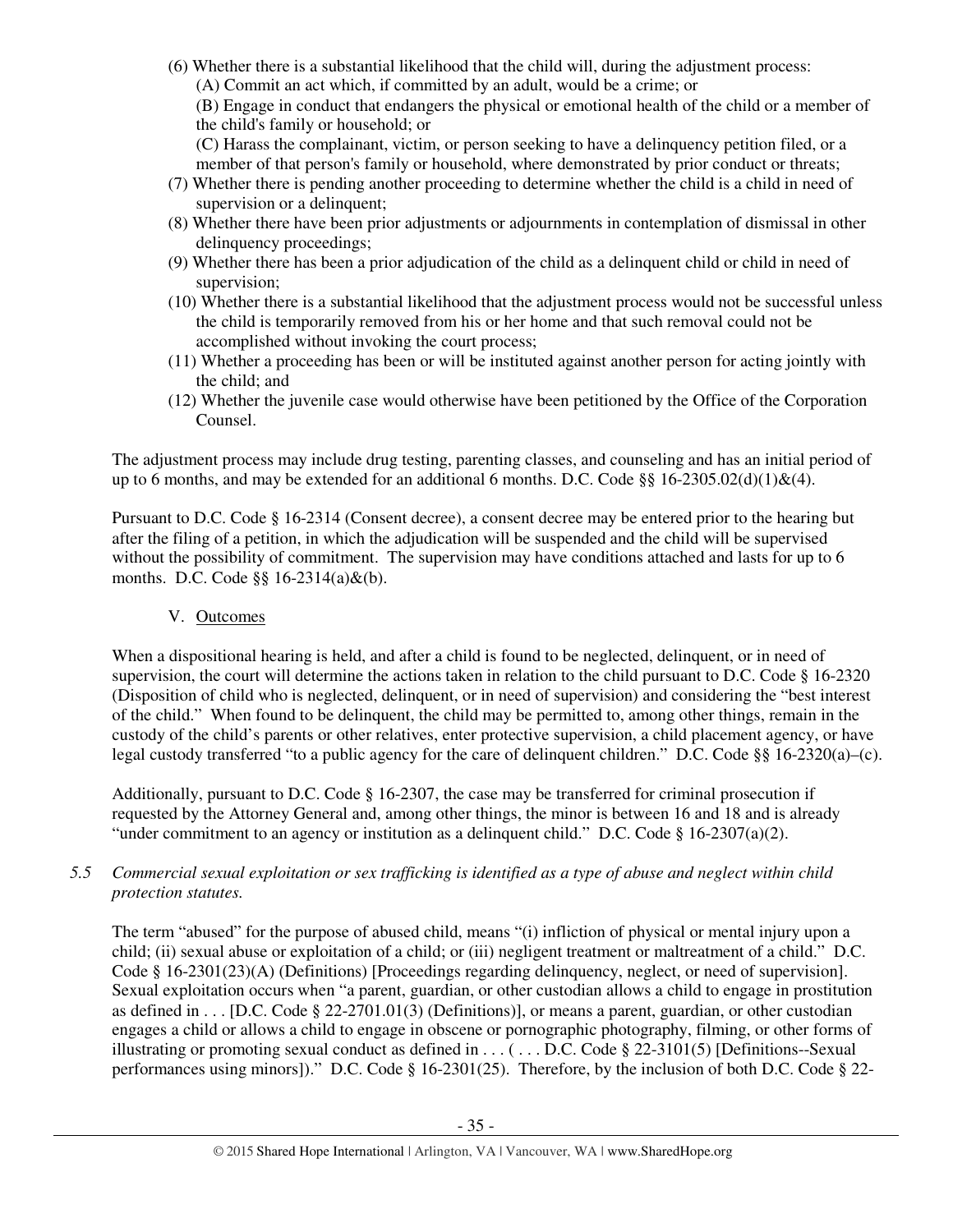2701.01(3) (Definitions) [Prostitution; pandering] and D.C. Code § 22-3101(5) (Definitions) [Sexual performances using minors], domestic minor sex trafficking victims are included within the definition of an abused child.

Additionally, under D.C. Code § 16-2301(9)(A) (Definitions) [Proceedings regarding delinquency, neglect, or need of supervision], "neglected child" is defined as a child

(i) who has been abandoned or abused by his or her parent, guardian, or custodian, or whose parent, guardian, or custodian has failed to make reasonable efforts to prevent the infliction of abuse upon the child. For the purposes of this sub-subparagraph, the term "reasonable efforts" includes filing a petition for civil protection from intrafamily violence pursuant to § 16-1003;

(ii) who is without proper parental care or control, subsistence, education as required by law, or other care or control necessary for his or her physical, mental, or emotional health, and the deprivation is not due to the lack of financial means of his or her parent, guardian, or custodian;

(v) who is in imminent danger of being abused and another child living in the same household or under the care of the same parent, guardian, or custodian has been abused;

(vi) who has received negligent treatment or maltreatment from his or her parent, guardian, or custodian;

. . . .

 $\overline{a}$ 

. . .

*5.6 The definition of "caregiver" or another related term in the child welfare statutes is not a barrier to a sex trafficked child accessing the protection of child welfare.* 

"Custodian" is defined as "a person or agency, other than a parent or legal guardian: (A) to whom the legal custody of a child has been granted by the order of a court; (B) who is acting in loco parentis;<sup>57</sup>or (C) who is a day care provider or an employee of a residential facility, in the case of the placement of an abused or neglected child." D.C. Code § 16-2301(12).

- 5.6.1 Recommendation: Amend D.C. Code § 16-2301 (Definitions) to allow child welfare protection for juvenile sex trafficking victims irrespective of the perpetrator of the abuse.
- *5.7 Crime victims' compensation is specifically available to a child victim of sex trafficking or commercial sexual exploitation of children (CSEC) without regard to ineligibility factors.*

D.C. Code § 4-501 (Definitions), provides the definitions for the chapter on "compensation of victims of violent crime." That section defines "victim" for the purposes of crime victims' compensation to include "a person who suffers personal injury or death in the District of Columbia . . . as a direct result of: (A) A crime; (B) Assisting lawfully to apprehend a person reasonably suspected of committing or attempting to commit a crime; (C) Assisting a person against whom a crime has been committed or attempted, if the assistance was rendered in a reasonable manner; (D) Attempting to prevent the commission of a crime . . . ." D.C. Code § 4-501(14). D.C. Code § 4-501(6) defines both "crime of violence" and "crime" in part as "the offense of, or the attempt to commit the offense of . . . sexual abuse, kidnapping, . . . cruelty to children, . . . benefitting financially from human trafficking, using a minor in a sexual performance, promoting a sexual performance by a minor, attending or possessing a sexual performance by a minor, trafficking in labor or commercial sex acts, sex

<sup>&</sup>lt;sup>57</sup> The term "in loco parentis" is not statutorily defined. However, various cases provide definitions for in loco parentis. The District of Columbia Court of Appeals has stated, "'The term "*in loco parentis*," according to its generally accepted common law meaning, refers to a person who has put himself in the situation of a lawful parent by assuming the obligations incident to the parental relation without going through the formalities necessary to legal adoption. It embodies the two ideas of assuming the parental status and discharging the parental duties." Fuller v. Fuller, 247 A.2d 767, 770 (D.C. 1968) (quoting Niewiadomski v. United States, 159 F.2d 683, 686 (6th Cir. 1947)).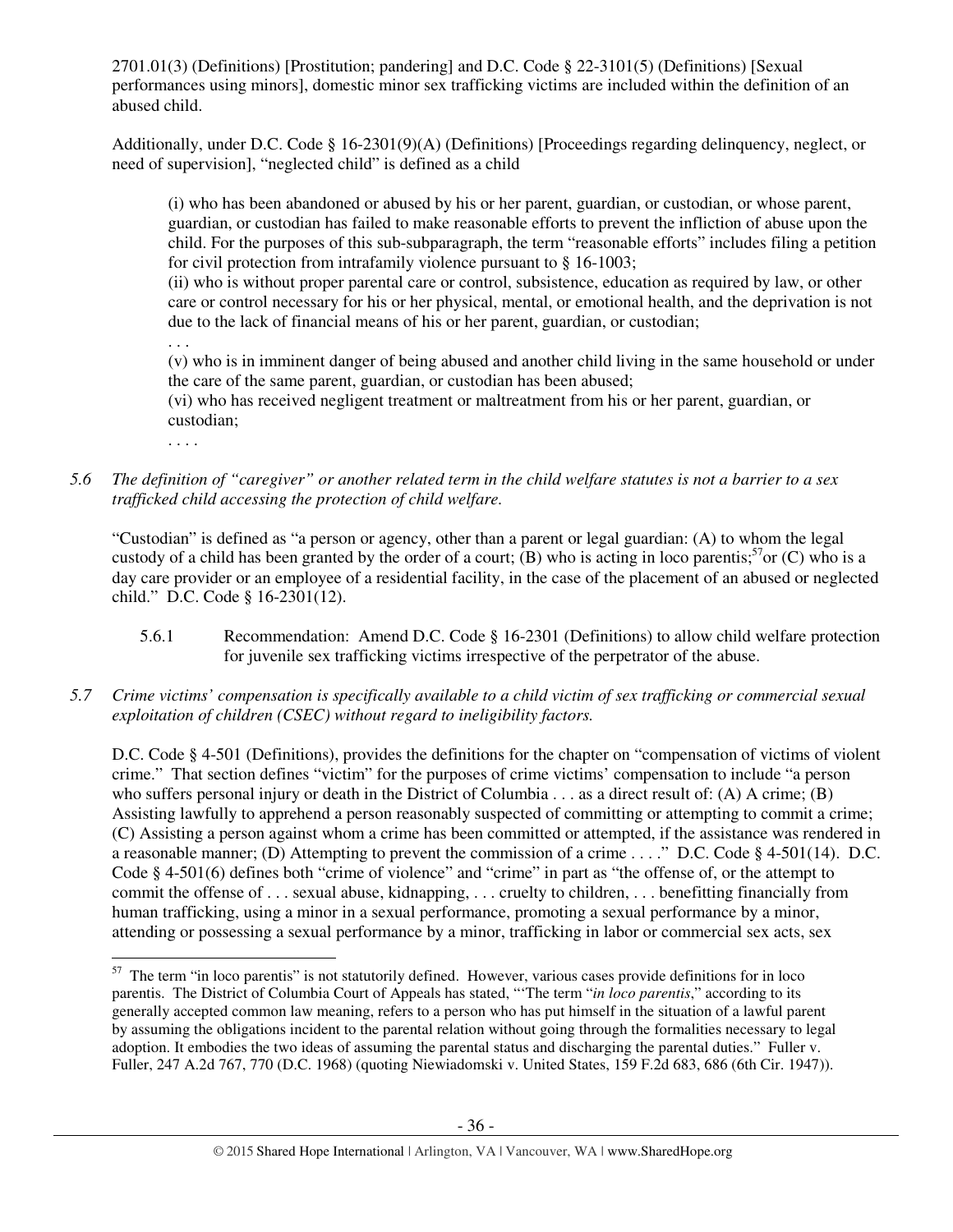trafficking of children, a felony violation of an act codified in Chapter 27 of Title 22 of the District of Columbia Code, where a person was compelled to engage in prostitution or was a minor . . . . These terms include an offense where the perpetrator and victim are members of the same family or household, an offense whether prosecuted under the District of Columbia Code or the United States Code . . . . A crime occurs whether or not any person is identified, arrested, prosecuted, or convicted. Unless an application for rehearing, appeal, or petition for certiorari is pending or a new trial or hearing has been ordered, the conviction of a person whose acts gave rise to the claim is conclusive evidence that a crime was committed."

However, several eligibility requirements might inhibit a domestic minor sex trafficking victim's ability to receive funds through this program. First, a claim must be filed "within 1 year after the crime occurred or 1 year after learning of the Program with an adequate showing that the delay in learning of the Program was reasonable." D.C. Code § 4-506(a)(2). Additionally, the crime must be reported to law enforcement "within 7 days of its occurrence," and "[i]f the crime cannot be reasonably reported within that time period, the crime must be reported within 7 days from the time a report can reasonably be made." D.C. Code § 4-506(a)(3). Many victims of domestic minor sex trafficking are slow to come forward and thus may become ineligible for crime victims' compensation due to this requirement. It is possible that "[t]he time limit requirements of this section may be waived for good cause shown, including compelling health or safety concerns." D.C. Code § 4-506(d). Through this subsection, it may be determined that a domestic minor sex trafficking victim did have good cause for delay, but no clarification exists to guarantee this protection for victims.

Domestic minor sex trafficking victims are specifically protected from disqualification and reductions in awards under D.C. Code § 4-508(a)(1) (Disqualification and reductions), which states "The Court shall not award compensation if the: (1) Claimant knowingly or willingly participated in the commission of the crime which forms the basis for the claim; provided, that a claimant who was a minor and a victim of sex trafficking of children, may be awarded compensation." Therefore, if the victims meet the other eligibility requirements, their participation in activities such as prostitution will not inhibit their ability to recover funds.

## *5.8 Victim-friendly procedures and protections are provided in the trial process for minors under 18.*

Domestic minor sex trafficking victims are protected from the introduction of certain evidence at trial. Pursuant to D.C. Code § 22-1839 (Reputation or opinion evidence),

In a criminal case in which a person is accused of trafficking in commercial sex, as prohibited by § 22-1833, sex trafficking of children, as prohibited by § 22-1834, or benefitting financially from human trafficking, as prohibited by § 22-1836, reputation or opinion evidence of the past sexual behavior of the alleged victim is not admissible. Evidence of an alleged victim's past sexual behavior other than reputation or opinion evidence also is not admissible, unless such evidence other than reputation or opinion evidence is admitted in accordance with § 22-3022(b), and is constitutionally required to be admitted.

The D.C. Code does not codify additional protections for domestic minor sex trafficking victims or child victims in general, such as the ability to testify via closed circuit television. However, under D.C. Code § 23-1903(d) (Crime victim privacy and security),

In a proceeding in which a child is called to give testimony, on motion by the attorney for the government or the victim's legal or court-appointed representative, or on its own motion, the court may designate the case as being of special public importance. In cases so designated, the court shall expedite the proceeding and ensure that it takes precedence over any other. The court shall ensure a speedy trial in order to minimize the length of time the child must be involved with the criminal justice system. When deciding whether to grant a continuance, the court shall take into consideration the age of the child and the potential adverse impact the delay may have on the child's well-being. The court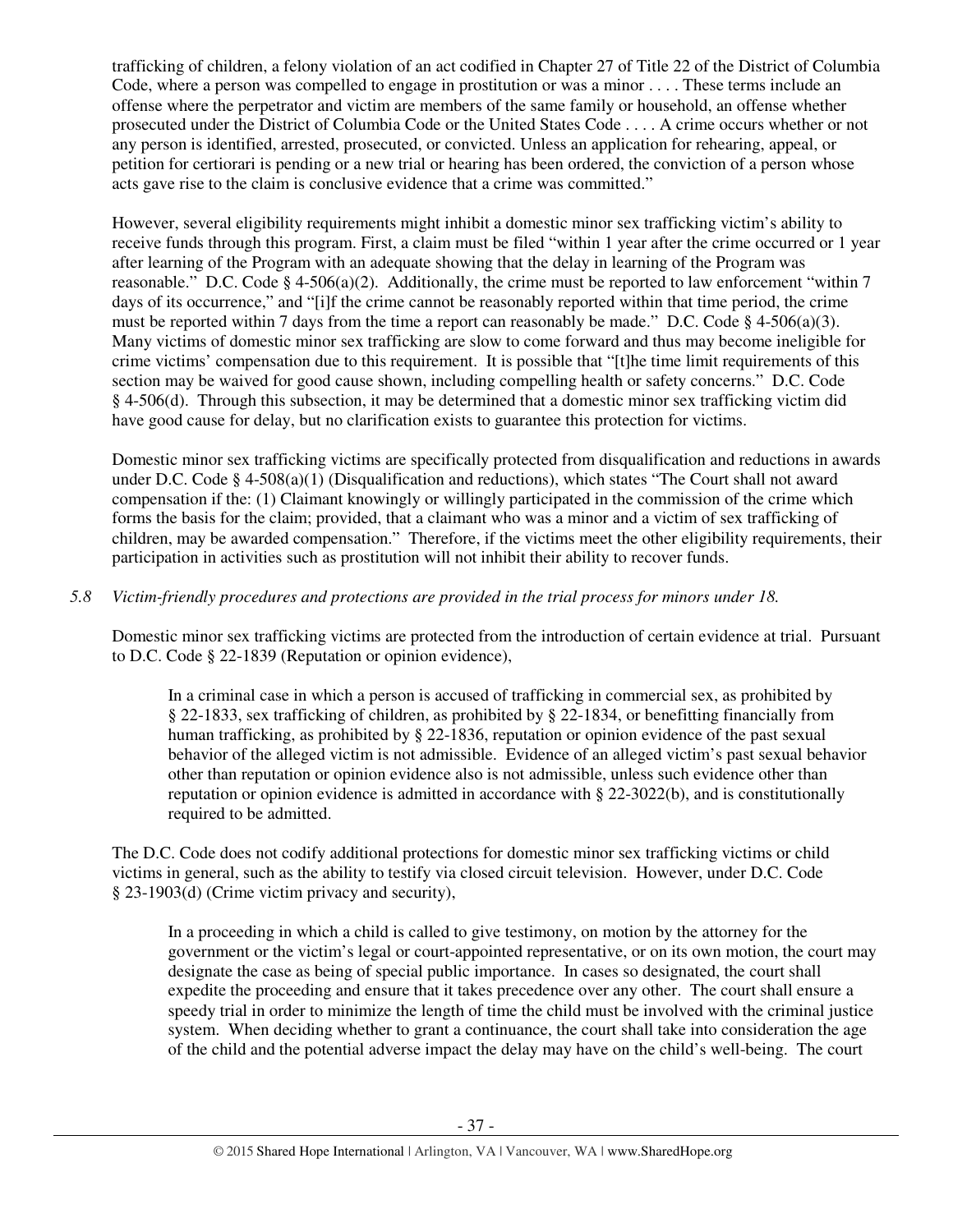shall make written findings of fact and conclusions of law when granting a continuance in cases involving a child witness.

*5.9 Expungement or sealing of juvenile delinquency records resulting from arrests or adjudications for prostitutionrelated offenses committed as a result of, or in the course of, the commercial sexual exploitation of a minor is available within a reasonable time after turning 18.* 

Juvenile criminal records may be sealed in D.C. after "two years have elapsed since the final discharge of the person from legal custody or supervision, or since the entry of any other Division order not involving custody or supervision; and (2) [the juvenile] has not been subsequently convicted of a crime, or adjudicated delinquent or in need of supervision prior to the filing of the motion, and no proceeding is pending seeking such conviction or adjudication." D.C. Code §  $16-2335(a)(1)(B)$ , (2).

*5.10 Victim restitution and civil remedies for victims of domestic minor sex trafficking or commercial sexual exploitation of children (CSEC) are authorized by law.* 

Under D.C. Code § 22-1840, civil remedies are expressly allowed. D.C. Code § 22-1840(a) states,

An individual who is a victim of an offense prohibited by § 22-1832 [Forced labor], § 22-1833 [Trafficking in labor or commercial sex acts], § 22-1834 [Sex trafficking of children], § 22-1835 [Unlawful conduct with respect to documents in furtherance of human trafficking], or § 22-1836 [Benefitting financially from human trafficking] may bring a civil action in the Superior Court of the District of Columbia. The court may award actual damages, compensatory damages, punitive damages, injunctive relief, and any other appropriate relief. A prevailing plaintiff shall also be awarded attorney's fees and costs. Treble damages shall be awarded on proof of actual damages where a defendant's acts were willful and malicious.

A domestic minor sex trafficking victim could receive restitution under D.C. Code § 16-711 (Restitution or reparation), which allows the court to award restitution to victims of any offense. D.C. Code § 16-711 states,

(a) In criminal cases in the Superior Court, the court may, in addition to any other sentence imposed as a condition of probation or as a sentence itself, require a person convicted of any offense to make reasonable restitution or reparation.

(b) When restitution or reparation is ordered, the court shall take into consideration the number of victims, the actual damage of each victim, the resources of the defendant, the defendant's ability to earn, any obligation of the defendant to support dependents, and other matters as pertain to the defendant's ability to make restitution or reparation.

(c) The court shall fix the manner of performing restitution or reparation.

. . . .

*5.11 Statutes of limitations for civil and criminal actions for child sex trafficking or commercial sexual exploitation of children (CSEC) offenses are eliminated or lengthened sufficiently to allow prosecutors and victims a realistic opportunity to pursue criminal action and legal remedies.* 

For the purposes of civil actions, "[a]ny statute of limitation imposed for the filing of a civil suit under this section shall not begin to run until the plaintiff knew, or reasonably should have known, of any act constituting a violation of § 22-1832 [Forced labor], § 22-1833 [Trafficking in labor or commercial sex acts], § 22-1834 [Sex trafficking of children], § 22-1835 [Unlawful conduct with respect to documents in furtherance of human trafficking], or § 22-1836 [Benefitting financially from human trafficking], or until a minor plaintiff has reached the age of majority, whichever is later." D.C. Code § 22-1840(b). Additionally D.C. Code § 22-1840 (Civil action) provides protection and states that "[a] defendant is estopped to assert a defense of the statute of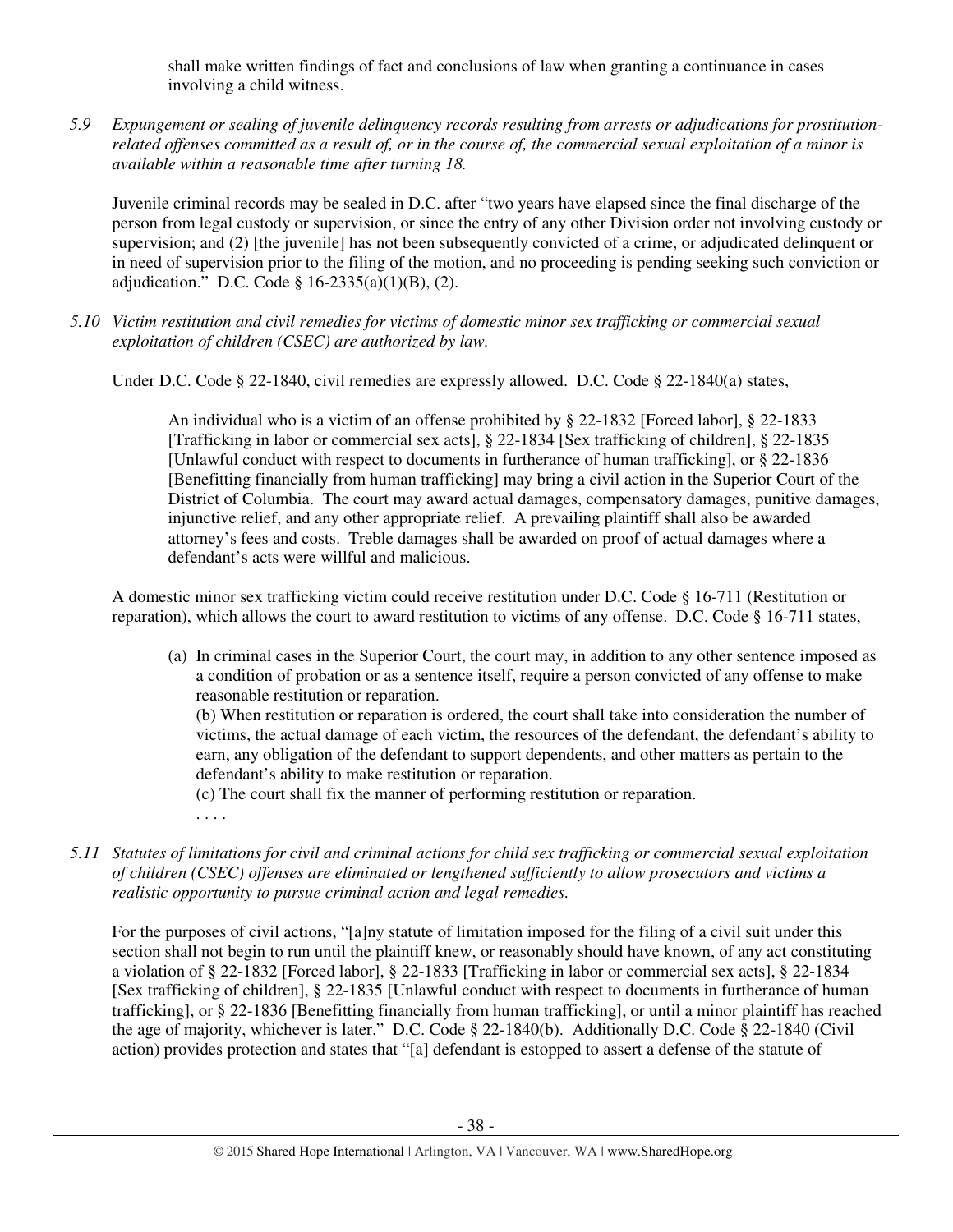limitations when the expiration of the statute is due to conduct by the defendant inducing the plaintiff to delay the filing of the action." D.C. Code  $\S$  22-1840(d).

Criminal actions related to domestic minor sex trafficking have a 10-year statute of limitations. D.C. Code § 23-113(a)(3)(H), (J), (K), (L), (M). Furthermore, this statute of limitations does not begin to run until the minor has reached 21. D.C. Code § 23-113(d)(2)(D), (H), (I), (J). D.C. Code § 23-113(a)(3) states, in part,

A prosecution for the following crimes and any offense that is properly joinable with any of the following crimes is barred if not commenced within ten (10) years after it is committed:

(H) using a minor in a sexual performance or promoting a sexual performance by a minor (D.C. Official Code § 22-3102);

(J) Trafficking in labor or commercial sex and sex trafficking of children as prohibited by [D.C. Official Code §§ 22-1833 and 22-1834], respectively,

(K) Section [D.C. Official Code § 22-2704] [Abducting or enticing child from his or her home for purposes of prostitution; harboring such child]);

(L) Section [D.C. Official Code 22-2705] [Pandering; inducing or compelling an individual to engage in prostitution]); and

(M) Sections [D.C. Official Code 22-2706 [Compelling an individual to live life of prostitution against his or her will] and 22-2708] [Causing spouse to live in prostitution].

Additionally, under D.C. Code § 23-113(d)(2),

. . .

. . .

The period of limitation shall not begin to run until the victim reaches 21 years of age for the following offenses:

(A) first degree child sexual abuse (§ 22-3008);

(B) second degree child sexual abuse (§ 22-3009);

(C) enticing a child for the purpose of committing felony sexual abuse (§ 22-3010);

(D) using a minor in a sexual performance or promoting a sexual performance by a minor (§ 22- 3102);

(E) incest (§ 22-1901);

(F) Sections [D.C. Official Code 22-3009.01 and 22-3009.02];

(G) Section [D.C. Official Code 22-2704];

(H) Section [D.C. Official Code 22-2705];

(I) S Section [D.C. Official Code 22-2706], where the victim is a minor; and

(J) Forced labor, trafficking in labor or commercial sex, sex trafficking of children, and benefitting financially from human trafficking as prohibited by the Human Trafficking Act [D.C. Law 18-239] where the victim is a minor.

Similarly, under D.C. Code  $\S 23-113(d)(5)$  the statute of limitations is tolled until the victim is no longer in the trafficking situation. D.C. Code § 23-113(d)(5) states, "The period of limitation shall not begin to run for forced labor, trafficking in labor or commercial sex, sex trafficking of children, and benefitting financially from human trafficking until the victim is no longer subject to the means used to obtain or maintain his or her labor or services or commercial sex acts."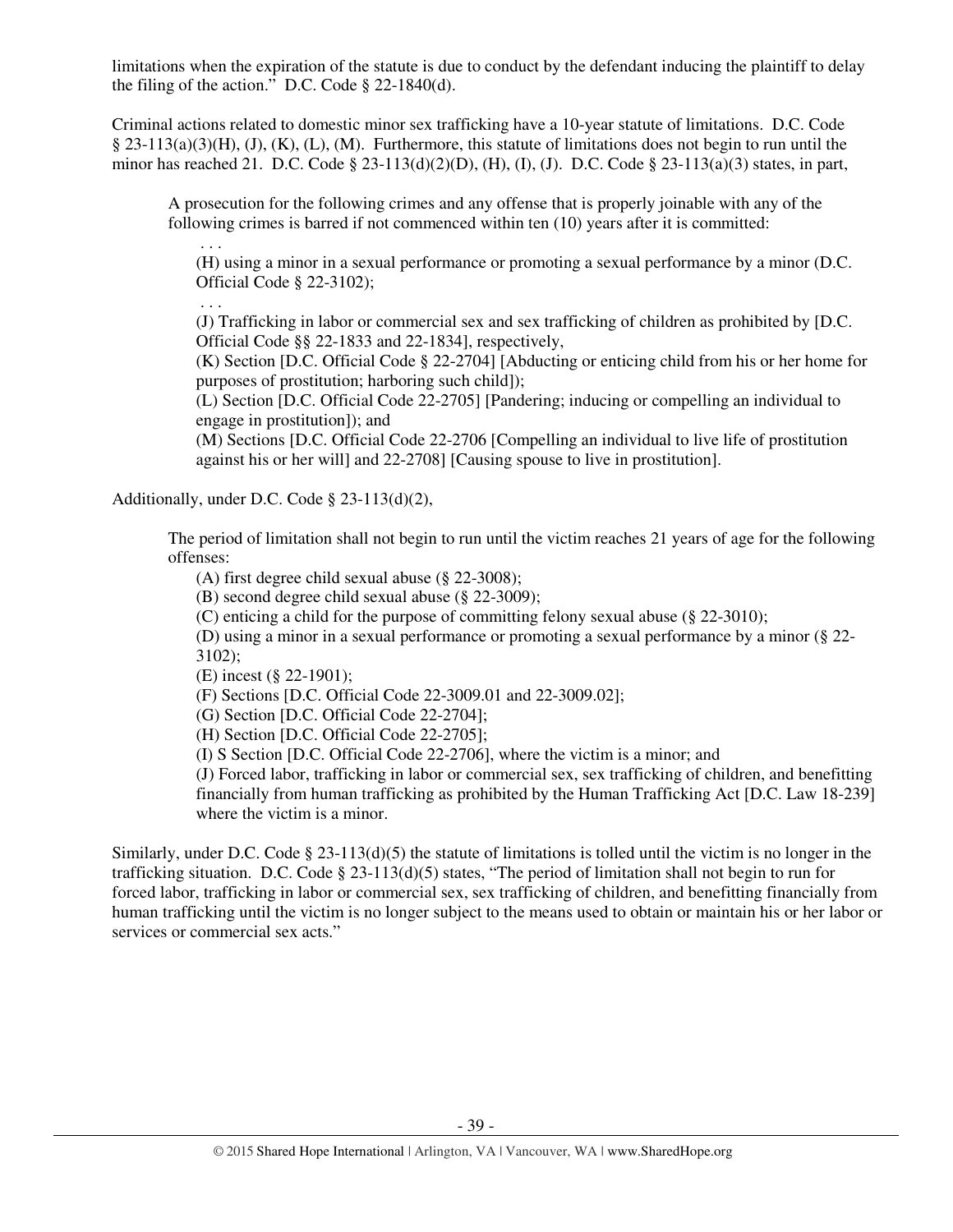#### *Legal Components:*

- *6.1 Training on human trafficking and domestic minor sex trafficking for law enforcement is statutorily mandated or authorized.*
- *6.2 Single party consent to audiotaping is permitted in law enforcement investigations.*
- *6.3 Wiretapping is an available tool to investigate domestic minor sex trafficking.*
- *6.4 Using a law enforcement decoy posing as a minor to investigate buying or selling of commercial sex acts is not a defense to soliciting, purchasing, or selling sex with a minor.*
- *6.5 Using the Internet or other electronic communication to investigate buyers and traffickers is a permissible investigative technique.*
- *6.6 Law enforcement and child welfare agencies are mandated to promptly report missing and recovered children. \_\_\_\_\_\_\_\_\_\_\_\_\_\_\_\_\_\_\_\_\_\_\_\_\_\_\_\_\_\_\_\_\_\_\_\_\_\_\_\_\_\_\_\_\_\_\_\_\_\_\_\_\_\_\_\_\_\_\_\_\_\_\_\_\_\_\_\_\_\_\_\_\_\_\_\_\_\_\_\_\_\_\_\_\_\_\_\_\_\_\_\_\_\_*

#### *Legal Analysis:*

 $\overline{a}$ 

*6.1 Training on human trafficking and domestic minor sex trafficking for law enforcement is statutorily mandated or authorized.*

D.C. Code § 22–1842<sup>58</sup> (Training program) requires human trafficking training for law enforcement officers, social workers, and case workers employed by the Metropolitan Police Department, the Child and Family Services Agency, and the Department of Youth Rehabilitation Services. D.C. Code § 22–1842 states,

- (a) The Metropolitan Police Department ("MPD"), the Child and Family Services Agency ("CFSA"), and
- the Department of Youth Rehabilitation Services ("DYRS") shall provide training on human trafficking to: (1) New law enforcement officers, social workers, and case managers; and
	- (2) Current law enforcement officers, social worker employees, and case managers who have not previously received comparable training.
- (b) The training shall be a minimum of 4 hours and shall include:
	- (1) The nature and dimension of human trafficking;
	- (2) The legal rights and remedies available to a victim of human trafficking;
	- (3) The services and facilities available to a victim of human trafficking;
	- (4) The legal duties imposed on a police officer, social worker, or case manager to enforce the

provisions of the Sex Trafficking of Children Prevention Amendment Act of 2014 [D.C. Law 20-

- 276], and to offer protection and assistance to a victim of human trafficking;
- (5) Techniques for determining when a person may be a victim of trafficking;
- (6) Techniques for handling a human trafficking offense that promotes the safety of the victim; and
- (7) The particular needs of youth and minor trafficking victims;

(c) MPD, CFSA, and DYRS shall consult with community organizations that provide training, resources, advocacy, or services to victims of human trafficking for assistance in developing and presenting training on human trafficking.

*6.2 Single party consent to audiotaping is permitted in law enforcement investigations.* 

Single party consent for audiotaping in law enforcement investigations is permitted under D.C. law. Under D.C. Code § 23-542 (Interception, disclosure, and use of wire or oral communications prohibited), it is generally illegal for one to intercept wire communications. However, exceptions exist under D.C. Code § 23-542(b), which states, in part,

<sup>&</sup>lt;sup>58</sup> The text of D.C. § 22-1842 included here and elsewhere in this report includes amendments made by the passage of D.C. Act 20-560 during Council Period 20 (effective May 7, 2015).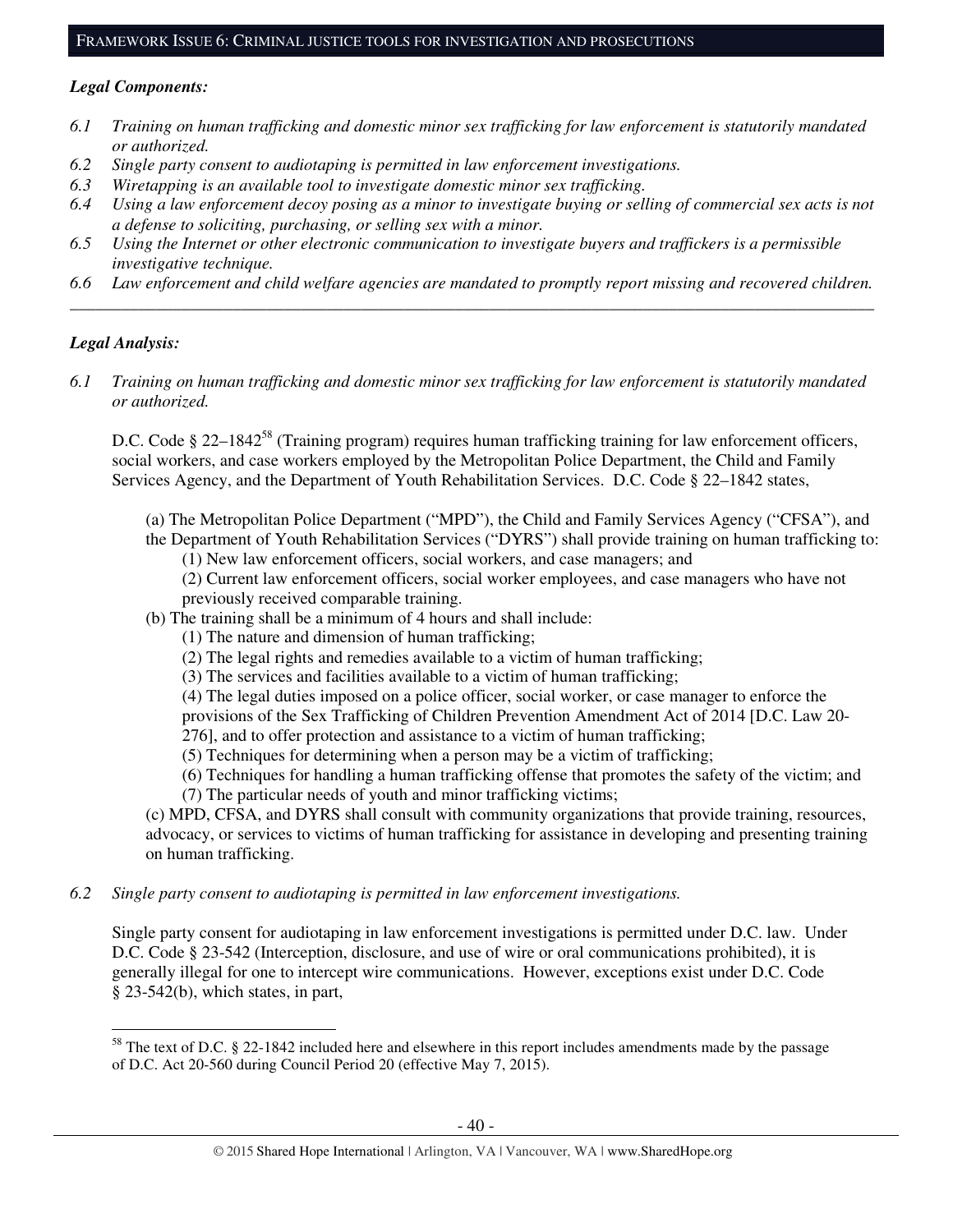It shall not be unlawful under this section for—

. . .

(2) a person acting under color of law to intercept a wire or oral communication, where such person is a party to the communication, or where one of the parties to the communication has given prior consent to such interception; or

(3) a person not acting under color of law to intercept a wire or oral communication, where such person is a party to the communication, or where one of the parties to the communication has given prior consent to such interception, unless such communication is intercepted for the purpose of committing any criminal or tortious act in violation of the Constitution or laws of the United States, any State, or the District of Columbia, or for the purpose of committing any other injurious act.

*6.3 Wiretapping is an available tool to investigate domestic minor sex trafficking.* 

Human trafficking is not included in the enumerated offenses permitting wiretapping as an investigative tool.

- 6.3.1 Recommendation: Amend D.C. Code § 23-546(c) to allow wiretapping in investigations for the offenses of D.C. Code § 22-1834 (Sex trafficking of children), and § 22-1836 (Benefitting financially from human trafficking).
- *6.4 Using a law enforcement decoy posing as a minor to investigate buying or selling of commercial sex acts is not a defense to soliciting, purchasing, or selling sex with a minor.*

D.C. Code § 22-3010.02 (Arranging for a sexual contact with a real or fictitious child) allows for the prosecution of those who arrange for sexual contact with a real or fictitious child. The statute states in subsection (a),

It is unlawful for a person to arrange to engage in a sexual act or sexual contact with an individual (whether real or fictitious) who is or who is represented to be a child at least 4 years younger than the person, or to arrange for another person to engage in a sexual act or sexual contact with an individual (whether real or fictitious) who is or who is represented to be a child of at least 4 years younger than the person. For the purposes of this section, arranging to engage in a sexual act or sexual contact with an individual who is fictitious shall be unlawful only if the arrangement is done by or with a law enforcement officer.

Additionally, D.C. Code § 22-3010 (Enticing a child or minor) may allow for decoys in subsection (b), which states, "Whoever, being at least 4 years older than the purported age of a person who represents himself or herself to be a child, attempts (1) to seduce, entice, allure, convince, or persuade any person who represents himself or herself to be a child to engage in a sexual act or contact, or (2) to entice, allure, convince, or persuade any person who represents himself or herself to be a child to go to any place for the purpose of engaging in a sexual act or contact shall be imprisoned for not more than 5 years . . . ." Additionally, a fine not exceeding \$12,500 can be imposed as well as a 5 year imprisonment term. D.C. Code §§ 22-3010, 22-3571.01(b)(6).

*6.5 Using the Internet or other electronic communication to investigate buyers and traffickers is a permissible investigative technique.* 

No D.C. statute specifically addresses the use of the Internet to investigate buyers and traffickers. D.C. Code